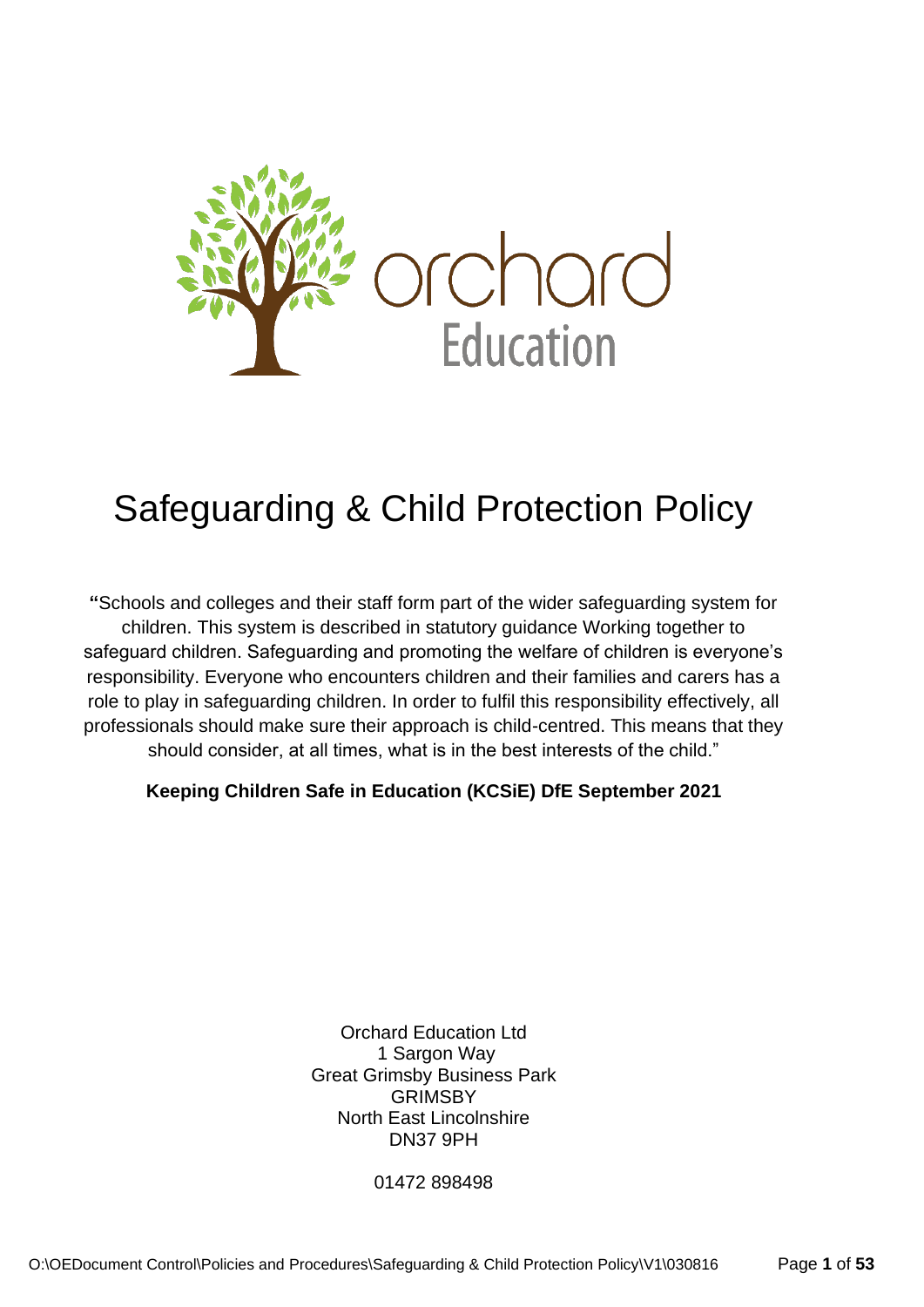# **CONTENTS**

# EDUCATION POLICIES & GOOD PRACTICE GUIDELINES

|   | 1. OVERALL AIMS                                               | 6  |
|---|---------------------------------------------------------------|----|
|   | 1.1 In-school procedures for protecting children              | 6  |
|   | 2. RESPONSIBILITIES OF THE DESIGNATED SAFEGUARDING LEAD       | 7  |
|   | 2.1 Raising Awareness                                         | 9  |
|   | 2.2 Child Protection Record                                   | 9  |
|   | 2.2.1 Archiving                                               | 11 |
|   | 2.2.2 Children's and parents' access to child protection file | 11 |
|   | 2.2.3 Safe Destruction of the pupil record                    | 12 |
| 3 | <b>INFORMATION SHARING</b>                                    | 12 |
| 4 | SUMMARY OF PROCEDURES FOLLOWING CONCERNS                      | 14 |
|   | 5 WORKING WITH PARENTS AND OTHER AGENCIES                     | 15 |
|   | 5.1 Multi-agency work                                         | 15 |
| 6 | OUR ROLE IN THE PREVENTION OF ABUSE                           | 16 |
|   | 6.1 The Curriculum                                            | 16 |
|   | 6.2 Other areas of work                                       | 16 |
|   | 7 OUR ROLE IN SUPPORTING CHILDREN                             | 17 |
|   | 7.1 Children with additional needs                            | 17 |
|   | 7.2 Children in Specific Circumstances                        | 17 |
|   | 7.3 Children and the Court system                             | 18 |
|   | 7.4 Children with family members in Prison                    | 19 |
|   | 7.5 Children missing from home or care                        | 19 |
|   | 7.6 Homelessness                                              | 20 |
|   | 7.7 Missing and Children and Adults                           | 20 |
|   | 7.8 Human Trafficking and Modern Slavery                      | 21 |
|   | 7.9 Sexting/Sexual violence                                   | 22 |
|   | 7.10 Female Genital Mutilation: The mandatory report          | 24 |
|   | 7.11 Honour Based Violence                                    | 24 |

O:\OEDocument Control\Policies and Procedures\Safeguarding & Child Protection Policy\V1\030816 Page **2** of **53**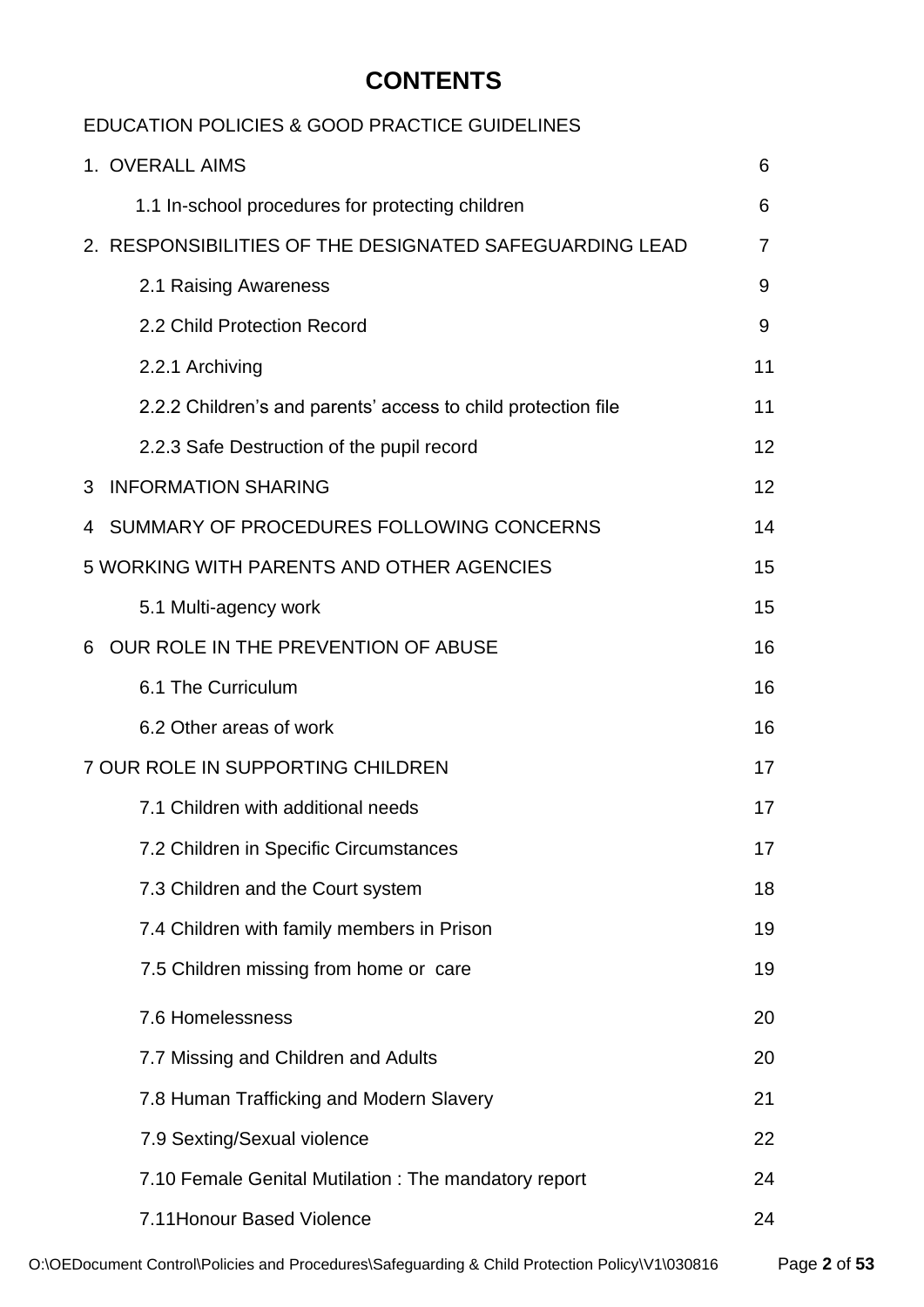| 7.12 Radicalisation                                         | 25 |
|-------------------------------------------------------------|----|
| 7.13 Responding to concerns                                 | 25 |
| 7.14 Peer on Peer abuse                                     | 26 |
| 7.15 Contextual Safeguarding                                | 26 |
|                                                             |    |
| <b>8 CHILDREN MISSING FROM EDUCATION</b>                    | 27 |
| 9 A SAFER SCHOOL CULTURE                                    | 28 |
| 9.1 Safer Recruitment, selection and pre-employment vetting | 28 |
| 9.2 Procedures in the event of an allegations               | 28 |
| 9.3 Training and Support                                    | 30 |
| 9.4 Professional Confidentiality                            | 30 |
|                                                             |    |
| APPENDIX 1 DEFINITIONS AND INDICATORS OF ABUSE              | 30 |
| APPENDIX 2 DEALING WITH A DISCLOSURE OF ABUSE               | 34 |
| APPENDIX 3 CAUSE FOR CONCERN FORM                           | 35 |
| APPENDIX 4 RECRUITMENT AND SELECTION CHECKLIST              | 37 |
| APPENDIX 5 CSE - MACE TOOL                                  | 39 |
| APPENDIX 6 HARMFUL SEXUAL BEHAVIOUR RESPONSE CHECKLIST      | 49 |
| APPENDIX 7 RADICALISATION RESPONSE CHECKLIST                | 51 |
| APPENDIX 8 MISSING FROM SCHOOL RESPONSE CHECKLIST           | 52 |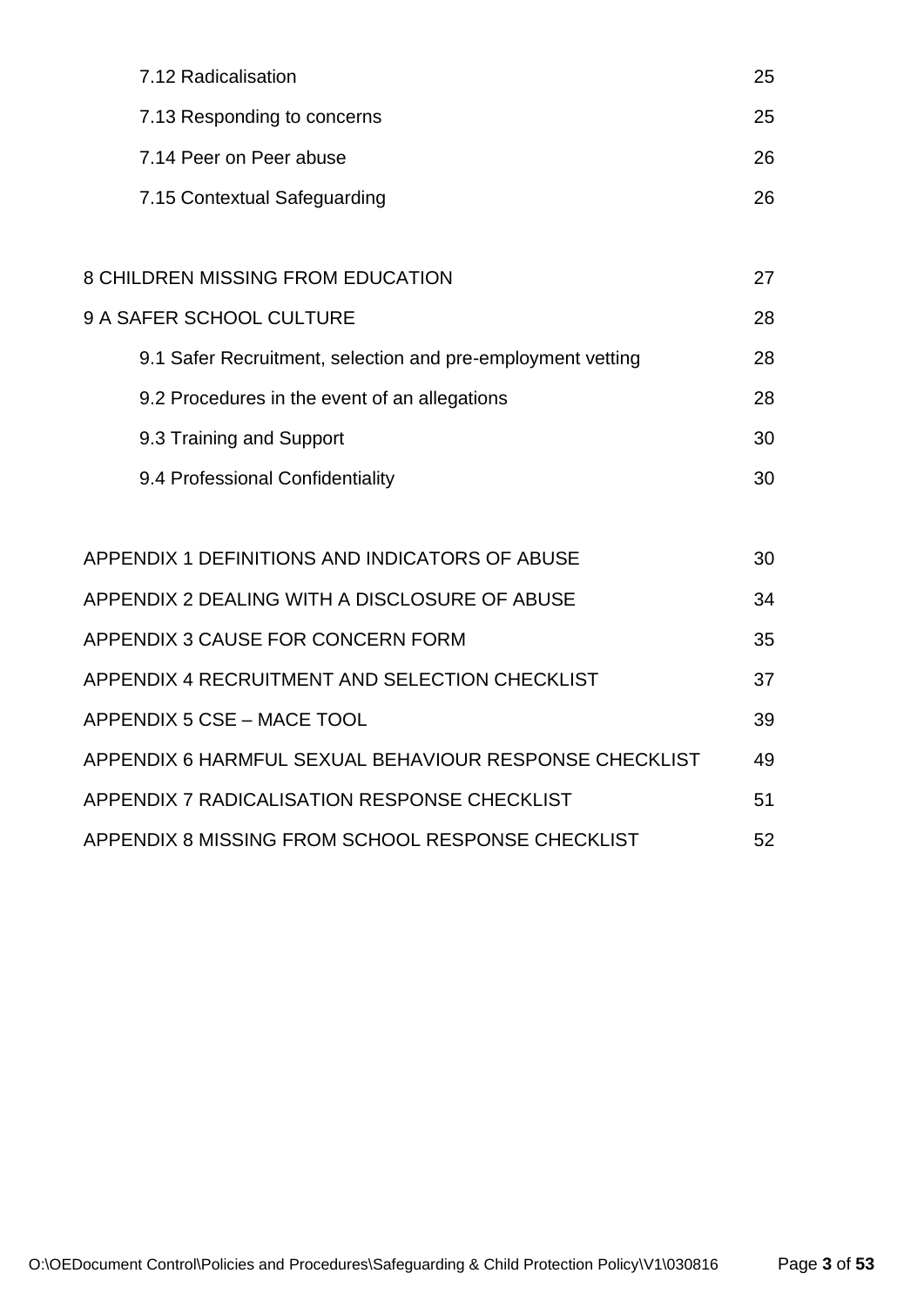# Child Protection Policy

Our named Designated Safeguarding Lead (DSL) is Lena Griffin, a member of our senior leadership team.

All staff who work for or represent The Orchard School take as our first priority the responsibility to safeguard and promote the welfare of its learners, to minimise risk and to work together with other agencies to ensure rigorous arrangements are in place within our school to identify, assess, and support those learners who are suffering harm and to keep them safe and secure whilst in our care.

The responsibilities set out in this policy apply to all members of the school community including learners and visitors/contractors. It is fully incorporated into the whole school ethos and is underpinned throughout the teaching of the curriculum and within PSD/PSHE (personal, social and Health development) and within the safety of the physical environment provided for the pupils. Learners are taught about situations that could pose a risk and how to get help when they need it.

**We will always act in the best interests of the learner.**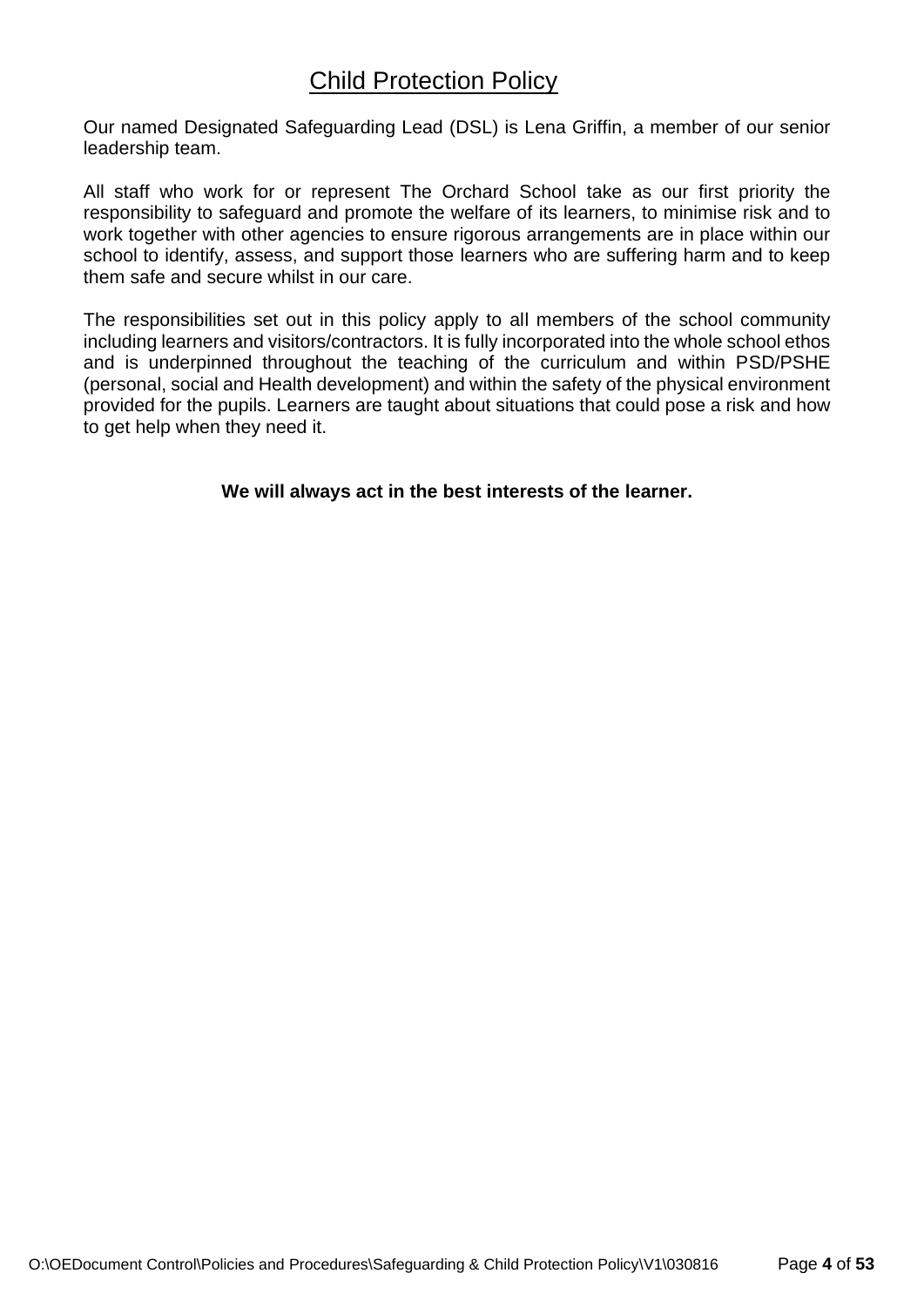# Safeguarding & Child Protection Policy

The Safeguarding and Child Protection Policy will be reviewed annually and ratified by the Orchard Senior Management Team or as events/legislation requires

Any deficiencies or weaknesses identified will be remedied without delay.

| Academic year | Designated<br>Safeguarding<br>Lead   | Deputy<br>Designated<br>Safeguarding<br>Lead             | <b>School Staff</b>                 |
|---------------|--------------------------------------|----------------------------------------------------------|-------------------------------------|
| 2021/2022     | Lena Griffin<br>(Level 3<br>trained) | <b>Stuart Dainty</b><br><b>Matt Maidens</b><br>(Level 3) | All School staff<br>level 2 trained |

# **Designated Safeguarding Lead – Contact Details**

Email [–lgriffin@orchardhumber.co.uk](mailto:–lgriffin@orchardhumber.co.uk) Telephone 01472 898498

#### **Mobile for urgent enquires (including out of hours support)** – 07508046859

The school recognises that safeguarding encompasses the duties of child protection and promoting the rights and welfare of children.

- It is everyone's responsibility to safeguard children and provide a safe environment in which children can learn.
- All school staff should be prepared to identify children who may benefit from Early Help.
- All professionals should make sure their approach is child centred. This means that they should always consider what is in the best interests of the child. (KCSiE 2021)

And we believe:

- Schools can contribute to the prevention of abuse.
- All children have the right to be protected from harm.
- Children need support that matches their individual needs, including those who may have experienced abuse.

The school will fulfil local and national responsibilities as laid out in the following documents:

- [Keeping Children Safe in Education-](https://assets.publishing.service.gov.uk/government/uploads/system/uploads/attachment_data/file/1014057/KCSIE_2021_September.pdf) Statutory guidance 2021
- [Working Together to Safeguard Children, July 2018 \(Statutory guidance\)](https://assets.publishing.service.gov.uk/government/uploads/system/uploads/attachment_data/file/942454/Working_together_to_safeguard_children_inter_agency_guidance.pdf)
- Statutory quidance on children who run away or go missing from home or care [January 2014](https://www.gov.uk/government/uploads/system/uploads/attachment_data/file/307867/Statutory_Guidance_-_Missing_from_care__3_.pdf)
- [What to do if you're worried a child is being abused –](https://www.gov.uk/government/uploads/system/uploads/attachment_data/file/419604/What_to_do_if_you_re_worried_a_child_is_being_abused.pdf) March 2015
- Information sharing- [Advice for practitioners providing safeguarding services to](https://assets.publishing.service.gov.uk/government/uploads/system/uploads/attachment_data/file/721581/Information_sharing_advice_practitioners_safeguarding_services.pdf)  [children, young people, parents and carers-](https://assets.publishing.service.gov.uk/government/uploads/system/uploads/attachment_data/file/721581/Information_sharing_advice_practitioners_safeguarding_services.pdf) July 2018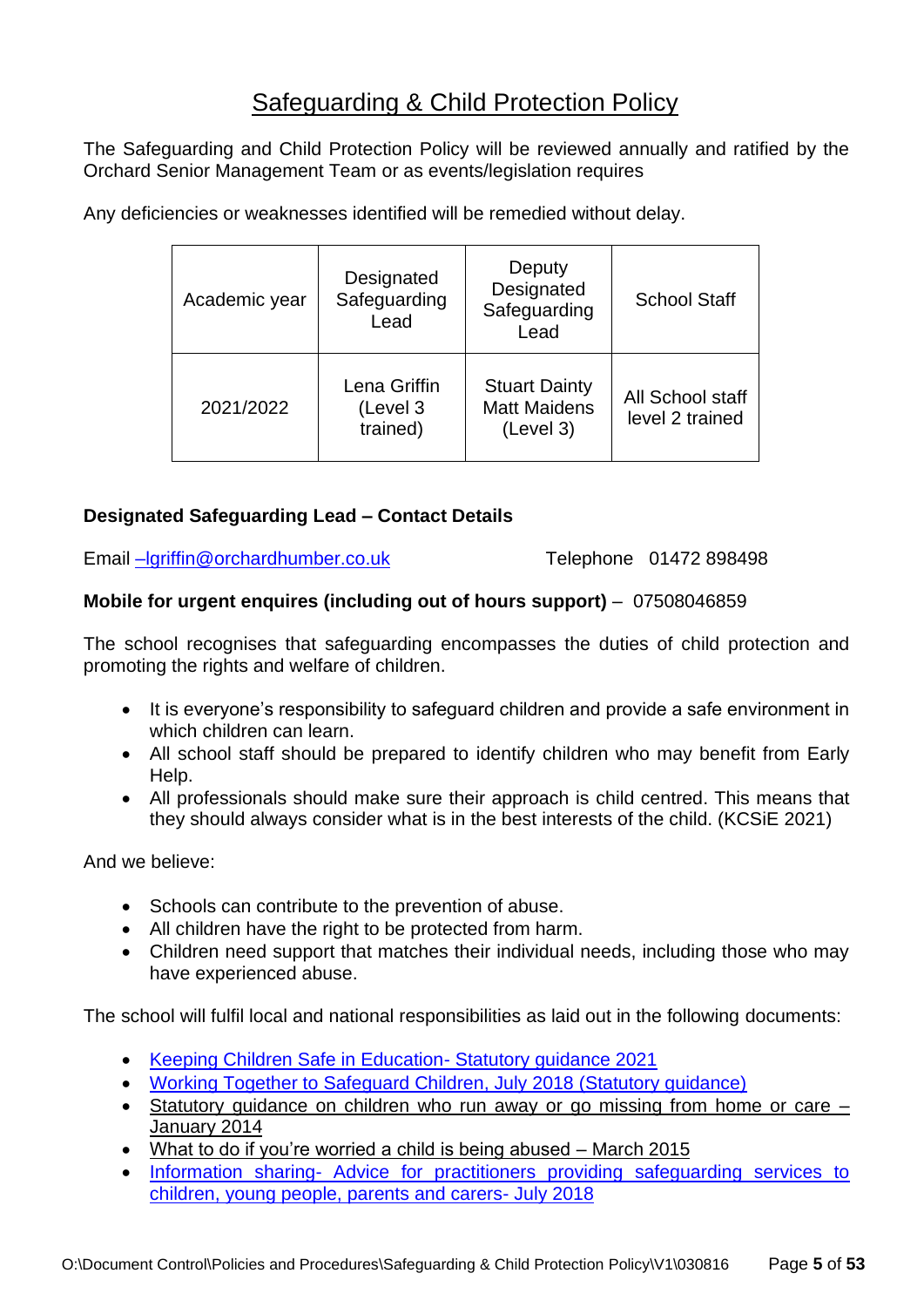- [Guidance for safer working practice for those working with children and young people](https://c-cluster-110.uploads.documents.cimpress.io/v1/uploads/13ecce28-e8f2-49e9-83c6-c29337cd8071~110/original?tenant=vbu-digital)  [in education settings \(Safer recruitment Consortium, May 2019\)](https://c-cluster-110.uploads.documents.cimpress.io/v1/uploads/13ecce28-e8f2-49e9-83c6-c29337cd8071~110/original?tenant=vbu-digital)
- [North East Lincolnshire's LSCB](https://www.safernel.co.uk/)
- [North Lincolnshire's LSCB](http://www.northlincslscb.co.uk/wp-content/uploads/2016/09/LSCB-Business-Plan-2017-18.pdf)
- [Children Act 1989 as amended July 2021](https://assets.publishing.service.gov.uk/government/uploads/system/uploads/attachment_data/file/1000549/The_Children_Act_1989_guidance_and_regulations_Volume_2_care_planning__placement_and_case_review.pdf)
- [The Education Act \(2011\) Equalities impact assessment](https://www.gov.uk/government/publications/the-education-act-2011-equalities-impact-assessment)
- [Teachers' Standards \(publishing.service.gov.uk\)](https://assets.publishing.service.gov.uk/government/uploads/system/uploads/attachment_data/file/1007716/Teachers__Standards_2021_update.pdf)
- [The Counter-Terrorism and Security Act 2015 \(section 26 The Prevent Duty\)](http://www.legislation.gov.uk/ukdsi/2015/9780111133309/pdfs/ukdsiod_9780111133309_en.pdf)
- [Female Genital Mutilation Act 2003](http://www.legislation.gov.uk/ukpga/2003/31/pdfs/ukpga_20030031_en.pdf)
- [Serious Crime Act 2015](http://www.legislation.gov.uk/ukpga/2015/9/pdfs/ukpga_20150009_en.pdf)
- [Child Sexual Exploitation DfE guidance -](https://assets.publishing.service.gov.uk/government/uploads/system/uploads/attachment_data/file/591903/CSE_Guidance_Core_Document_13.02.2017.pdf) February 2017
- Children Missing in Education [Statutory guidance for local authorities \(DfE](https://assets.publishing.service.gov.uk/government/uploads/system/uploads/attachment_data/file/550416/Children_Missing_Education_-_statutory_guidance.pdf)  [September 2016\)](https://assets.publishing.service.gov.uk/government/uploads/system/uploads/attachment_data/file/550416/Children_Missing_Education_-_statutory_guidance.pdf)

The Policy conforms to locally agreed inter-agency procedures in line with the NELC Safeguarding Children's Board (LSCB). It is available to all interested parties on our website and on request from the main school office. It should be read in conjunction with other relevant policies and procedures.

Details of local safeguarding arrangement within North East Lincolnshire can be found at:

[www.safernel.co.uk/nelsafeguarding-children-partnership/](http://www.safernel.co.uk/nelsafeguarding-children-partnership/)

# **1. Overall Aims**

To contribute to the prevention of abusive experiences in the following ways:

- Clarifying standards of behaviour for staff and pupils
- Introducing appropriate work in the curriculum
- Developing staff awareness of the causes of abuse
- Encouraging pupil and parental participation in safeguarding practice
- Addressing concerns at the earliest possible stage

To contribute to the protection of our children in the following ways:

- Including appropriate work in the curriculum
- Implementing child protection policies and procedures
- Working in partnership with pupils, parents,
- and agencies
- Ensure all children feel safe, are treated as individuals and their rights, values and beliefs are respected.

To contribute to supporting our children in the following ways:

- Identifying individual needs where possible
- Designing support plans and interventions to meet individual needs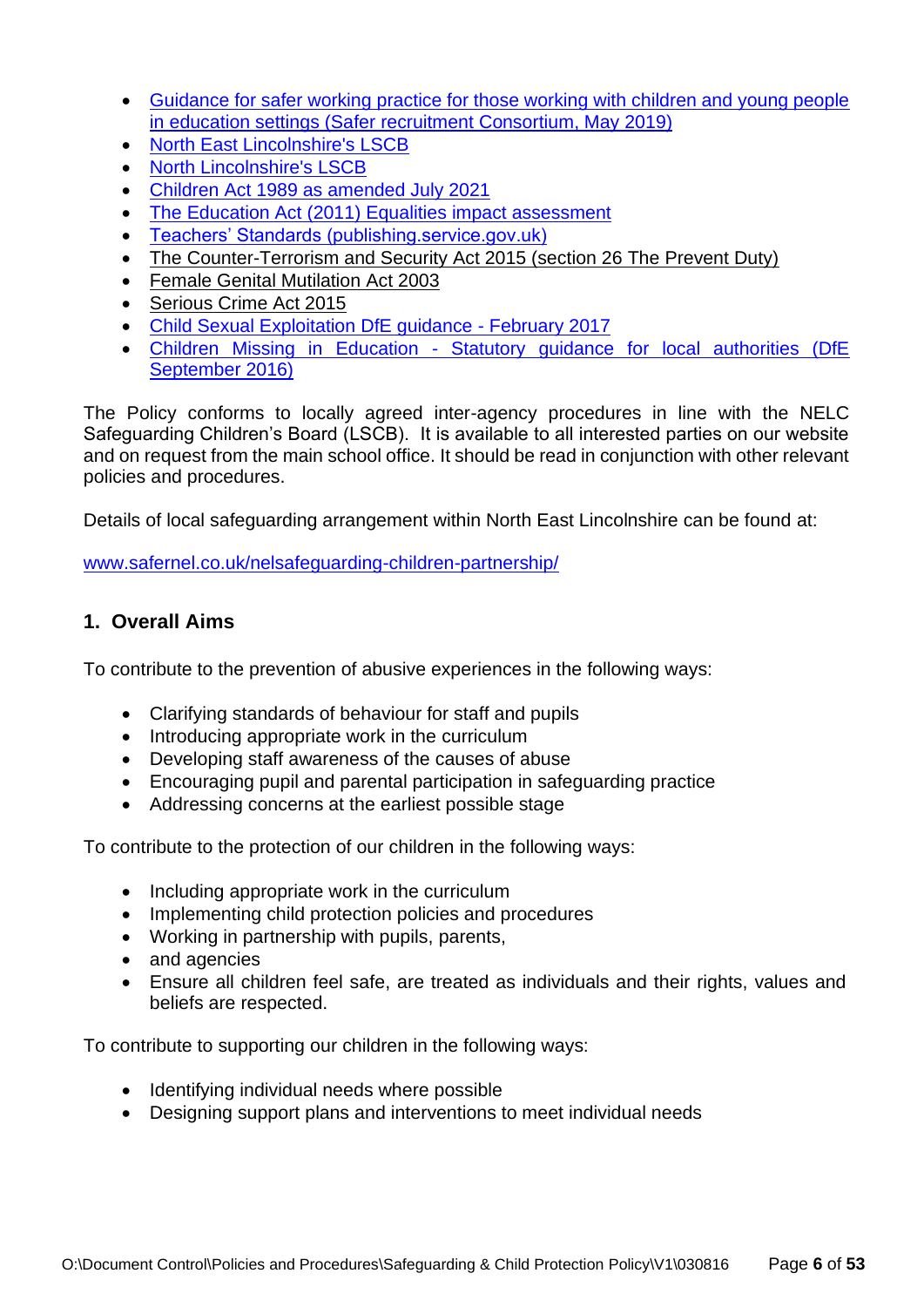# **1.1 In-school procedures for protecting children**

# **All staff will:**

- Read and be familiar with Part One of Keeping Children Safe in Education (DfE 2021 Inc. annex A)
- Be familiar with the school's Safeguarding policy including issues of confidentiality.
- Remember that the child's welfare and best interests must always be the paramount consideration.
- Will reassure victims of abuse that they are being taken seriously and will be supported. Children and young people should never be made to feel ashamed or that they are creating a problem by reporting abuse, sexual violence or sexual harassment.
- Never promise to keep a secret or confidentiality where a child discloses abuse.
- Be alert to signs and indicators of possible abuse**.** (Ref: Appendix 1) for current definitions of abuse and examples of harm.)
- Record concerns on a electronic portal Cpoms [\(Ref: Appendix 3\)](#page-34-0)**.** Orchard utilise secure software (CPOMS) to monitor all student issues.
- Deal with a disclosure of abuse from a child in line with the recommendations in (Ref: [Appendix 2\)](#page-33-0)**.** These must be passed to one of the Designated Staff immediately, followed by a written account (CPOMS). Staff should not take it upon themselves to investigate concerns or make judgements.
- Be involved in on-going monitoring and recording to support the implementation of individual education programmes and interagency child protection and child support plans.
- Be prepared to identify children who may benefit from Early Help.
- Be subject to Safer Recruitment processes and checks whether they are new staff, supply staff or contractors.
- Will be expected to behave in accordance with Guidance for Safer Working Practice for those working with Children and Young People in Education settings (Safer Recruitment Consortium October 2015).

# **2. Responsibilities of the Designated Safeguarding Lead/Officer**

- Our named Designated Safeguarding Lead (DSL) from our senior leadership team with lead responsibility and management oversight/accountability for child protection is Lena Griffin.
- The DSL is supported by the following appropriately trained designated staff:

# *Matthew Maidens - (Level 3 trained) Stuart Dainty – (Level 3 trained)*

- The DSL must ensure that all staff involved in direct work of vulnerable children, where there are child protection concerns/issues; have access to regular safeguarding supervision
- Where the school has concerns about a child, the DSL will act as a source of support, advice and expertise to staff on matters of safety and safeguarding, and when deciding whether to make a referral by liaising with relevant agencies.
- Where injury may have occurred with visible evidence, School/DSL may take a photograph of the injury. This photographic record will be recorded on the CPOMS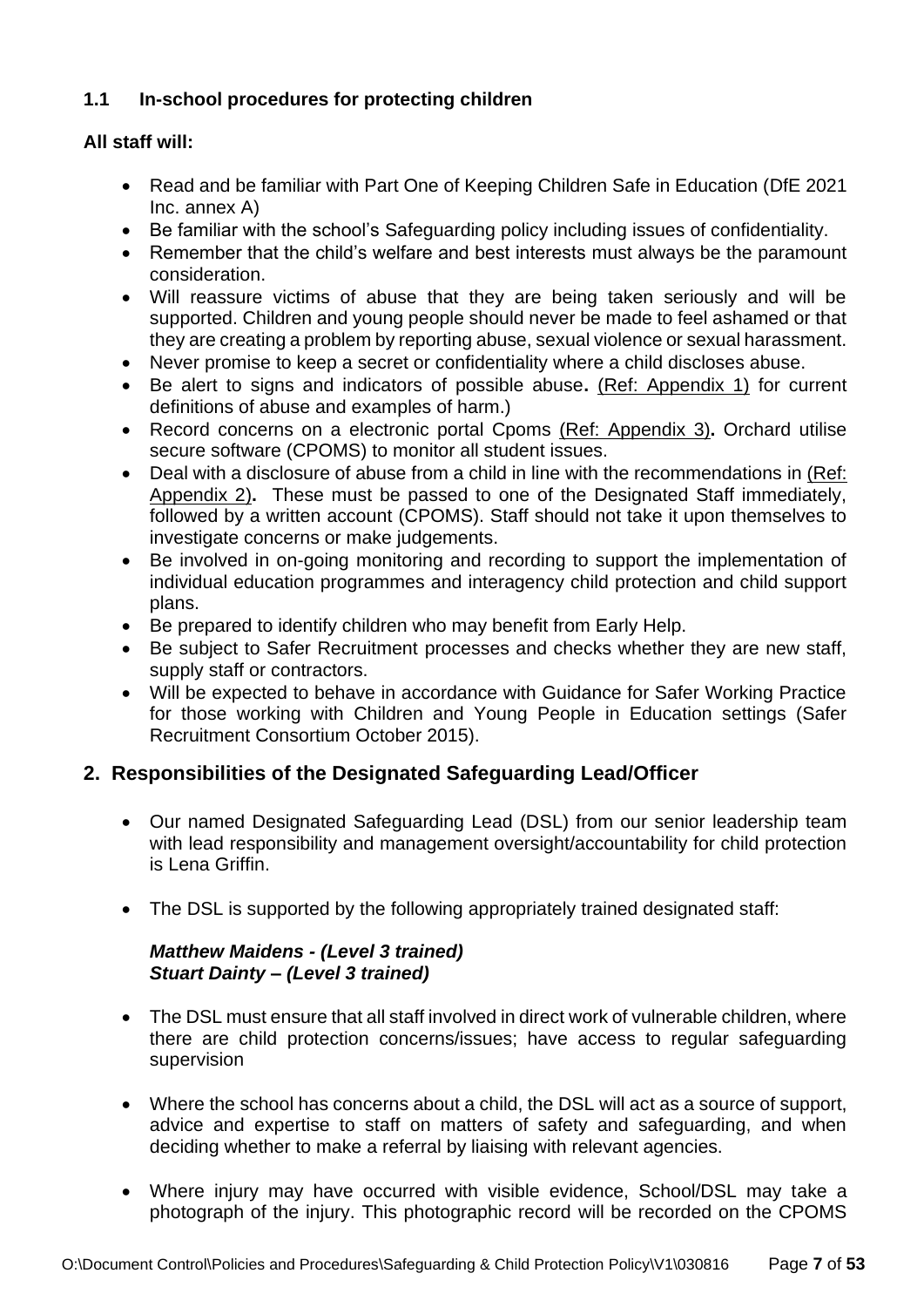secure safeguarding portal should it be required for evidential purposes. This will be the record kept by School and only be made available to the designated safeguarding lead.

- The DSL is responsible for referring all cases of suspected abuse to The Integrated Front Door (IFD) or duty advice team 01472 326292. KCSiE (DfE 2021) states that anyone in the school setting can make a referral. If this is the case the DSL should be informed as soon as possible, that a referral has been made. Wherever possible referrals should be done by appropriately trained designated safeguarding staff.
- Child Protection information will be dealt with in a confidential manner. A written record will be made of what information has been shared with who and when. Staff will be informed of relevant details only when the DSL feels their having knowledge of a situation will improve their ability to meet the needs of an individual child and /or family.
- Any worry or concern should be recorded via our CPOMS secure portal. This gives effective date and time stamping and offers multi-layer security.
- Each learner who attends the school will have a child protection record using the CPOMS portal. For some children, this single record will be the only concern held for them over their time in the school. For others, further information may well be accumulated, often from a variety of sources, over time. Orchard School use the secure CPOMS portal for manging this information.
- Designated staff must keep detailed, accurate, secure written records of concerns and referrals, which clearly reflect the wishes and feelings of the child.
- If concerns relate to more than one child from the same family at the establishment, a separate file for each child should be created and cross-referenced to the files of other family members. Common records, e.g., child protection conference notes, should be duplicated for each file.
- Access to these files by staff other than the designated staff will be restricted.
- Designated staff must understand the assessment process for providing Early Help and intervention, for example through locally agreed common and shared assessment processes such as Early Help assessments.
- Designated staff must have a working knowledge of how local authorities conduct a child protection case conference and a child protection review conference and be able to attend and contribute to these effectively when required to do so.
- Designated staff must ensure all adults (as appropriate) including each member of staff, trainee and volunteer has access to and understands the school's child protection/safeguarding policy and procedures, including new and part time staff.
- Designated staff must be alert to the specific needs of children in need, those with special educational needs and young carers
- Designated staff must obtain access to resources and attend any relevant or refresher training courses. Details of training will be held on the schools (SCR)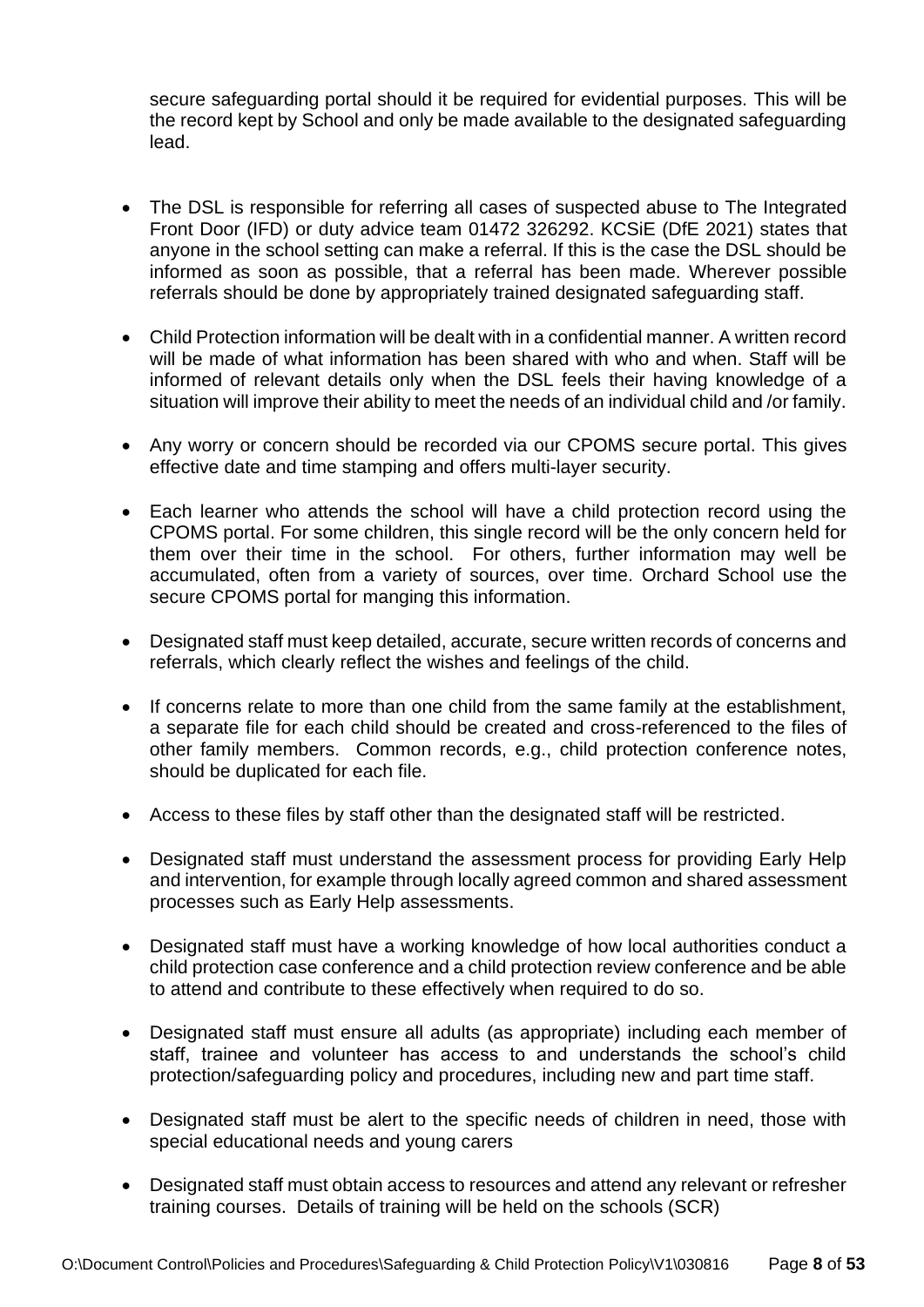- Designated staff must encourage a culture of listening to children amongst all staff.
- Designated staff must highlight the importance of demonstrating children's wishes and feelings to all staff and that these are clearly evidenced.
- The DSL has ultimate responsibility for updating staff with any safeguarding updates and changes. This will be done with regular safeguarding briefings. There will also be an item within each meeting set aside for safeguarding updates.

#### **2.1 Raising Awareness**

- The DSL should ensure all policies are used appropriately:
- Ensure the school's Safeguarding policy is reviewed annually and the procedures and their implementation are updated and reviewed regularly, and work with proprietors regarding this.
- Ensure the Safeguarding policy is on the school's website, available publicly and parents know referrals about suspected abuse or neglect may be made and the role of the school in this.
- Link with the local authority and LSCB to make sure staff are aware of training opportunities and the latest local policies on safeguarding.

#### **2.2 Child Protection Records**

- Child protection records should be held securely, with access being restricted to the DSL, safeguarding officers or Head of Centre. The following information must be kept securely with restricted access, whether paper or electronic:
- All completed child protection concern referrals
- Any child protection information received from the child's previous educational establishment
- Records of discussions, telephone calls and meetings with colleagues and other agencies or services
- Professional consultations
- Letters sent and received relating to child protection matters
- Referral forms sent to FFP, other external agencies or education-based services.
- Minutes or notes of meetings, e.g. child protection conferences, core group meetings, etc., copied to the file of each child in the family, as appropriate
- Formal plans for or linked to the child, e.g. child protection plans, Single Assessments risk assessments etc.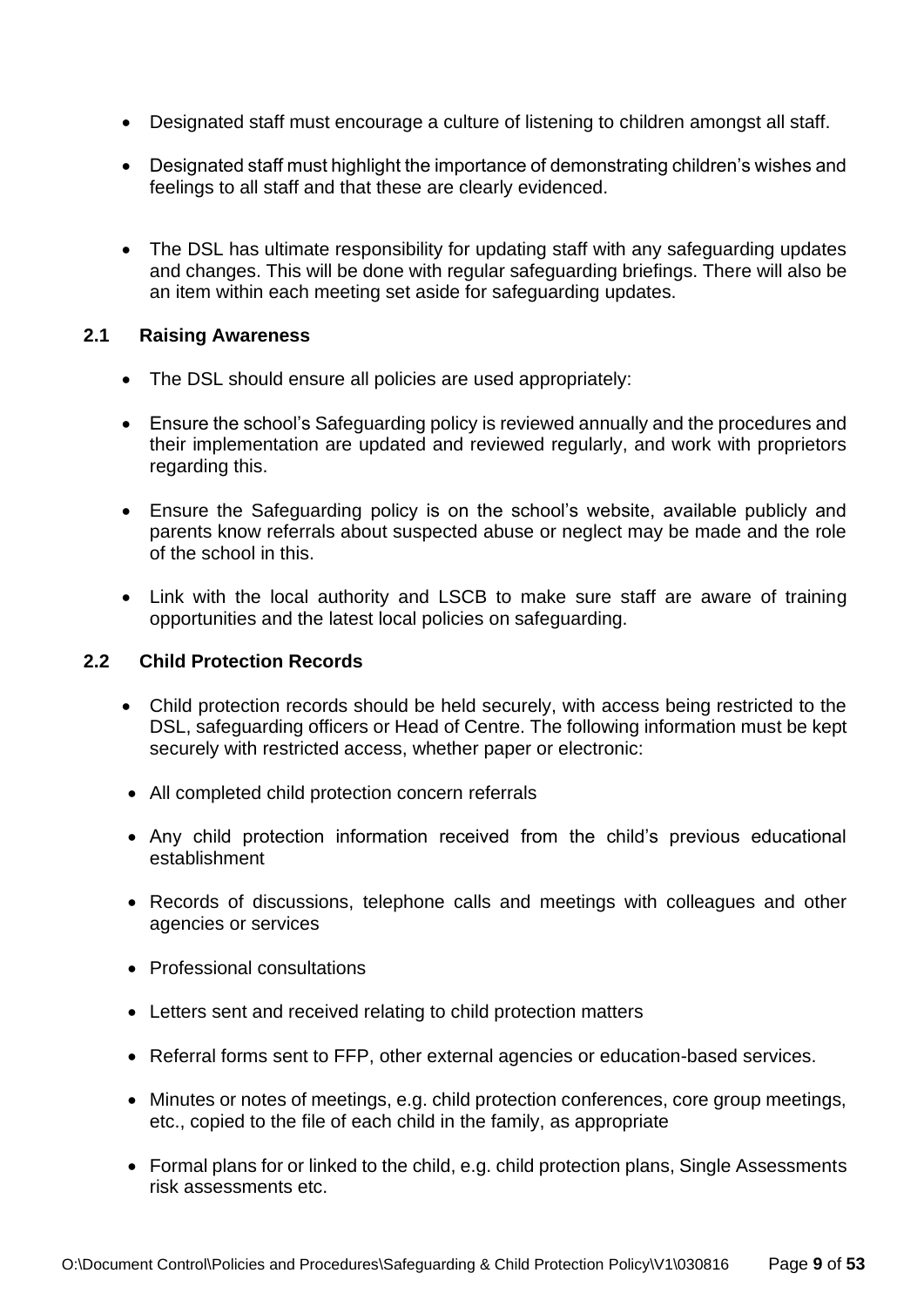- Each CPOMS file will contain a chronological summary of significant events and the actions and involvement of the school.
- Where children leave, the school will ensure that the child protection file is transferred securely and separately from the main pupil file to the receiving school/educational establishment (where this is known), within 15 school days. This is a legal requirement set out under requiation 9 (3) of 'The Education (Pupil Information  $-$ England) Regulations 2005. A copy of the chronology must be retained for audit purposes.
- There is no need to keep copies of the child protection file, apart from the chronology summary. The exception to this rule will be in any of the following instances:
- Where a child transfers out of area, *(the original file should be retained by the school and a copy sent)*
- Where a vulnerable young person is moving to a Further Education establishment, consideration should be given to the pupil's wishes and feelings about their child protection information being passed on, in order that the FE establishment can provide appropriate support. In cases where it is deemed appropriate to transfer child protection records to an FE education establishment, the original file should be retained by the school and a copy sent.
- Where the destination school is not known *(the original file should be retained by the school)*.
- Where the child has not attended the nominated school *(the original file should be retained by the school)*.
- There is any on-going legal action *(the original file should be retained by the school and a copy sent).*
- Children records should be transferred in a secure manner, for example, by hand. When hand-delivering pupil records, a list of the names of those pupils whose records are being transferred and the name of the school they are being transferred to must be made and a signature obtained from the receiving school as proof of receipt.
- If a child moves from our school, child protection records will be forwarded onto the named DSL at the new school, with due regard to their confidential nature. Good practice suggests that this should always be done with a face to face handover and a signed receipt of file transfer obtained for audit purposes by the delivering school.
- If sending by post, children records should be sent, "Special Delivery". A note of the special delivery number should also be made to enable the records to be tracked and traced via Royal Mail.
- If a child is permanently excluded and moves to an alternative or specialist provision, child protection records will be forwarded onto the relevant organisation in accordance with the 'The Education (Pupil Information – England) Regulations 2005, following the above procedure for delivery of the records.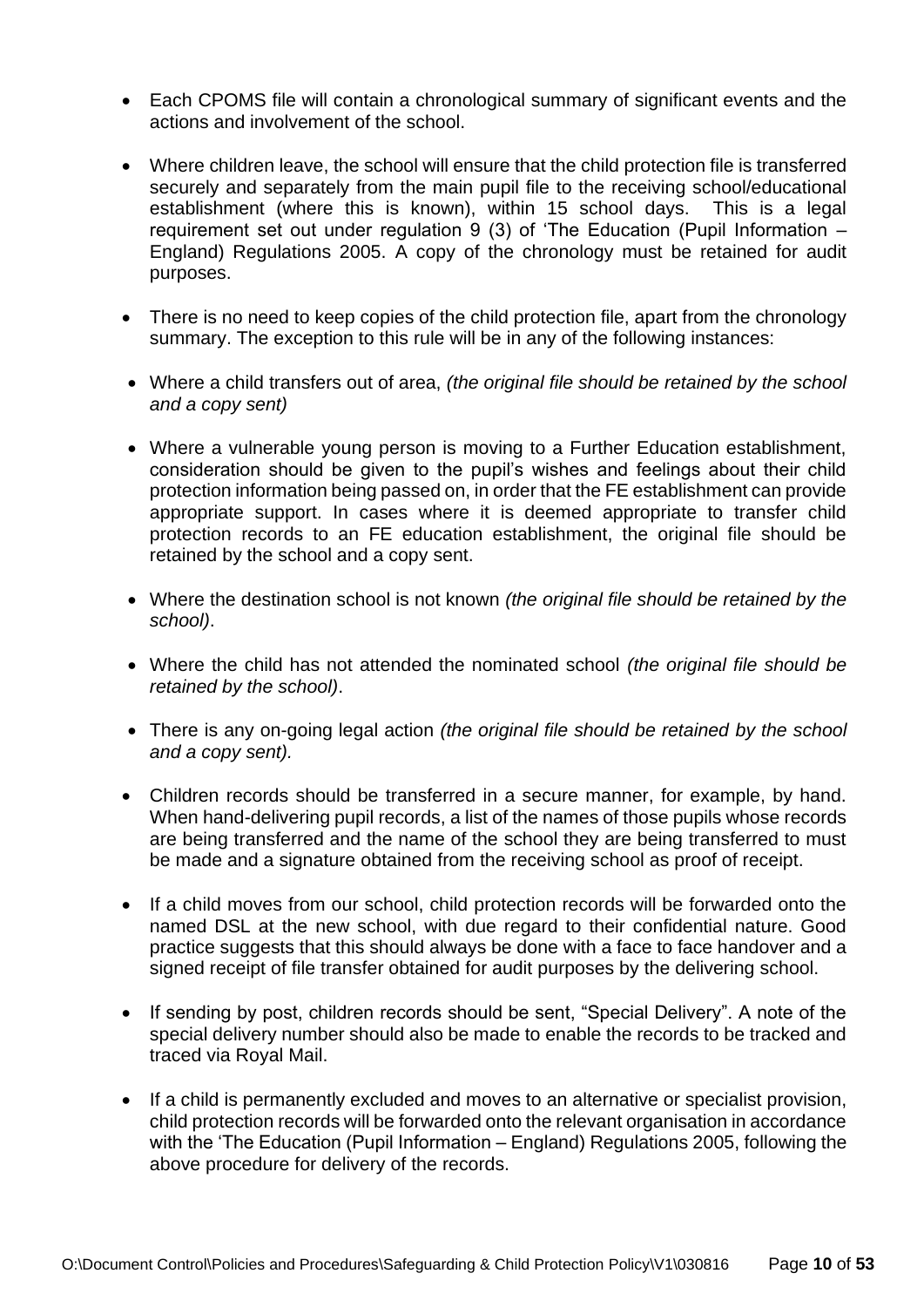• If a parent chooses to electively home educate (EHE) their child, the child protection record must be forwarded to Keith Nicholson following the above procedure for delivery of the records.

**Keith Nicholson**: Children's Services Adviser & Head teacher of the Virtual School for LAC 01472 – 326176

- When a DSL member of staff resigns their post or no longer has child protection responsibility, there should be a full face to face handover/exchange of information with the new post holder.
- All DSL's receiving current (live) files or closed files must keep all contents enclosed and not remove any material.
- All receipts confirming file transfer must be kept in accordance with the recommended retention periods. For further information refer to the archiving section.

# **2.2.1 Archiving**

Responsibility for the child record once the child leaves the school

The school that the child attended until statutory school leaving age (or the school where the pupil completed sixth form studies) is responsible for retaining the child protection record. The recommended retention periods are 35 years from closure when there has been a referral to FFP or IFD. If no referral has been made to FFP or IFD, the child protection record should be retained until the child's 25th birthday. The decision of how and where to store these files must be made by the school via the Directors. Due to sensitivity of the information, the records should continue to be held in a secure area with limited access e.g. designated officer or Head of Centre.

# **2.2.2 Children's and parents' access to child protection files**

- Under the General Data Protection Regulation (May 2018), a child or their nominated representative has the legal right to request access to information relating to them. This is known as a subject access request. Therefore, it is important to remember that all information should be accurately recorded, objective in nature and expressed in a professional manner.
- Any child who has a child protection file has a right to request access to it. In addition, the Education (Pupil Information) (England) Regulations 2005 give parents the right to see their child's school records. However, neither the child nor the parent has an automatic right to see all the information held in child protection records. Information can be withheld if disclosure:
- could cause serious harm or is likely to cause serious harm to
- the physical or mental health or condition of the child or another person; or
- could reveal that the child or another person has been a subject of or may be at risk of child abuse, and the disclosure is not in the best interests of the child; or
- is likely to prejudice an on-going criminal investigation; or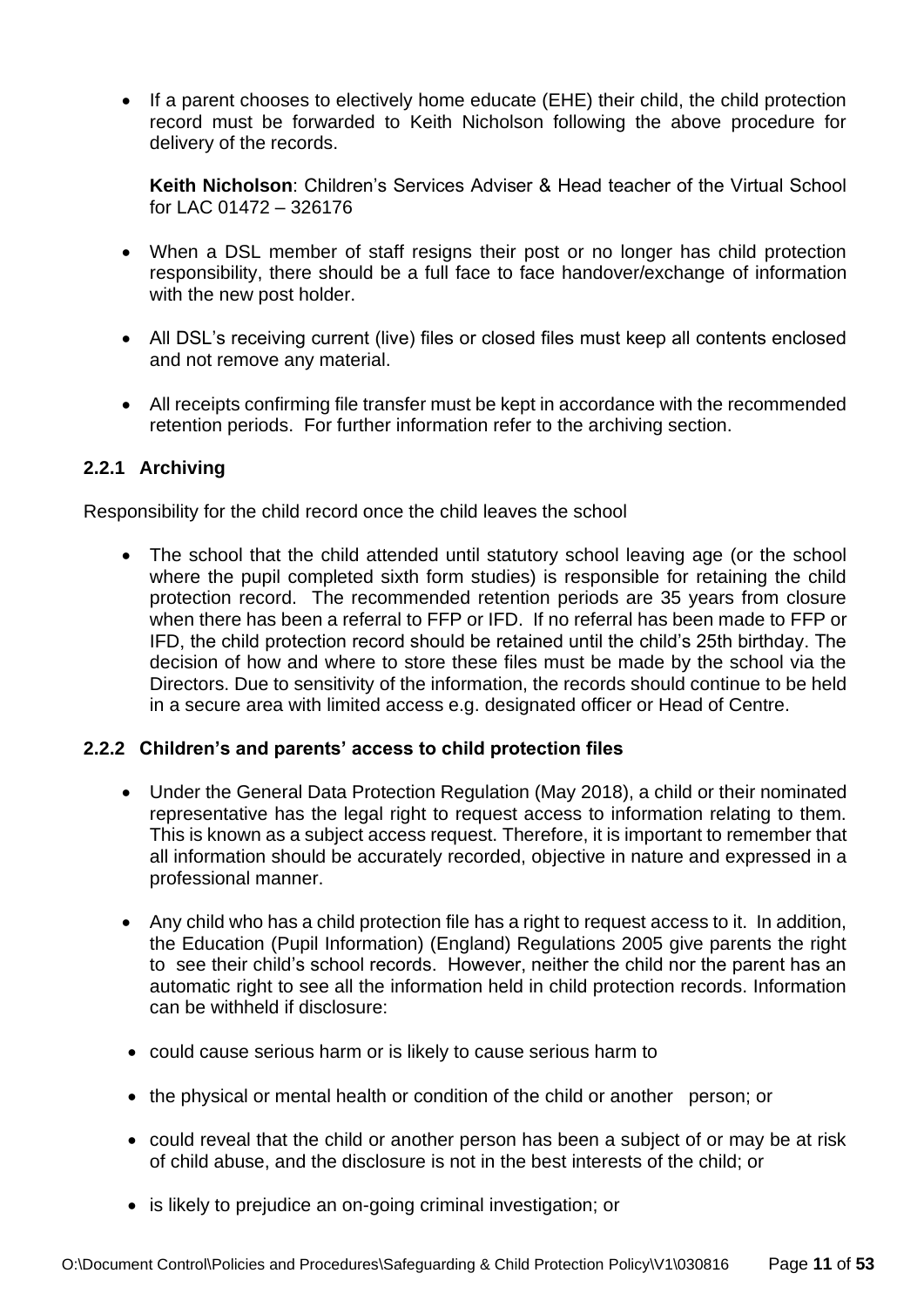- The information about the child also relates to another person who could be identified from it or the information has been given by another person who could be identified as the source, unless the person has consented to the disclosure or the person providing the information is an employee of the establishment or the Local Authority.
- It is best practice to make reports available to the child or their parents unless the exceptions described above apply. If an application is made to see the whole record, advice should be sought from the North East Lincolnshire's IFD/Social care, Contact email: [csrs@nelincs.gcsx.gov.uk](mailto:csrs@nelincs.gcsx.gov.uk) telephone: 01472 325555.
- The establishment's report to the child protection conference should be shared with the child, if old enough and parent at least two days before the conference.

#### **2.2.3 Safe Destruction of the pupil record**

• Where records have been identified for destruction, they should be disposed of at the end of the academic year (or as soon as practical before that time). Records which have been identified for destruction should be confidentially destroyed. This is because they will either contain personal or sensitive information, which is subject to the requirements of the General Data Protection Regulation (May 2018) or they will contain information which is confidential to school or the Local Education Authority. Information should be shredded prior to disposal or confidential disposal can be arranged through private contractors. For audit purposes the school should maintain a list of records which have been destroyed and who authorised their destruction. This can be kept securely in either paper or an electronic format.

#### **3. Information sharing**

- When there is a concern that a child is at risk of significant harm, all information held by the establishment must be shared with Children's Social Care, Police and health professionals. Section 47 of the Children Act 1989 and sections 10 and 11 of the Children Act 2004 empower all agencies to share information in these circumstances. If DSL's are in doubt, they should consult the IFD 01472 326292.
- On occasions when safeguarding concerns exist for a child in the context of a family situation and siblings attend other educational establishments or the children are known to other agencies, it may be appropriate for the designated safeguarding staff to consult with, on a confidential basis, their counterpart from other establishments or other agencies to share and jointly consider concerns. If in any doubt about the appropriateness of this process, advice can be sought from FFP/IFD Safeguarding Hub on 01472 326292.
- In accordance with General Data Protection Regulation (May 2018), the police are allowed access to school records in certain circumstances such as criminal investigations. If you have any queries regarding police access to any school records, please contact Humberside Police on 101 and ask for the governance team for advice.
- It is good practice to seek consent from the child or their parent before sharing information. Children over the age of 12 years are considered to have the capacity to give or withhold consent to share their information, unless there is evidence to the contrary; therefore, it is good practice to seek their views. If the young person is over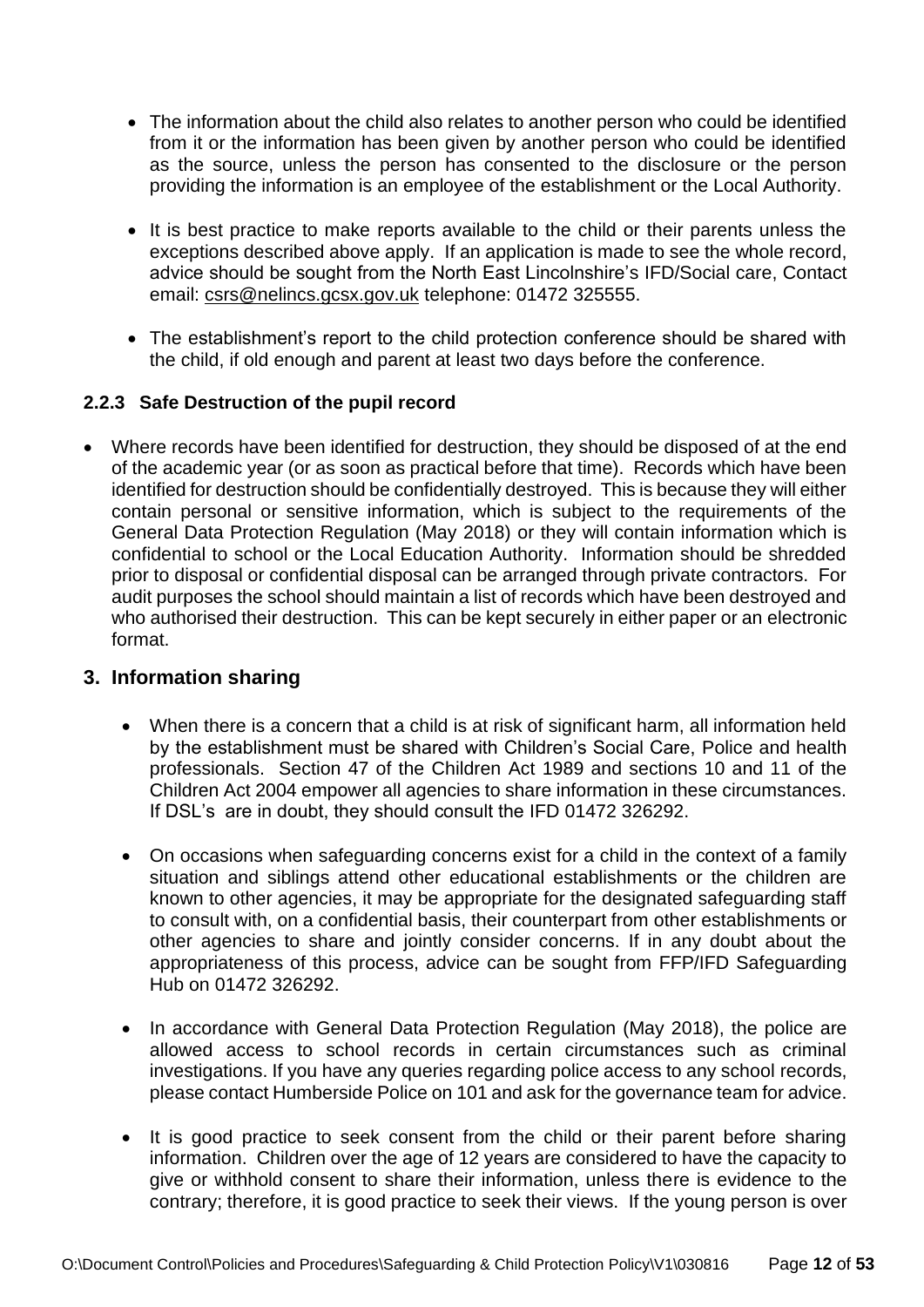16, they should be involved in decision-making about information sharing, unless they do not have the capacity to give consent.

- However, consent is not always a condition for sharing and sometimes we do not inform the child or family that their information will be shared, if doing so would:
- place a person (the child, family or another person) at risk of significant harm, if a child, or serious harm, if an adult; or
- prejudice the prevention, detection or prosecution of a crime; or
- Lead to unjustified delay in making enquiries about allegations of significant harm to a child or serious harm to an adult.
- Consent should not be sought if the establishment is required to share information through a statutory duty, e.g. section 47 of the Children Act 1989 as discussed above, or court order.
- 4. **Summary of in-school procedures to follow where there are concerns about a child**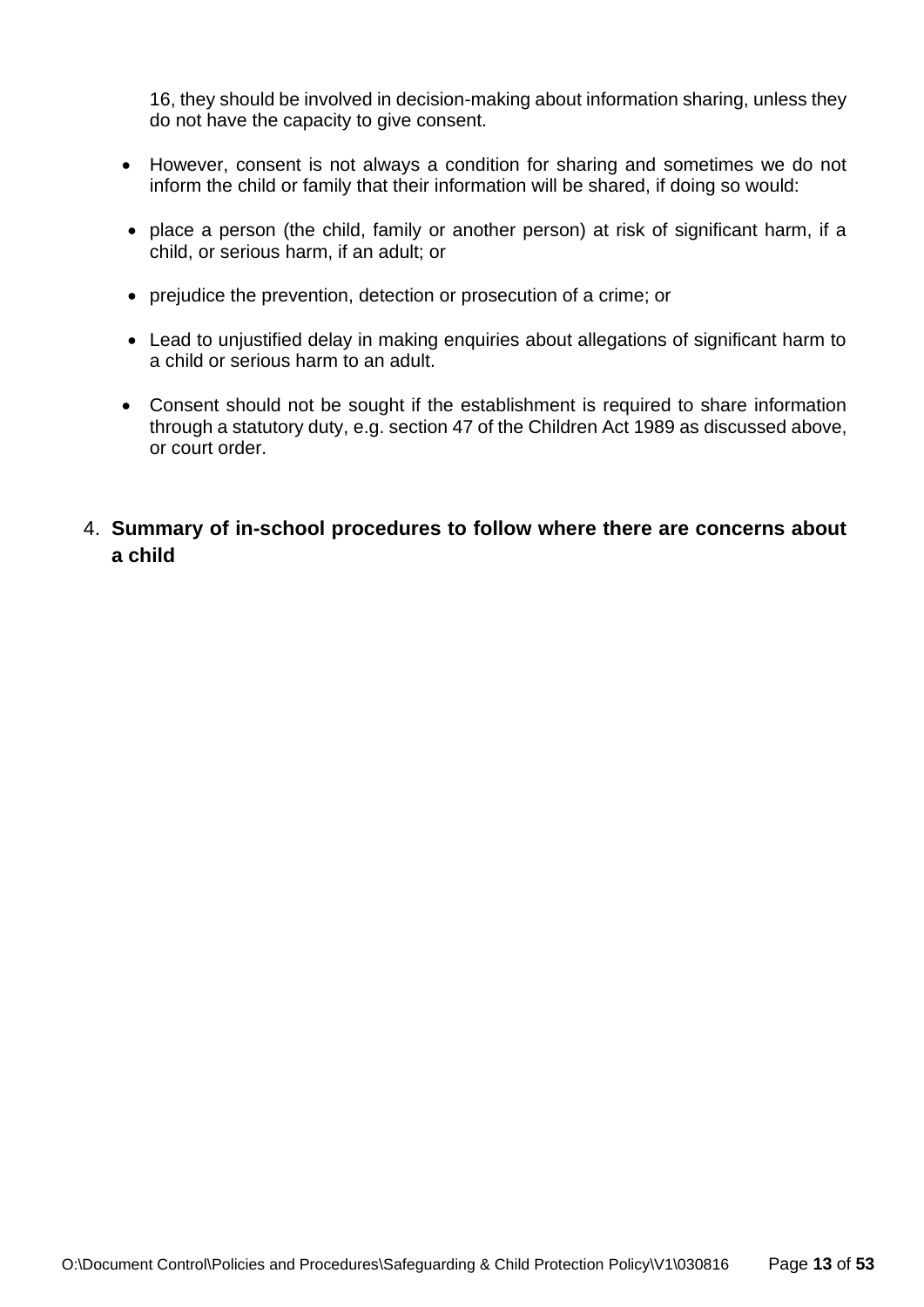# **FLOW CHART FOR RAISING SAFEGUARDING CONCERNS ABOUT A CHILD**

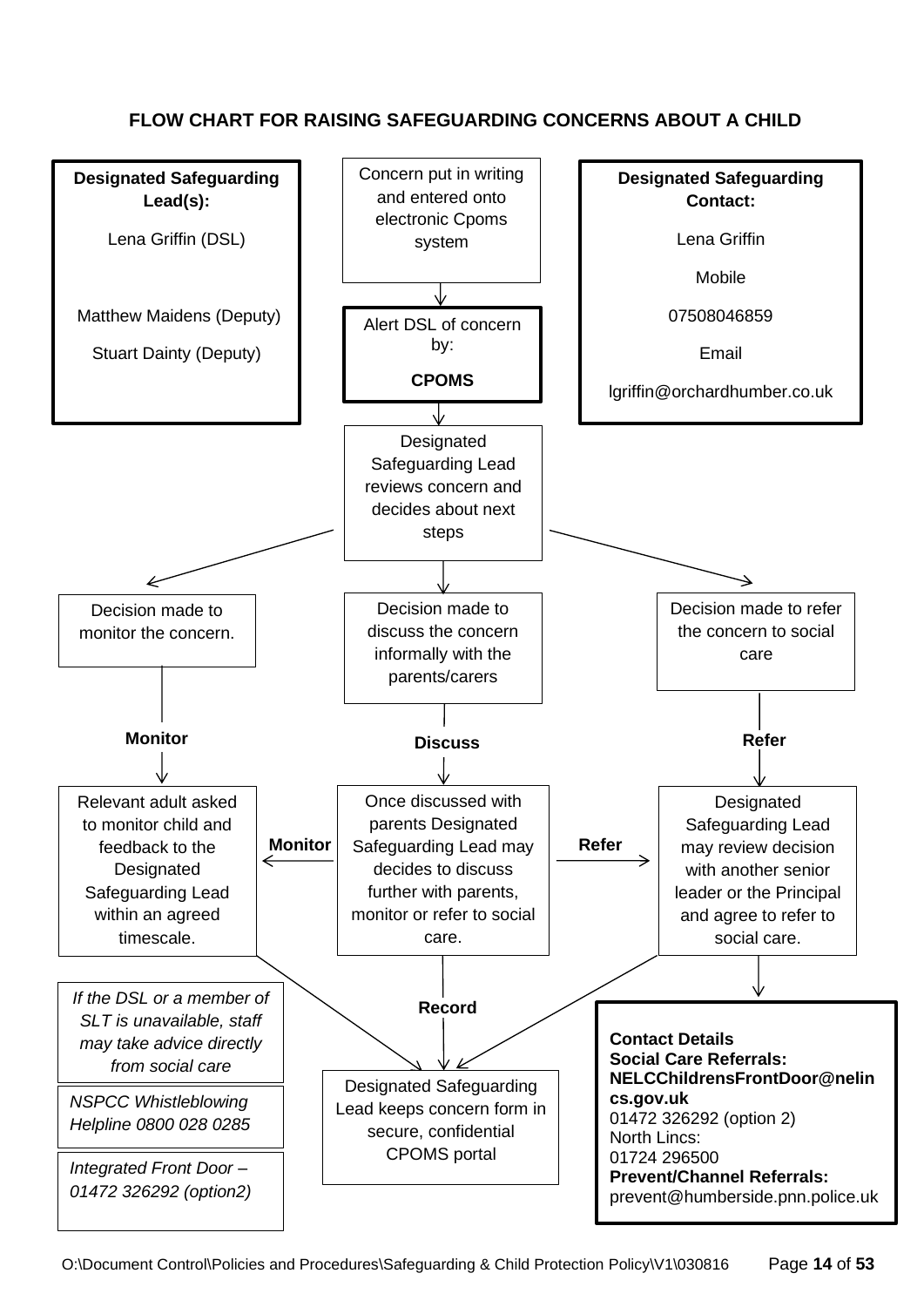If unhappy about the outcome of the referral to Children's Services Social Care, please refer to:

NE Lincs LSCB Local Protocol "Resolution of Professional Disagreements" via

<http://www.safernel.co.uk/>

# **5. Working with parents and other agencies to protect children**

- Parents/carers should be aware that our school will take any reasonable action to safeguard the welfare of its pupils. In cases where the school has reason to be concerned that a child maybe suffering significant harm, ill treatment or neglect or other forms of harm staff have no alternative but to follow the LSCB procedures and contact MASH/ IFD to discuss their concerns.
- In general, we will discuss concerns with parents/carers before approaching other agencies and will seek consent/to inform parents/carers when making a referral to another agency. Appropriate staff will approach parents/carers after consultation with the DSL. The exception to this rule will be in situations where a member of staff has reasonable cause to believe that informing parents/carers of a referral to another agency may increase the risk of significant harm to the child.
- Parents/carers are informed about our Safeguarding policy through: School website, newsletters etc. A safeguarding/child protection statement is prominent in the school foyer/reception area.

#### **5.1 Multi-agency work**

- We work in partnership with other agencies in the best interests of the children. Therefore, the School will, where necessary make referrals to Children's Social Care. Referrals (contact) should be made, by the Designated Safeguarding Staff, to Integrated Front Door (IFD) on 01472 326292 - Where a child already has a child protection social worker, the school will immediately contact the social worker involved, or in their absence the principal social worker of the child's allocated social worker. If no direct contact can be made referrals will be made via IFD 01472 326292.
- We will co-operate with IFD in accordance with the requirements of the Children Act and allow access to child and child protection records for them to conduct section 17 or section 47 assessments.
- The school will ensure representation at appropriate inter-agency meetings such as Initial and Review Child Protection Conferences, and Planning and Core Group meetings, as well as Family Network Meetings.
- We will provide reports as required for these meetings. If school is unable to attend, a written report will be sent. The report will, wherever possible, be shared with parents / carers at least 24 hours prior to the meeting.
- Where a child in school is subject to an inter-agency child protection plan or any multiagency risk management plan school will contribute to the preparation, implementation and review of the plan as appropriate.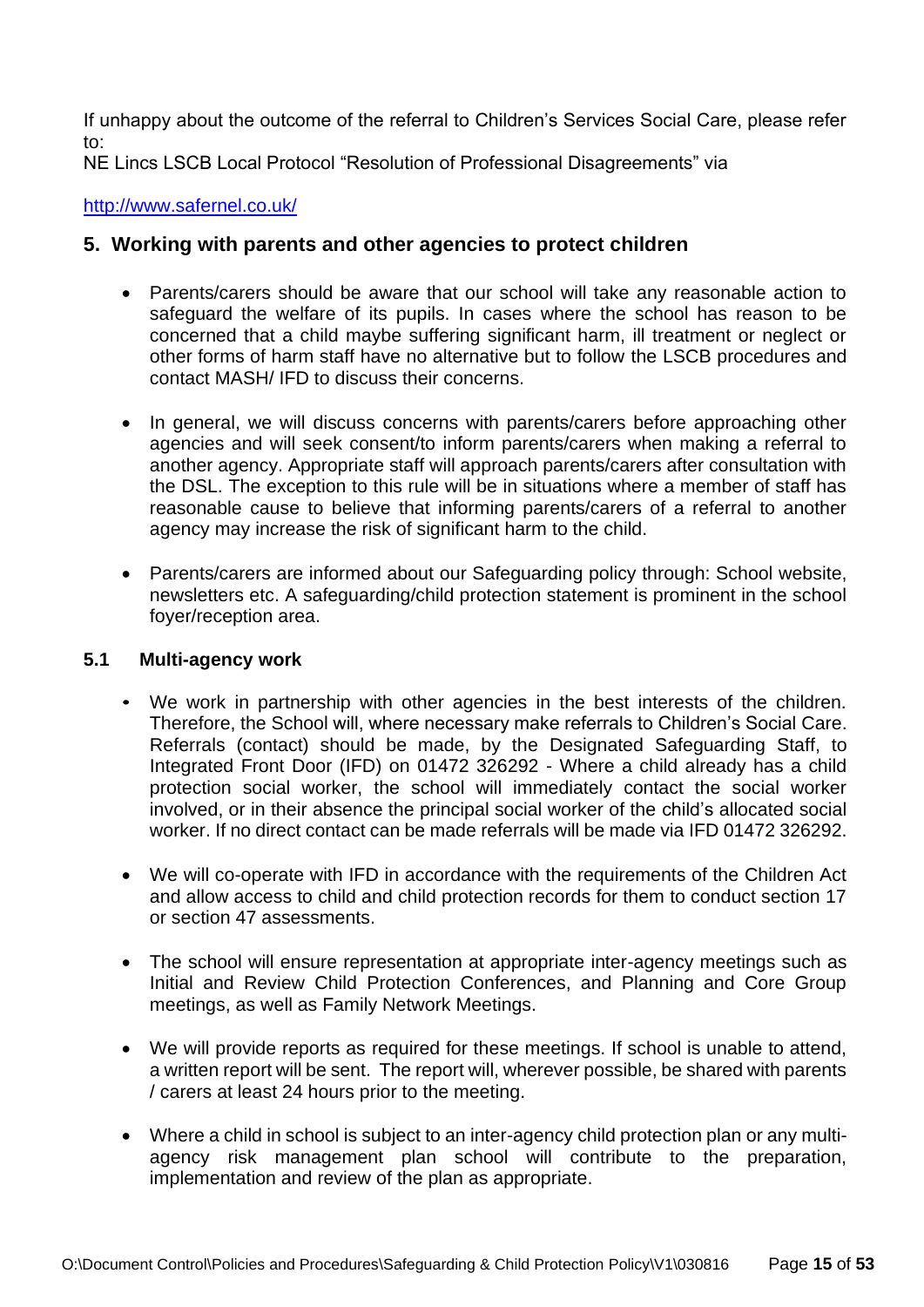# **6. Our role in the prevention of abuse**

We will identify and provide opportunities for children to develop skills, concepts, attitudes and knowledge to promote their safety and well-being.

### **6.1 The Curriculum**

Our school curriculum encompasses safeguarding for children and teaches them how to stay safe by providing education in the following areas

- Relevant issues will be addressed through the PSHE/Talkabout and ICT curriculum, including self-esteem, emotional literacy, assertiveness, power, sex and relationship education, online safety, online bullying, sexting, child sexual exploitation (CSE), female genital mutilation (FGM), preventing radicalisation, peer on peer abuse and anti- bullying, knife crime and drug and alcohol misuse.
- Relevant issues will be addressed through other areas of the curriculum.
- Further targeted work is addressed on an individual basis dependant on circumstances at that time.
- As elements of the curriculum may cause undue anxiety the school will consult with parents to establish suitability of certain elements.

KCSiE (2021) has updated resources to help teachers to teach children and young people about safeguarding, including online safety.

#### **6.2 Other areas of work**

#### **Mental Health Support:**

As part of the school's package to prevent and tackle bullying and support young people whose mental health problems manifest themselves in behaviour, we have gained the expertise of our onsite therapist who works for Fortis. She can work with our children on a variety of concerns that include:

- Bullying
- Abuse
- Adverse Childhood Experiences
- Underlying SEN needs
- Social, emotional and mental health (SEMH) needs
- Emotional dysregulation

The work carried out includes:

- CBT Therapy
- Emotional support
- Play therapy
- Art therapy

All our policies that address issues of power and potential harm, e.g. Bullying, will be linked, to ensure a whole school approach.

Our Safeguarding Policy cannot be separated from the general ethos of the school, which should ensure that children are treated with respect and dignity, feel safe, and are listened to.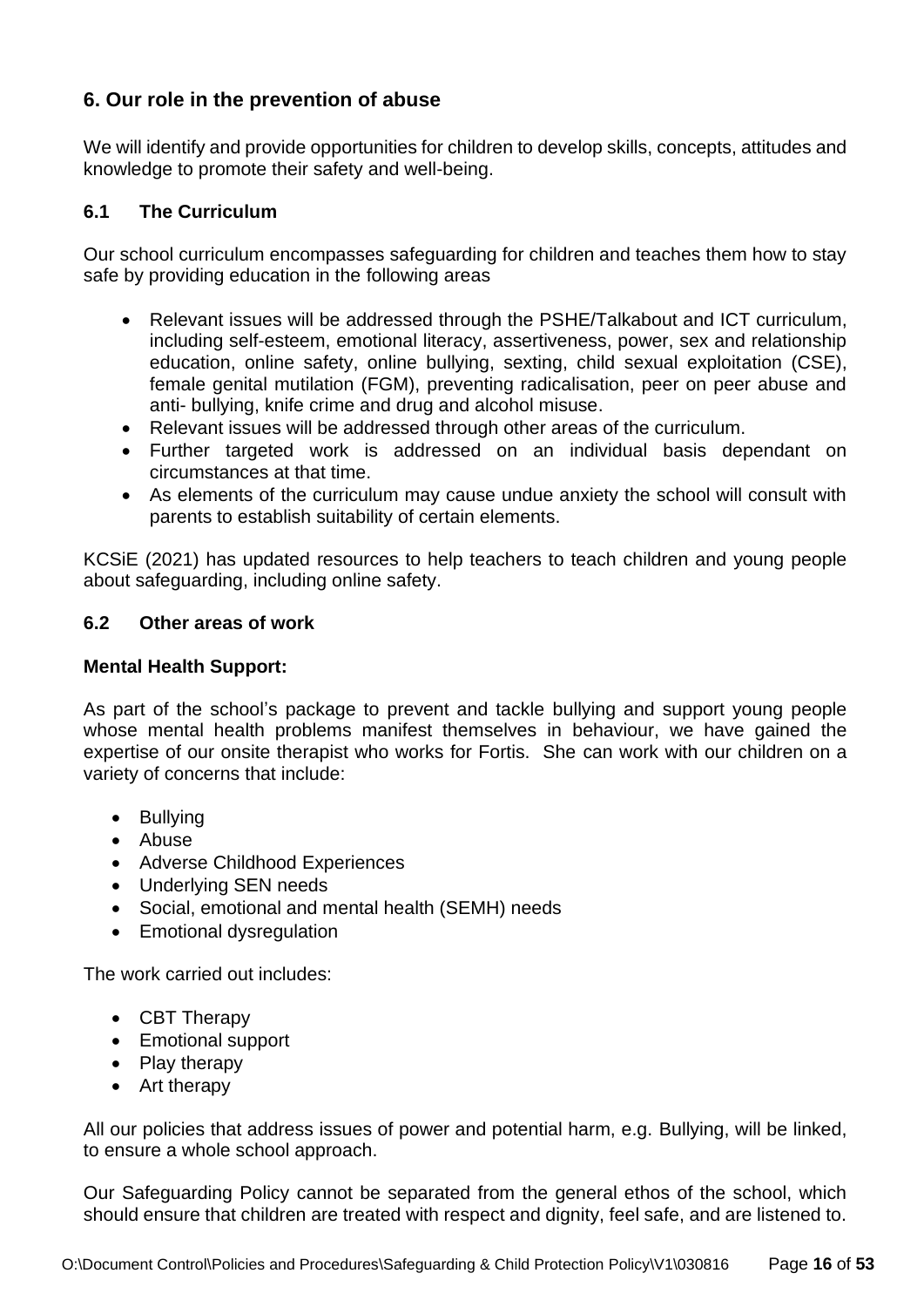# **7. Our role in supporting children**

**We will offer appropriate support to individual children who have experienced abuse or who have abused others.**

#### **7.1 Children with additional needs - SEND**

The school recognises that while all children have a right to be safe, some children may be more vulnerable to abuse e.g. those with a disability or special educational need, those living with domestic violence or drug/alcohol abusing parents, etc. Staff will receive additional support to recognise that behaviour, mood and injury may relate to possible abuse and not just their SEN or disability. Further clarity in this area is given in the revised KCSiE 2021 guidance.

School recognises that learners with SEND needs may be at higher risk of peer group isolation. Close mentor support is made available and management will follow strict monitoring guidelines through the incident management and reporting system (CPOMS) to highlight any additional signs, needs or triggers.

#### - **This includes a disproportionate impact of bullying.**

School also recognises that SEND learners may find it more difficult to communicate thoughts and feelings and the school environment is based around a nurture and strong mentoring support package. Each learner will be able to access key workers/staff with supports available in all classes in addition to any supplementary support (1:1 workers etc)

Each SEND learner will access 3 'safe faces' who will be key members of staff available to support when required.

We also recognise that parental support plays an essential part of the support network that the school provides. Often school can be available to support and advise parents and students. This support continues outside of school hours and during school holidays. School provides out of hours contact for the parents to access in order to provide essential support where necessary. Pastoral support is always available, and school will also utilise independent support from Fortis Therapy who will be available for drop -in sessions or more direct work.

Where staff have a mental health concern about a child that may also be a safeguarding concern. They should raise the issue with the Designated Safeguarding Lead

#### **7.2 Children in Specific Circumstances**

This school follows the N E Lincs LSCB online multi-agency procedures and will, where necessary, have due regard to the government guidance for children in specific circumstances as outlined below.

- child sexual exploitation (CSE)
- bullying including cyber bullying
- domestic violence
- drugs
- fabricated or induced illness
- faith abuse
- female genital mutilation (FGM)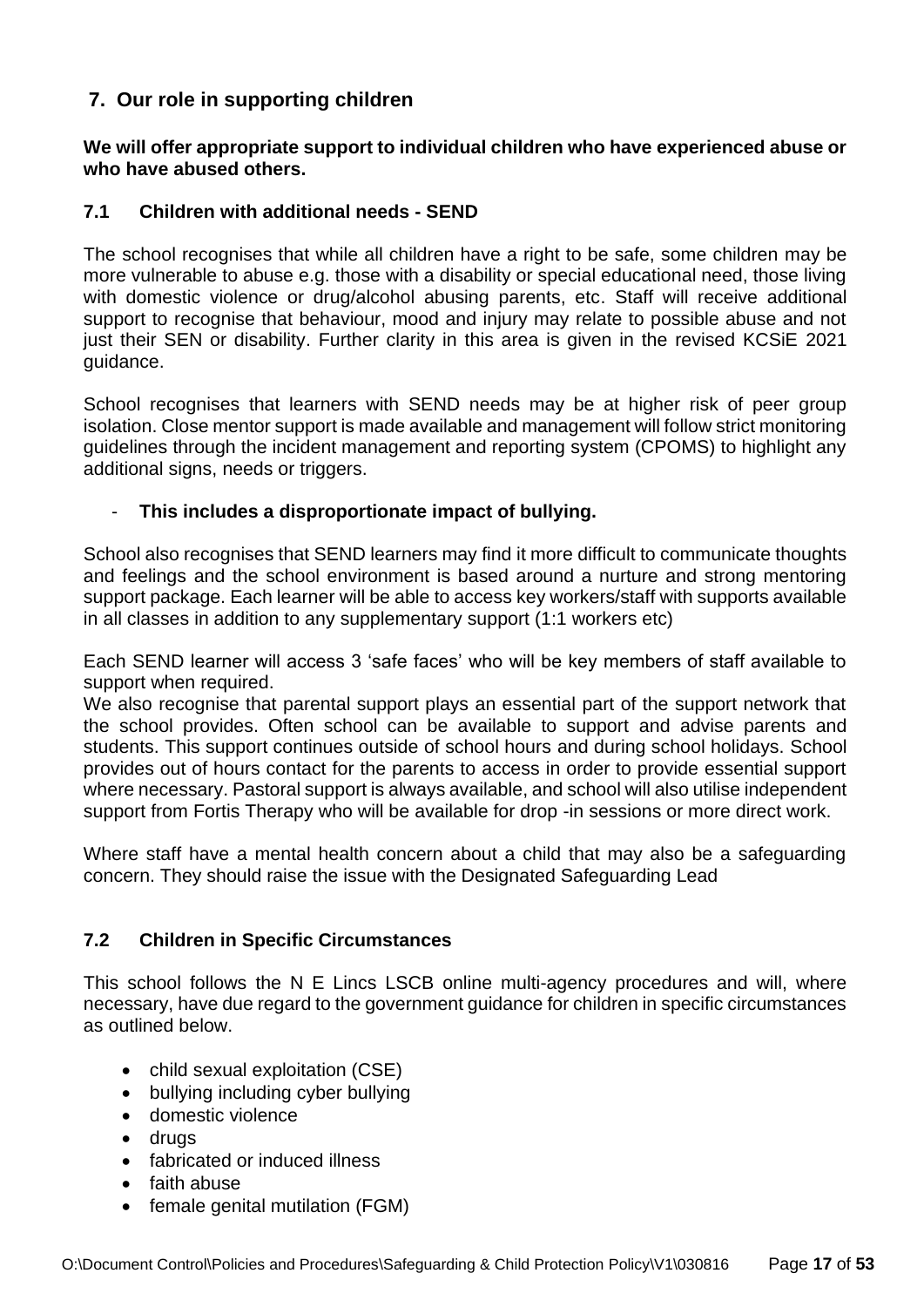- forced marriage
- gangs and youth violence
- gender-based violence/violence against women and girls (VAWG)
- mental health
- private fostering
- preventing radicalisation
- sexting
- Sexual violence
- Peer on peer abuse
- teenage relationship abuse
- trafficking and CCE

#### **Elective home education:**

Many Children have positive experiences of home education, but for some children it means they are less visible to services that are there to keep them safe and supported.

If a parent or carer expresses their intention to educate a child at home the Local Authority (LA), school and other key professionals will work together to coordinate a meeting with the parent or carer. This is particularly important if a child has a special educational needs and disabilities (SEND), is vulnerable or has a social worker.

For further information see: [https://www.gov.uk/government/collections/statutory-guidance](https://www.gov.uk/government/collections/statutory-guidance-schools#safeguarding-children-and-young-people)[schools#safeguarding-children-and-young-people,](https://www.gov.uk/government/collections/statutory-guidance-schools#safeguarding-children-and-young-people) <https://www.gov.uk/government/publications/working-together-to-safeguard-children--2>

# **7.3 Children and court system**

Children in the justice system often have multiple and complex needs. Where possible, we should seek to divert children from the justice system entirely and address these needs. For those who do offend, our core focus must continue to be rehabilitation, tackling the underlying causes of youth offending, and delivering a system that gives children the support they need to break the cycle of offending and build productive and fulfilling lives.

At the Orchard we believe that supporting young people to make the right choices and to seek rehabilitation support where needed is the principle factor in ensuring a safe and prosperous future that prevents criminalisation of our young people where possible. We support this ethos within our British Values, Curriculum (including Culture club, PSHE and Talkabout) and within our restorative culture in all provisions.

Further information on youth justice can be found here:

[Standards for Children in Youth Justice Services 2019](https://assets.publishing.service.gov.uk/government/uploads/system/uploads/attachment_data/file/957697/Standards_for_children_in_youth_justice_services_2019.doc.pdf)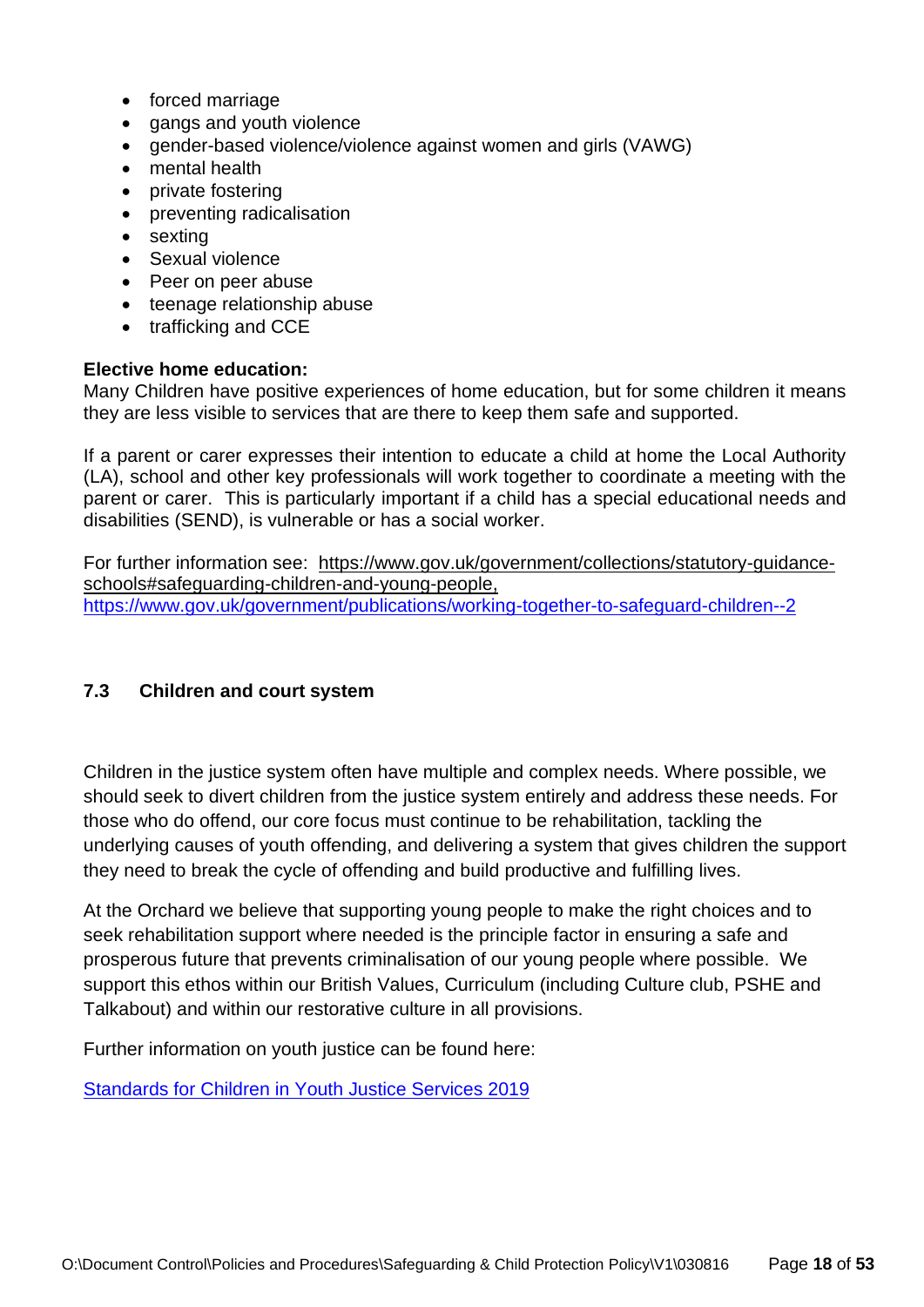### **7.4 Children with family members in prison**

At the Orchard we recognise that children who have family members in prison can feel isolated and ashamed. Often young people will not speak about it in fear of being bullied.

Often these children can be overlooked, and which prevents them from accessing the support the desperately need to have a better chance in life. We provide welfare support to our children and their families and will liaise with outside agencies to ensure the best package of support is provided to them. We also support them by creating a culture and ethos within our school that promote acceptance, tolerance, and compassion. This culture is supported by our British Values, our curriculum package (including culture club, Talk about, PSHE) and within our restorative ethos across all sites.

We will liaise with outside agencies to ensure our children receive the best support available and will support our children to manage their challenging emotions and responses to difficult situations.

Prison Advise and Care Trust (PACT) is a charity that provides support to prisoners, people with convictions and their families. They Build stronger families and safer communities, Reduce the risk of harm to prisoners and their families, remove barriers and increase awareness in public services, and influence commissioning, policy and legislation.

Further information and support on Children with family members in prison can be found below here:

#### [Children with a parent in prison](https://www.barnardos.org.uk/what-we-do/helping-families/children-with-a-parent-in-prison)

[Prison advice and care trust](https://www.prisonadvice.org.uk/)

#### **7.5 Children Missing from home or care**

Safeguarding and promoting the welfare of children is a key duty of local authorities or any agency that is working with young people. There are no confirmed figures of children who go missing, but there is evidence to suggest the figure is in the region of 100,000 per year. Children may run away from a problem or abuse or neglect in the home. They may be coerced into leaving and be victim to exploitation such as CCE/CSE, violent crime and gang exploitation. Over 25 percent of children who go missing are at risk of serious harm.

Looked after Children who go missing are particularly vulnerable. There have been reports that children in these circumstances where not being adequately safeguarded. 'The Joint All Party Parliamentary Group (APPG) Inquiry on Children Who Go Missing from Care and the accelerated report of the Office of the Children's Commissioner's on-going inquiry into Child Sexual Exploitation in Gangs and Groups. Key issues identified suggested that: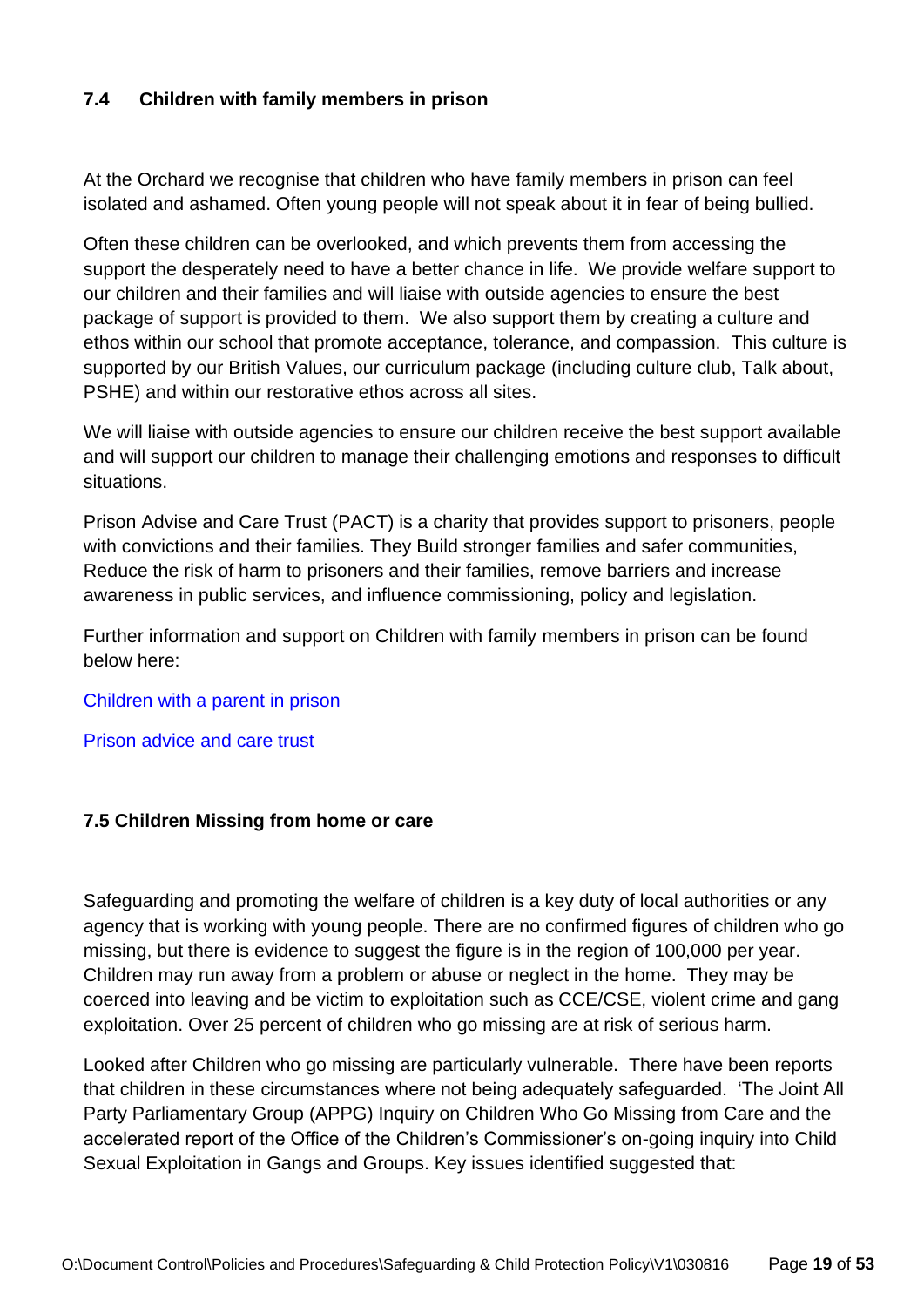- Children in residential care are at particular risk of going missing and vulnerable to sexual and other exploitation; and
- Local Safeguarding Children Boards have an important role to play in monitoring and interrogating data on children who go missing.

At the Orchard we work closely with local authorities and agencies who provide care for CLA children and ensure we work collaboratively to support our Children in accessing safe environments both in school and outside school.

Further advice and guidance can be found here:

[Children missing from home and care](https://assets.publishing.service.gov.uk/government/uploads/system/uploads/attachment_data/file/307867/Statutory_Guidance_-_Missing_from_care__3_.pdf)

# **7.6 Homelessness**

16- and 17-year-olds who are homeless or threatened with homelessness are likely to be vulnerable and will often be at risk of harm in the absence of intervention. Safeguarding and promoting their welfare should be central to service provision. If there is any concern that a child may be suffering, or likely to suffer, significant harm then local safeguarding procedures must be followed. The statutory guidance 'Working together to Safeguard Children' sets out what is expected of organisations to safeguard and promote the welfare of children (DfE, 2018)

Children aged 16 and 17 can be housed under the Housing Act or Children Act. The piece of legislation they are housed under will affect what support they are entitled to, where they are housed and whether the local authority has owed them a corporate parenting duty. However, some young people are not always housed under the correct legislation which can impact on a young person's opportunities and support they are entitled to [\(www.homeless.org.uk,](http://www.homeless.org.uk/) 2021).

[Just for kids law for homelessness](https://www.justforkidslaw.org/what-we-do/fighting-change/campaigning/housing-and-social-care/supporting-homeless-16-and-17-year-olds-guidance-voluntary-and-community-sector-organisations)

[Homelessness.org](https://www.homeless.org.uk/connect/blogs/2021/may/20/new-guidance-published-on-how-to-advocate-for-16-and-17-year-olds-to-get)

[Ministry of Housing, Communities & Local government, 2018](https://assets.publishing.service.gov.uk/government/uploads/system/uploads/attachment_data/file/712467/Provision_of_accommodation_for_16_and_17_year_olds_who_may_be_homeless.pdf)

# 7.7 **Missing children and adults**

'Every year an estimated 200,000 people go missing in the UK. In some cases, missing adults may have made a choice to leave and 'start their lives over again', but the vast majority of missing people, children and adults, are vulnerable and need protection and support.

As well as the children and adults who go missing, hundreds of thousands of relatives and families are affected and, in the worst cases, families can be left for years or more wondering what has happened to loved ones who, in some cases, may never return'

This strategy outlines three key objectives which are: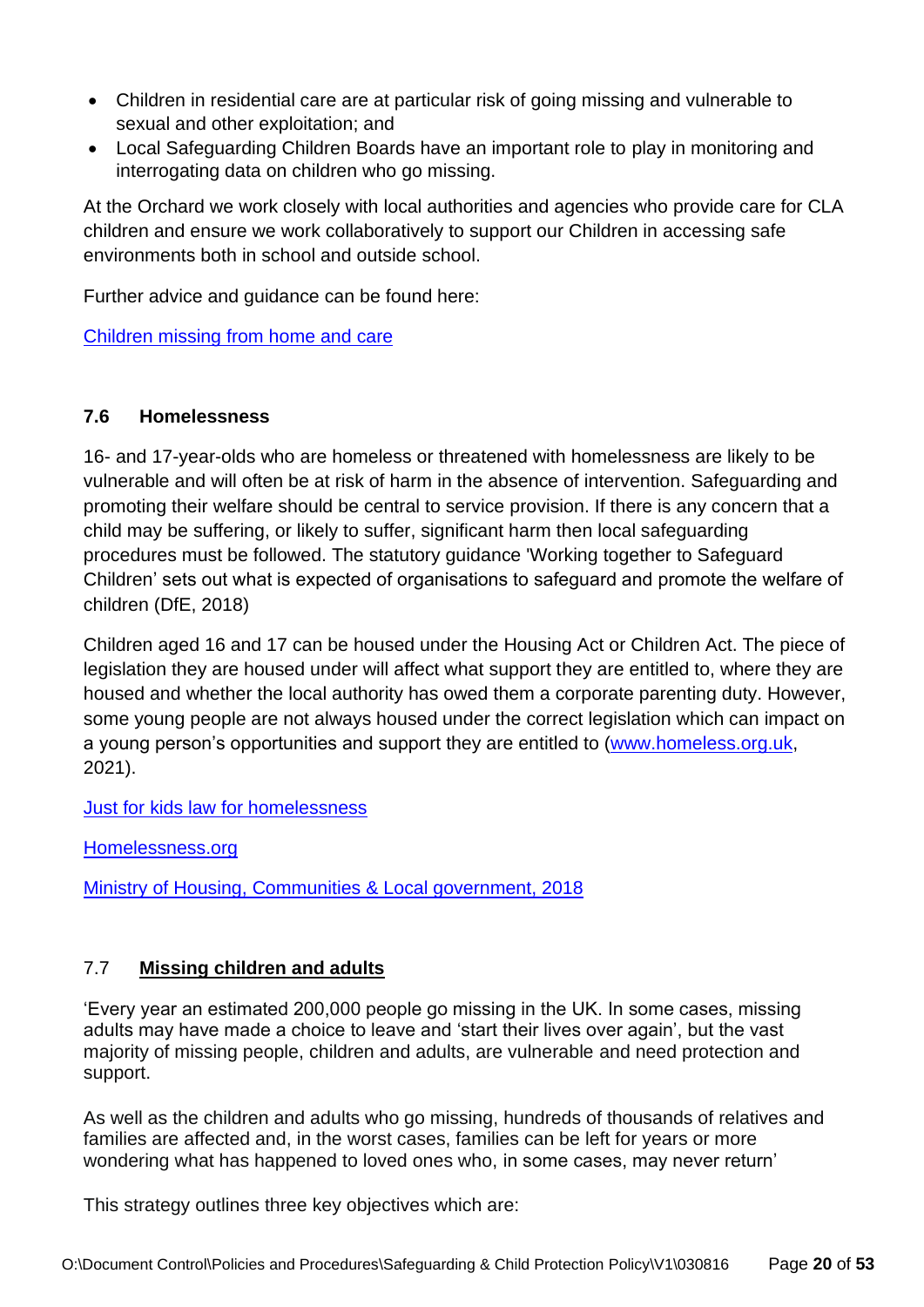- Prevention reducing the number of people who go missing, including through prevention strategies, education work and early intervention in cases where children and adults repeatedly go missing
- Protection reducing the harm to those who go missing, including through a tailored, risk-based response, and ensuring agencies work together to find and close cases as quickly as possible at a local and national level
- Provision providing support and advice to missing persons and families by referring then to agencies promptly and ensuring they understand how and where to access help (Missing Children and Adults Strategy, 2011).

At the Orchard we pride ourselves on effective communication and work collaboratively with outside agencies to ensure that effective strategies are implemented to support our children.

More information can be found here: [Missing children and adults' strategy](https://www.gov.uk/government/publications/missing-children-and-adults-strategy)

# **7.8 Human Trafficking and modern slavery**

Modern slavery encompasses human trafficking and slavery, servitude and forced or compulsory labour.

- Human trafficking consists of three basic components: action, means and purpose of exploitation. All three components must be present in an adult trafficking case; for child trafficking the 'means' component is not required.
- In human trafficking cases, exploitation can take many forms, including: sexual exploitation, forced labour, slavery, servitude, forced criminality and removal of organs.
- Some people may not be victims of human trafficking but still victims of modern slavery if they have been subject to slavery, servitude and forced or compulsory labour.
- Human trafficking is not the same as human smuggling. There are common myths about modern slavery, such as misconceptions that UK nationals cannot be victims and that a person cannot be a victim if they reject offers of help.

The essence of human trafficking is that the victim is coerced or deceived into a situation where they are exploited. Article 4(a) of the Council of Europe Convention on Action against Trafficking in Human Beings (the Convention) defines 'human trafficking' as: "the recruitment, transportation, transfer, harbouring or receipt of persons, by means of the threat or use of force or other forms of coercion, of abduction, of fraud, of deception, of the abuse of power or of a position of vulnerability or of the giving or receiving of payments or benefits to achieve the consent of a person having control over another person, for the purpose of exploitation.

Exploitation shall include, at a minimum, the exploitation of the prostitution of others or other forms of sexual exploitation, forced labour or services, slavery or practices similar to slavery, servitude or the removal of organs. Human trafficking consists of 3 basic components: action, means and purpose of exploitation.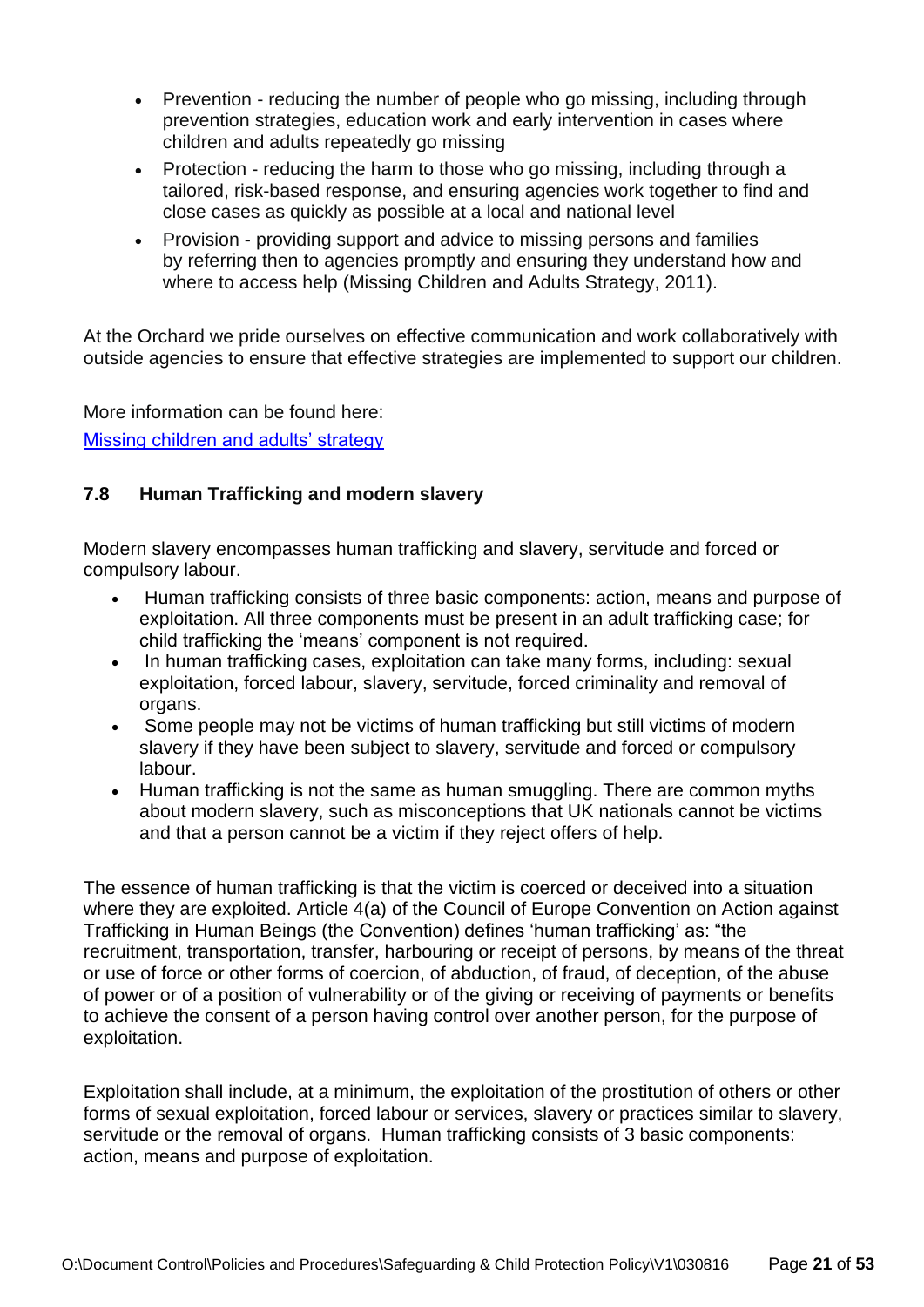### **Components of adult trafficking**

| <b>Components of adult trafficking</b> | What it means                                                                                                                                                            |
|----------------------------------------|--------------------------------------------------------------------------------------------------------------------------------------------------------------------------|
| <b>Action</b>                          | recruitment, transportation, transfer,<br>harbouring or receipt, which includes an<br>element of movement whether national<br>or cross-border, which is achieved by<br>a |
| <b>Means</b>                           | threat or use of force, coercion,<br>abduction, fraud, deception, abuse of<br>power or vulnerability; for the purpose of                                                 |
| <b>Exploitation</b>                    | for example, sexual exploitation, forced<br>labour or domestic servitude, slavery,<br>financial exploitation, removal of organs                                          |

#### **Components of child trafficking**

| <b>Components of child trafficking</b> | What it means                                                                                                                                                            |
|----------------------------------------|--------------------------------------------------------------------------------------------------------------------------------------------------------------------------|
| <b>Action</b>                          | recruitment, transportation, transfer,<br>harbouring or receipt, which includes an<br>element of movement whether national<br>or cross-border, which is achieved by<br>a |
| <b>Exploitation</b>                    | for example, sexual exploitation, forced<br>labour or domestic servitude, slavery,<br>financial exploitation, removal of organs                                          |

Further help and information can be found here:

[Modern Slavery statutory guidance 2021](https://assets.publishing.service.gov.uk/government/uploads/system/uploads/attachment_data/file/1023711/DRAFT_-_Modern_Slavery_Statutory_Guidance__EW__Non-Statutory_Guidance__SNI__v2.4_.pdf)

# **7.9 Sexting/sexual violence**

Whilst a relatively new phenomenon we recognise that 'sexting' plays a bigger and bigger part of young people's lives and society in general.

As a school we work around the advice around the UK council for Internet Safety (UKCCIS).

The UKCCIS is a group of more than 200 organisations from across government, industry, law, academia and charity sectors, working in partnership to help keep children safe online

Whilst professionals refer to the issue as 'sexting' there is no clear definition of 'sexting'. Many professionals consider sexting to be 'sending or posting sexually suggestive images, including nude or semi-nude photographs, via mobiles or over the Internet.' Yet when young people are asked 'What does sexting mean to you?' they are more likely to interpret sexting as 'writing and sharing explicit messages with people they know'. Similarly, many parents think of sexting as flirty or sexual text messages rather than images.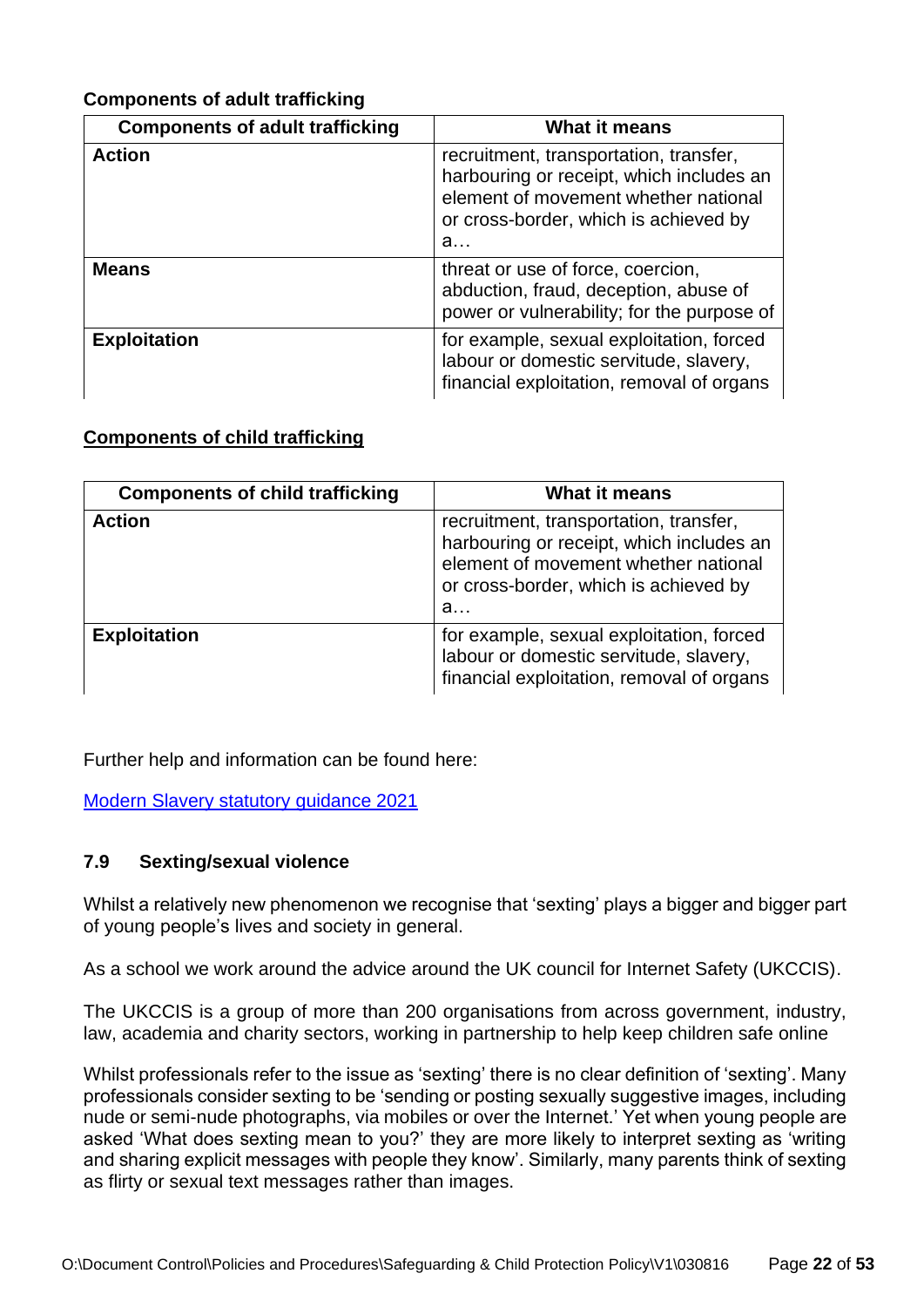Creating and sharing sexual photos and videos of under-18s is illegal and therefore causes the greatest complexity for schools and other agencies when responding. It also presents a range of risks which need careful management.

#### '**Youth produced sexual imagery' best describes the practice because:**

• 'Youth produced' includes young people sharing images that they, or another young person, have created of themselves.

• 'Sexual' is clearer than 'indecent.' A judgement of whether something is 'decent' is both a value judgement and dependent on context.

• 'Imagery' covers both still photos and moving videos (and this is what is meant by reference to imagery throughout the document).

#### **The types of incidents which this advice covers are:**

• A person under the age of 18 creates and shares sexual imagery of themselves with a peer under the age of 18

• A person under the age of 18 shares sexual imagery created by another person under the age of 18 with a peer under the age of 18 or an adult

• A person under the age of 18 is in possession of sexual imagery created by another person under the age of 18

#### **This advice does not cover:**

• The sharing of sexual imagery of people under 18 by adults as this constitutes child sexual abuse and schools should always inform the police.

• Young people under the age of 18 sharing adult pornography or exchanging sexual texts which don't contain imagery.

Relevant issues around sexting, CSE and sexual violence are addressed through the delivery of our PSHE and ICT (internet safety) curriculum, and the dangers are clearly highlighted. This is also supported by other agencies such as the YPSS youth bus and AIMS panel referrals.

Staff recognise that that children and young people may not find it easy to speak about their abuse verbally and alternative methods may be needed to support these young people. Any concerns should be reported immediately to the DSL who can advise on ways to support the young person and can also refer to the Integrated Front Door for support. Regular reviews will take place to analyse data for patters of concerns that may have been raised. It is important that our staff know about the possible health implications that might arise following a sexual assault such a physical, mental, or sexual health problems

Where allegations of have not been substantiated or are unfounded the DSL will consider what support is needed for the young person who has made the allegation and where necessary will liaise with outside agencies to find the best course of action to ensure the young person is supported appropriately.

Resources for supporting young people can be found within the KCSiE (2021) Part one document

#### 7.10 **Female Genital Mutilation: The Mandatory Reporting Duty & Honour Based Violence**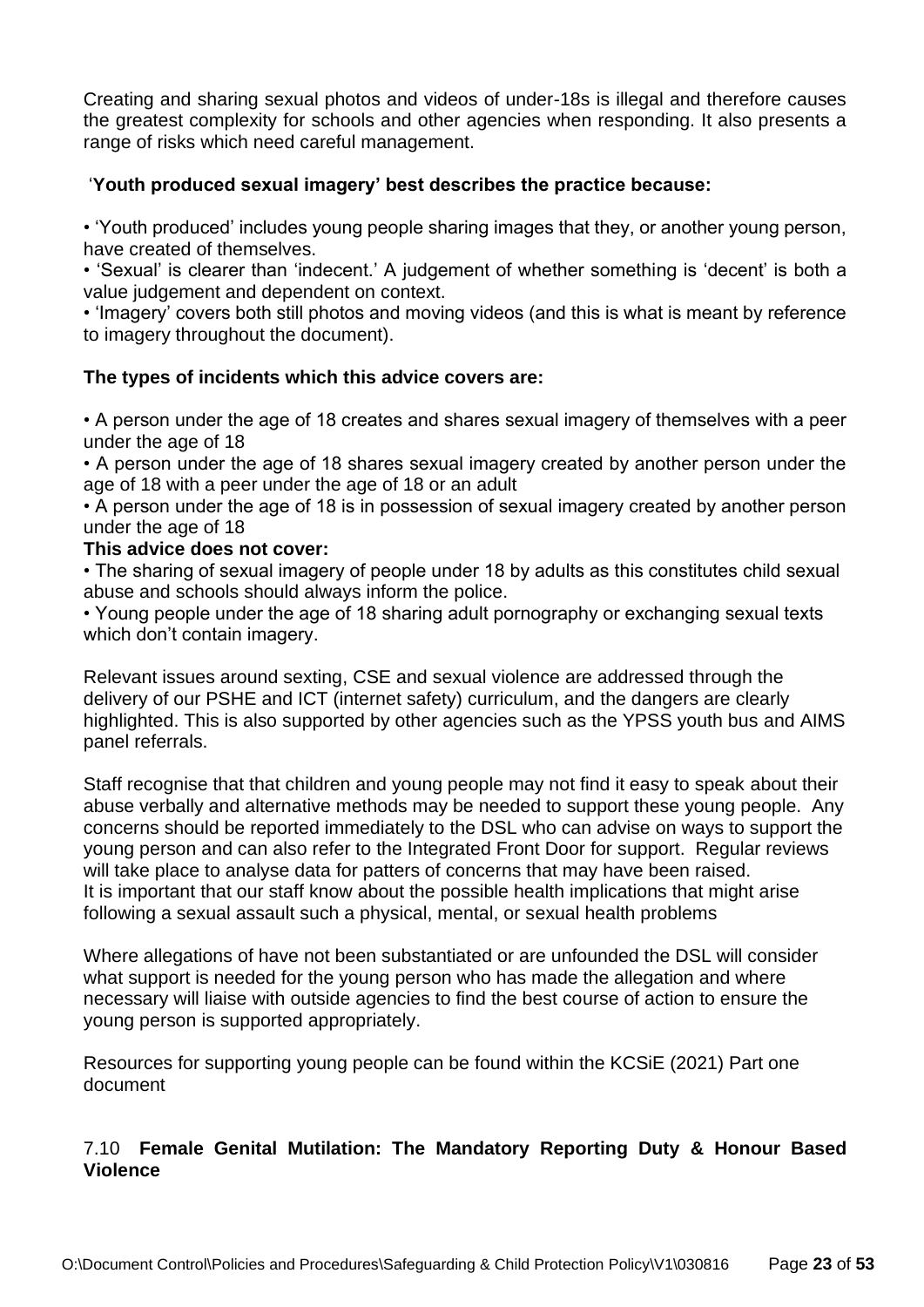Section 5B of the Female Genital Mutilation Act 2003 (as inserted by section 74 of the Serious Crime Act 2015) places a statutory duty upon teachers, along with social workers and healthcare professionals, to report to the police where they discover FGM appears to have been carried out on a girl under 18. It will be rare for teachers to see visual evidence, and they should not be examining pupils, but the same definition of what is meant by "to discover that an act of FGM appears to have been carried out" is used for all professionals to whom this mandatory reporting duty applies.

Under the mandatory reporting requirements teachers must personally report to the police cases where they discover that an act of FGM appears to have been carried out (either through disclosure by the victim or visual evidence) on a girl under 18. Those failing to report such cases will face disciplinary sanctions. Unless the teacher has a good reason not to, they should still consider and discuss any such case with the school's designated safeguarding lead and involve children's social care as appropriate (KCSiE, September 2020).

#### **7.11 Honour Based Violence**

All forms of honour-based violence are abuse (regardless of motivation) and will be escalated accordingly.

#### **What is honour based violence?**

Honour based violence is a violent crime or incident which may have been committed to protect or defend the honour of the family or community.

It is often linked to family members or acquaintances who mistakenly believe someone has brought shame to their family or community by doing something that is not in keeping with the traditional beliefs of their culture. For example, honour-based violence might be committed against people who:

- become involved with a boyfriend or girlfriend from a different culture or religion
- want to get out of an arranged marriage
- want to get out of a forced marriage
- wear clothes or take part in activities that might not be considered traditional within a culture
- Women and girls are the most common victims of honour-based violence however it can also affect men and boys.
- Crimes of 'honour' do not always include violence.

#### **Crimes committed in the name of 'honour' might include:**

- domestic abuse
- threats of violence
- sexual or psychological abuse
- forced marriage
- being held against your will or taken somewhere you don't want to go
- assault •

A forced marriage is one that is carried out without the consent of both people. This is very different to an arranged marriage, which both people will have agreed to. There is no religion that says it is right to force you into a marriage and you are not betraying your faith by refusing such a marriage.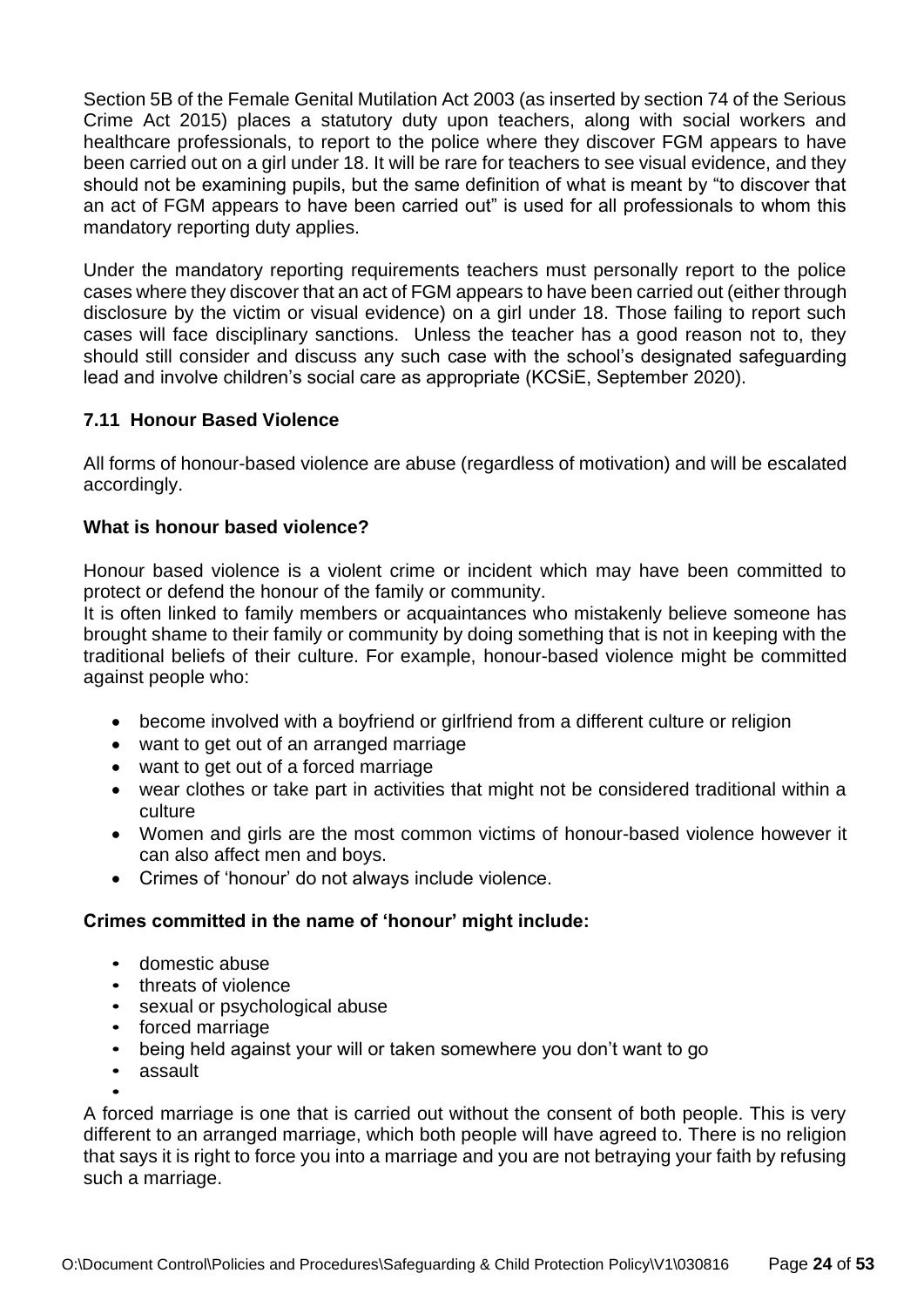#### **7.12 Radicalisation**

Radicalisation is defined as the process by which people come to support terrorism and violent extremism and, in some cases, to then participate in terrorist groups. The process of radicalisation is different for every individual and is a process, not a one-off event; it can take place over an extended period or within a very short time frame. It is important that staff can recognise possible signs and indicators of radicalisation.

Children and young people may be vulnerable to exposure or involvement with groups or individuals who advocate violence to a political or ideological end.

Children and young people can be drawn into violence, or they can be exposed to the messages of extremist groups by many means. These can include family members or friends, direct contact with members, groups and organisations or, increasingly, through the internet, including through social media sites. This can put children and young people at risk of being drawn into criminal activity and has the potential to cause significant harm.

Examples of extremist causes that have used violence to achieve their ends include animal rights, the far right (UK) and international terrorist organisations such as Al Qaeda and the Islamic State.

Potential indicators identified include:

- Use of inappropriate language
- Possession of violent extremist literature
- Changes in behaviour, language, clothing or appearance
- The expression of extremist views
- Advocating violent actions and means
- Association with known extremists
- Seeking to recruit others to an extremist ideology

**PREVENT** is part of the UK's counter terrorism strategy. It focuses on supporting and protecting vulnerable individuals who may be at risk of being exploited by radicalisers and subsequently drawn into terrorist related activity. PREVENT is not about race, religion or ethnicity, the programme is to prevent the exploitation of susceptible people.

Our ICT curriculum addresses PREVENT strategies and information related to the local area so that our learners can identify dangers in their community and seek help in the most appropriate a safest of ways. All staff will complete Prevent training.

#### **7.13 Responding to concerns**

If staff are concerned about a change in the behaviour of an individual or see something that concerns them (this could be a colleague too) they should seek advice appropriately with the DSL who should contact MASH or the Local Authority Prevent Lead.

The Orchard School holds a separate prevent policy which can be found on the school's website.

FFAP - 01472 326292 Option 2. You will be transferred through to a Principal Social Worker. Links can also be made via the Police prevent lead at

[prevent@humbs.pnn.police.uk](file:///C:/Users/estorr/AppData/Local/Microsoft/Windows/Temporary%20Internet%20Files/Content.Outlook/SG70QMHJ/prevent@humbs.pnn.police.uk)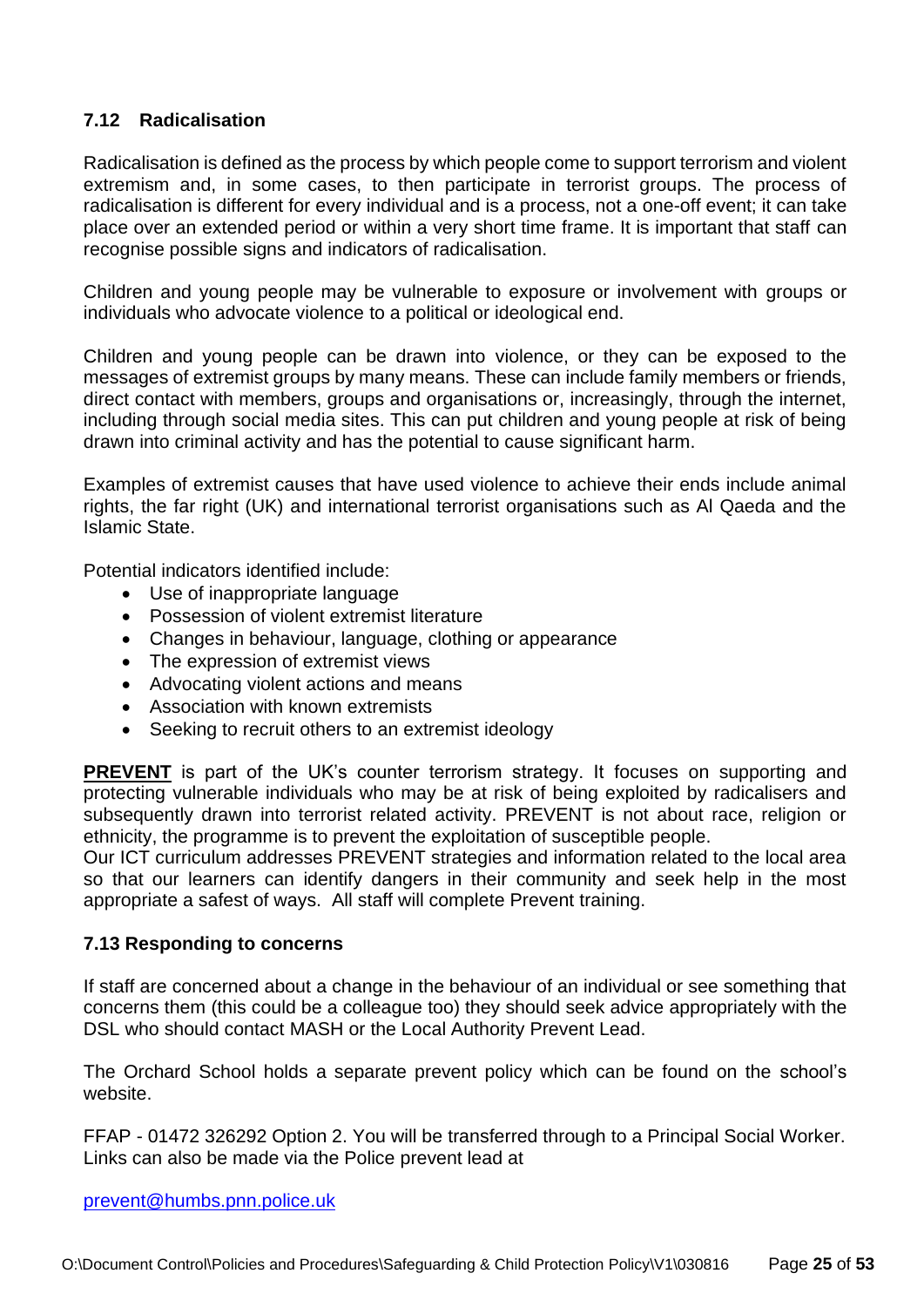Effective early help relies on all staff to be vigilant and aware of the nature of the risk for children and young people, and what support may be available. Our school will ensure as a minimum that the Designated Safeguarding Lead undertakes Prevent awareness training and is able to provide advice and support to other members of staff on protecting children from the risk of radicalisation.

#### **7.14 Peer on peer abuse**

We recognise that children can abuse their peers and that peer -on -peer abuse can manifest in many ways, including on-line bullying, sexting, initiation/hazing and inappropriate/harmful sexualised behaviours. We take a no tolerance approach to peer-on-peer abuse and will work with all learners concerned along with their families in order to prevent harm.

• Where children and young people have exhibited inappropriate/harmful sexualised behaviour and/or exhibited inappropriate/harmful sexualised behaviours towards others an AIM (Assessment, Intervention, Management) checklist must be completed and contact made with IFD. For further advice contact our local HSB team.

> Creating Stronger Communities Programme Manager Civic Offices Knoll Street **Cleethorpes** DN35 8LN Tel: 01472 323303

- We will ensure that the needs of children and young people who abuse others will be considered separately from the needs of their victims.
- All staff understand the importance of challenging inappropriate behaviour between children and young people. Downplaying behaviours as 'just banter' or 'boys being boys' can lead to a culture of unacceptable behaviour, an unsafe environment for children and young people and a culture that normalises abuse.
- Staff understand that where there are no reports of peer -on- peer abuse in their school they must operate with a 'it could happen here' approach and report any concerns they have to the DSL or Deputy.
- Children and young people who abuse others will be responded to in a way that meets their needs as well as protecting others within the school community through a multiagency risk assessment.

Links to resources information and guidance for young people who have displayed harmful sexualised behaviour can be found here:

https://www.gov.uk/government/publications/keeping-children-safe-in-education--2

# **7.15 Contextual Safeguarding**

The school recognises the importance of contextual safeguarding within the wider community. Pupils who attend the school can often be vulnerable to outside influences and this means that school staff need to be extra vigilant in understanding issues with our learners, sensitive to conversations or disclosures in the context of the wider community.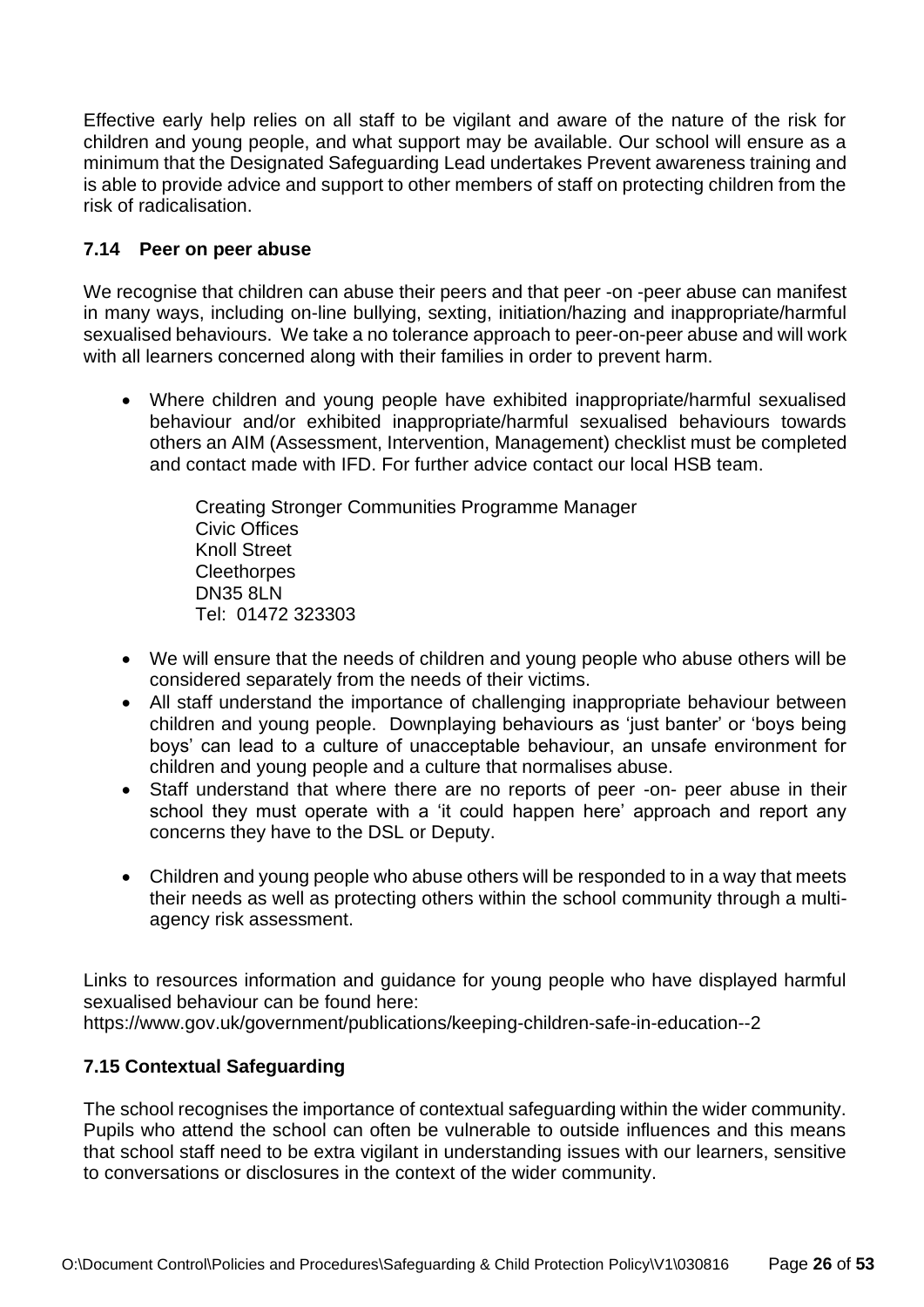The DSL via briefings and training will keep staff updated with regards to local issues and encourage an intelligence led approach.

Our staff will receive CSE/CCE online training which will be followed up with in house training that will target the risks within their local community. This will equip all staff from the schools to be able to

- Identify possible signs of contextual safeguarding,
- Reporting these concerns
- Support the identified young persons (internally or referral to external agency)
- Follow up any concerns

The School's position in the local community requires our approach to contextual safeguarding to link through with outside agencies in support of our learners The school engage with local CCE multi agency meetings via MACE and OVM and the DSL will provide reports and updates to this forum. The school should provide as much information as possible as part of any referral process to help social care assessments consider contexts outside the home and enable a contextual approach to harm.

# **8 Children missing from education**

• In accordance with new advice (KCSE 2021) school will identify 2 emergency contacts for pupils.

A child going missing from education is a potential indicator of abuse or neglect. School and college staff members must follow the N E Lincs missing in education guidance.

Contact Humberside Police on 101 or our designated Missing Person's Police officer The School recognises that learners who attend the school can often be vulnerable and the school has a key responsibility in monitoring learners within the school. A child missing from education can be an indicator of wider worries. As the agency that has daily contact with families it is vitally important, we utilise this contact to safeguard our learners.

Children missing from education aligns with the schools 'attendance policy' which stipulates appropriate actions for the school to take should a child be missing from education.

#### Please see link below

[https://www.gov.uk/government/publications/children-missing-education.](https://www.gov.uk/government/publications/children-missing-education)

- We will comply with our statutory duty to inform the local authority of any pupil who falls within the reporting notification requirements outlined in Children Missing Education – Statutory guidance for local authorities (DfE September 2016).
- If the child /young person already has an allocated social worker, the DSL must contact them (or their principal social worker) to discuss any concerns
- A copy of the strategy can be obtained from: North East Lincolnshire's LSCB website. [http://nelsafeguardingchildrenboard.co.uk/data/uploads/documents-and-reports/info](http://nelsafeguardingchildrenboard.co.uk/data/uploads/documents-and-reports/info-for-practitioners/cse-practice-guidance-and-procedure.pdf)[for-practitioners/cse-practice-guidance-and-procedure.pdf](http://nelsafeguardingchildrenboard.co.uk/data/uploads/documents-and-reports/info-for-practitioners/cse-practice-guidance-and-procedure.pdf)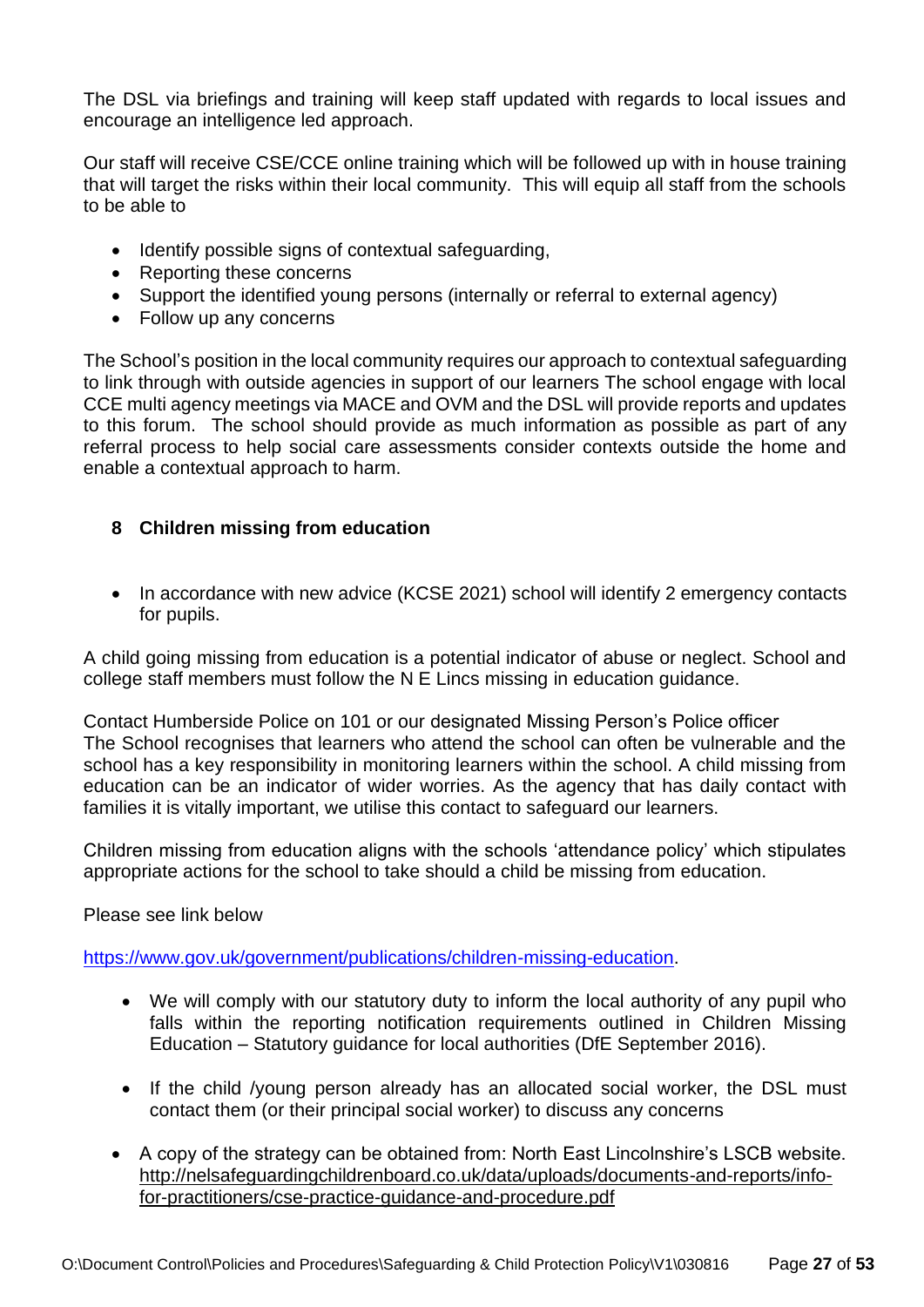We will ensure the school works in partnership with parents / carers and other agencies as appropriate. This includes facilitating return to home interviews as requested.

# **9 A Safer School Culture**

#### **The School have agreed and ratified the following policies which must be read in conjunction with this policy.**

The Schools' whistle Blowing/Confidential reporting policies provide guidance to staff and volunteers on how they can raise concerns and receive appropriate feedback on action taken, when staff have concerns about any adult's behaviour.

#### **9.1 Safer Recruitment, selection and pre-employment vetting**

- The school pays full regard and commitment to following the safer recruitment, selection and pre-employment vetting procedures as outlined in part three of KCSiE (2021).
- The school will maintain a single central record which demonstrates the relevant vetting checks required including: a barred list check, DBS check at the correct level, identity, qualifications, prohibition order and right to work in the UK.
- All recruitment materials will include reference to the school's commitment to safeguarding and promoting the wellbeing of pupils.
- The school will ensure that all recruitment panels include at least one person that has undertaken safer recruitment training as recommended by the Local Authority/ LSCB.
- The school will ensure that a person who is prohibited from teaching will not be appointed to work as a teacher in the school**.**
- The school will ensure that where relevant employed individuals are not disqualified under the Childcare (Disqualification) Regulations 2009.
- The school will ensure that appropriate DBS risk assessments will be undertaken as required. Advice and support for carrying out risk assessments can be accessed through the schools HR Advisor/Provider/Contact.
- Staff with managerial responsibility will be subject to S.128 checks
- Where pupils are dual registered written confirmation will be provided to the host school of appropriate checks/vetting being completed on all staff

#### **9.2 Procedures in the event of an allegation against a member of staff or person in school**

These procedures must be followed in any case in which it is alleged that a member of staff, governor, visiting professional or volunteer has: -

- a. behaved in a way that has harmed a child or may have harmed a child
- b. possibly committed a criminal offence against or related to a child
- c. behaved in a way that indicates s/he is unsuitable to work with children

Inappropriate behaviour by staff/volunteers could take the following forms:

• Physical includes, for example, intentional use of force as a punishment, slapping, use of objects to hit with, throwing objects or rough physical handling.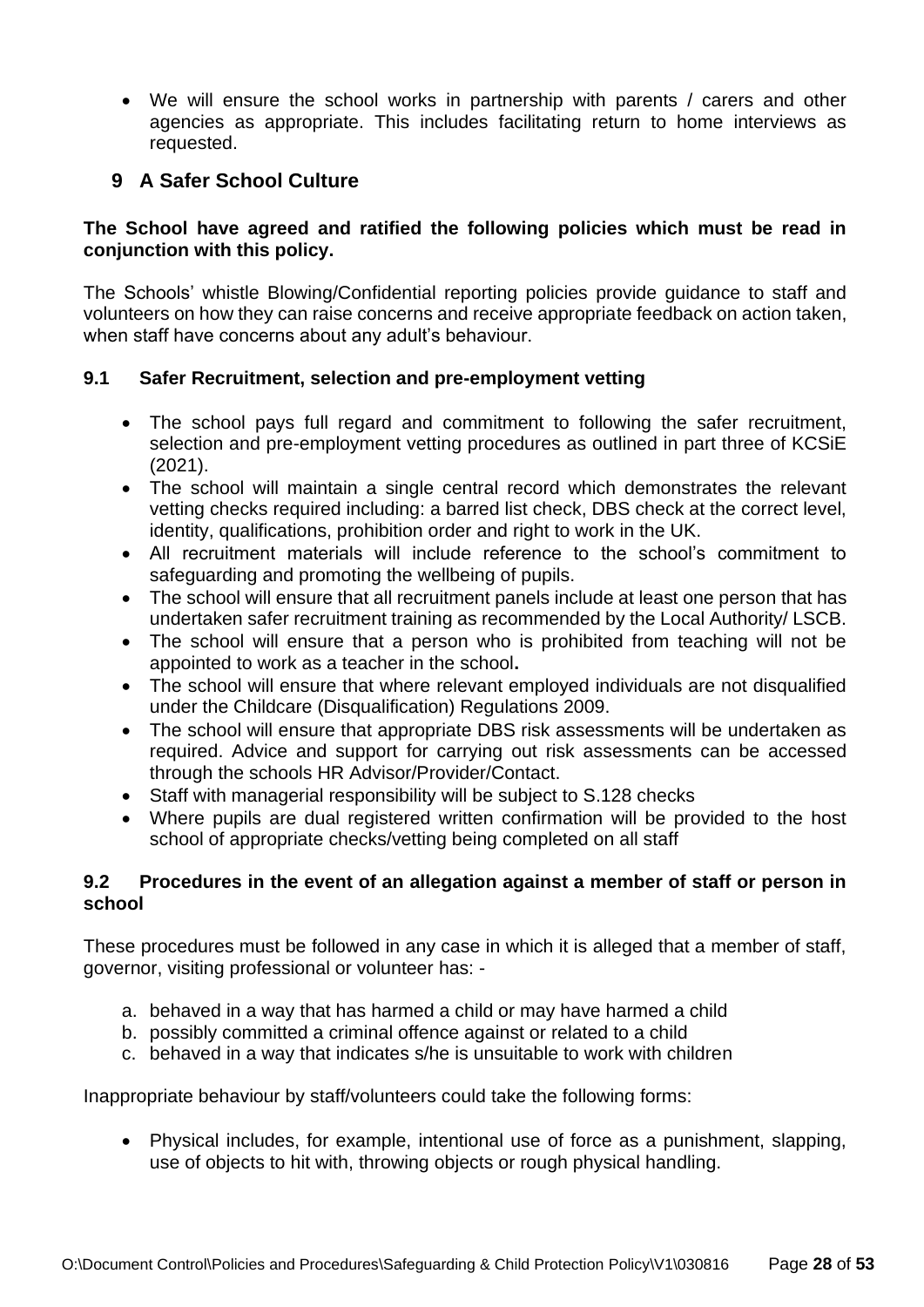- Emotional includes, for example, intimidation, belittling, scapegoating, sarcasm, lack of respect for children's rights, and attitudes which discriminate on the grounds of race, gender, disability or sexuality.
- Sexual includes, for example, sexualised behaviour towards pupils, sexual harassment, sexual assault and rape.
- Neglect: may include failing to act to protect a child or children, failing to seek medical attention or failure to carry out appropriate/proper risk assessment etc.

A safeguarding complaint that meets the above criteria must be reported to the Head of Centre immediately. If the complaint involves the head of Centre, then the next most senior member of staff must be informed. The head of Centre should carry out an urgent initial consideration in order to establish whether there is substance to the allegation. The Head of Centre should not carry out the investigation itself or interview pupils. As part of this initial consideration, the Head of Centre should consult with the schools DSL who will then contact the Local Authority Designated Officer (LADO), within one working day.

A multi-agency strategy meeting may be arranged to look at the complaint in its widest context. The Head of Centre /a senior member of school staff must attend this meeting, which will be arranged by the LADO. All issues must be recorded, and the outcome reached must be noted to ensure closure.

In many cases it may be appropriate to provide further training and support to staff/volunteers and ensure that they are clear about the expectations for their conduct.

In more serious cases, allegations may be investigated under the formal disciplinary procedures and, where allegations are upheld, formal warnings issued as well as specific training and support. In cases where children/young people may be at further risk and/or evidence/witnesses may be compromised and/or the allegations and so serious that they may, if upheld, constitute gross misconduct, suspension of the member of staff/volunteer may be appropriate and should be considered in line with the school's Disciplinary Policy.

Any staff/volunteers who are dismissed by the school for gross misconduct or cumulative misconduct relating to safeguarding of children/young people will be referred to the DBS for consideration of barring. Similarly, where the school has a reasonable belief that the member of staff/volunteer would have been dismissed by the school had they been employed at the time of the conclusion of investigations will be referred to the DBS. The school will keep written records of all of the above.

# **LADO Contacts: 01472 326118 (ask for a Designated Officer)**

- Charlotte Allenby
- David Palmer (Deputy)

Where a staff member feels unable to raise an issue with their employer or feels that their genuine concerns are not being addressed, staff can contact any of the professionals named in the above paragraph, in addition to other whistleblowing channels which may be open to them.

The NSPCC whistleblowing helpline is available for staff who do not feel able to raise concerns regarding child protection failures internally. Staff can call: 0800 028 0285 – line is available from 8:00am to 8:00pm, Monday to Friday and Email: help@nspcc.or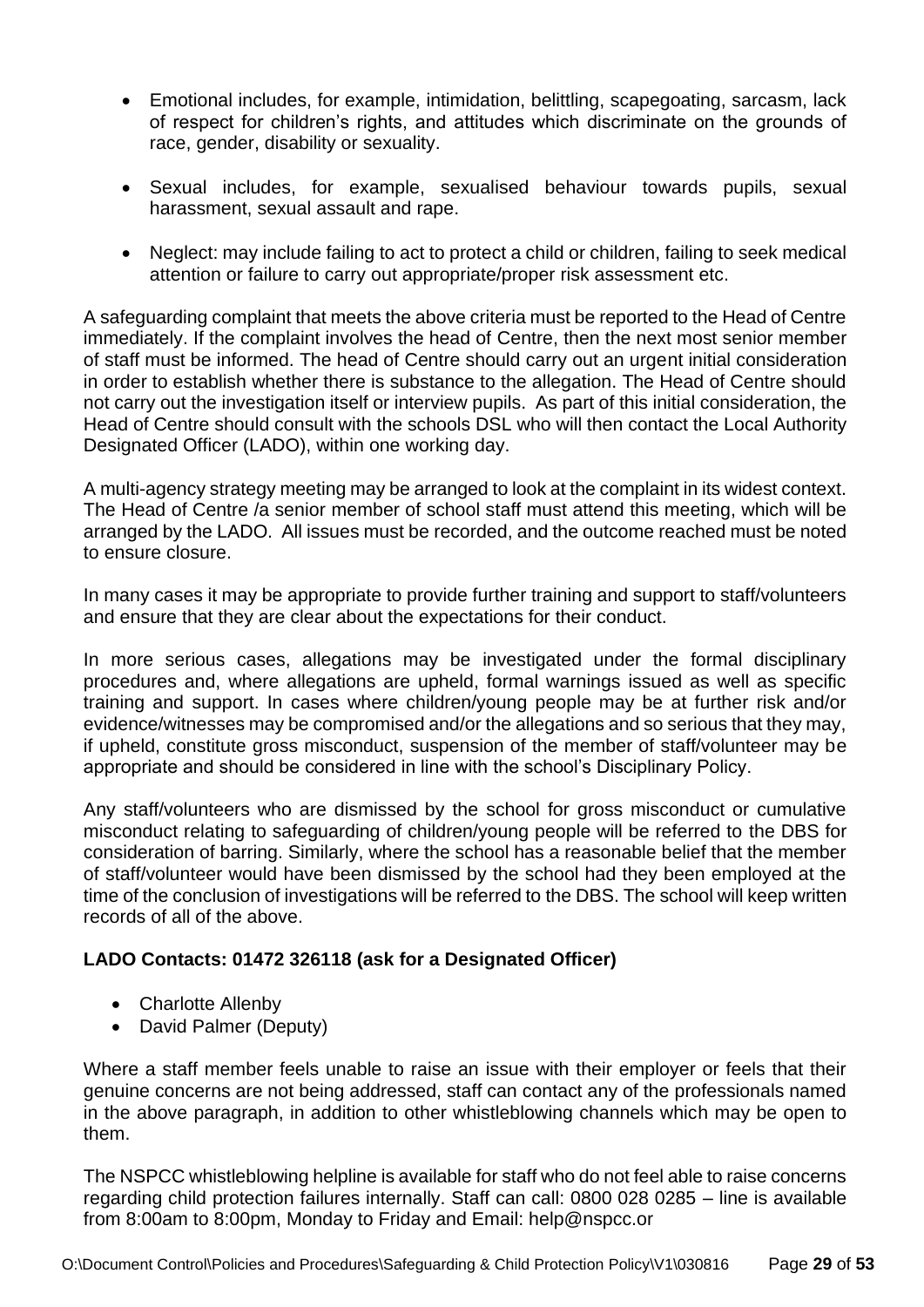# **9.3 Training and Support**

All staff members should be aware of systems within our school that support safeguarding, and these will be explained to them as part of our staff induction. This includes: the school's safeguarding policy; the school's whistleblowing procedures, the DSL and their cover or nominated deputy and any further training that are minimum requirements before working in the school.

- Safeguarding Level 2
- PREVENT (3 Levels according to role within the school)
- FGM
- CCE/CSE

We recognise the stressful and traumatic nature of child protection work. Support is available for any member of staff from (Lena Griffin, Mathew Maidens or Stuart Dainty). Children's Assessment and Safeguarding Service are also available for advice and support.

- Designated Safeguarding staff must have a level 3 qualification in Safeguarding. They will attend refresher training every year (higher and more often than requirements).
- The school will ensure all staff receive induction and updated guidance appropriate to their roles and responsibilities, especially staff new to the school. All staff will access refresher training at least every three years and regular safeguarding and child protection updates (for example, via email, e-bulletins, staff meetings), as required, but at least annually, to provide them with relevant skills and knowledge to safeguard children effectively.
- The DSL will attend appropriate safeguarding training at least every year.

# **9.4 Professional Confidentiality**

Confidentiality is an issue that needs to be understood by all those working with children, particularly in the context of safeguarding. Our company handbook explains the school's actions should any confidentiality regarding a student be broken.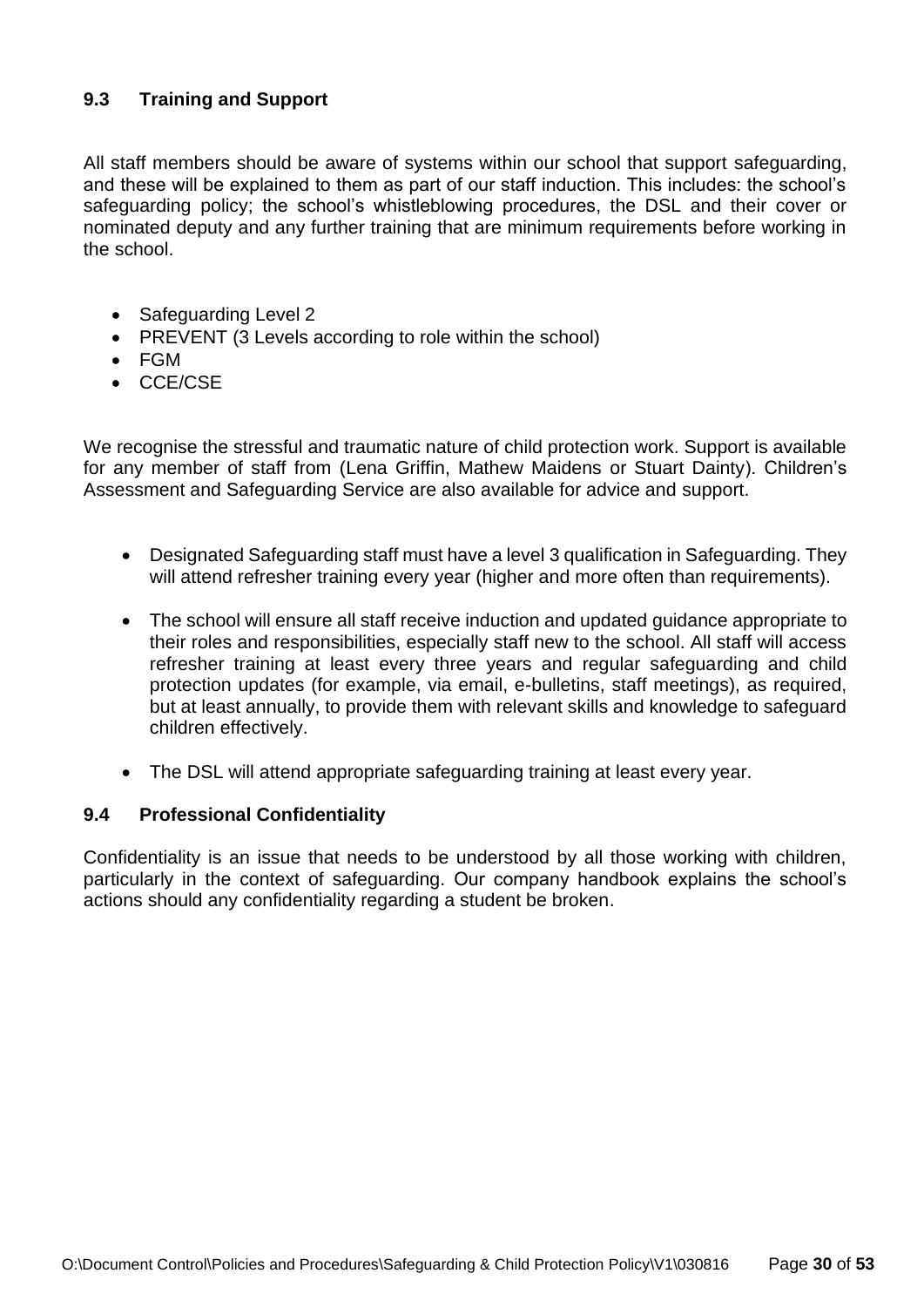# **Appendix 1**

# **Definitions and indicators of abuse**

Reference: Working Together to Safeguard Children (DfE 2021)

**Neglect:** Neglect is the persistent failure to meet a child's basic physical and/or psychological needs, likely to result in the serious impairment of the child's health or development. Neglect may occur during pregnancy as a result maternal substance abuse. Once a child is born, neglect may involve a parent or carer failing to:

- Provide adequate food, clothing and shelter (including exclusion from home or abandonment);

- Protect a child from physical and emotional harm or danger;
- Ensure adequate supervision (including the use of inadequate care-givers)
- Ensure access to appropriate medical care or treatment

It may also include neglect of, or unresponsiveness to, a child's basic emotional needs.

Examples which may indicate neglect (it is not designed to be used as a checklist):

- Hunger
- Tiredness or listlessness
- Child dirty or unkempt
- Poorly or inappropriately clad for the weather
- Poor school attendance or often late for school
- Poor concentration
- Affection or attention seeking behaviour
- Untreated illnesses/injuries
- Pallid complexion
- Stealing or scavenging compulsively
- Failure to achieve developmental milestones, for example growth, weight
- Failure to develop intellectually or socially
- Neurotic behaviour

**Physical abuse:** Physical abuse may involve hitting, shaking, throwing, poisoning, burning or scalding, drowning, suffocating or otherwise causing physical harm to a child. Physical harm may also be caused when a parent or carer fabricates the symptoms of, or deliberately induces, illness in a child.

Examples which may indicate physical abuse (it is not designed to be used as a checklist):

- Patterns of bruising; inconsistent account of how bruising or injuries occurred
- Finger, hand or nail marks, black eyes
- Bite marks
- Round burn marks, burns and scalds
- Lacerations, wealds
- Fractures
- Bald patches
- Symptoms of drug or alcohol intoxication or poisoning
- Unaccountable covering of limbs, even in hot weather
- Fear of going home or parents being contacted
- Fear of medical help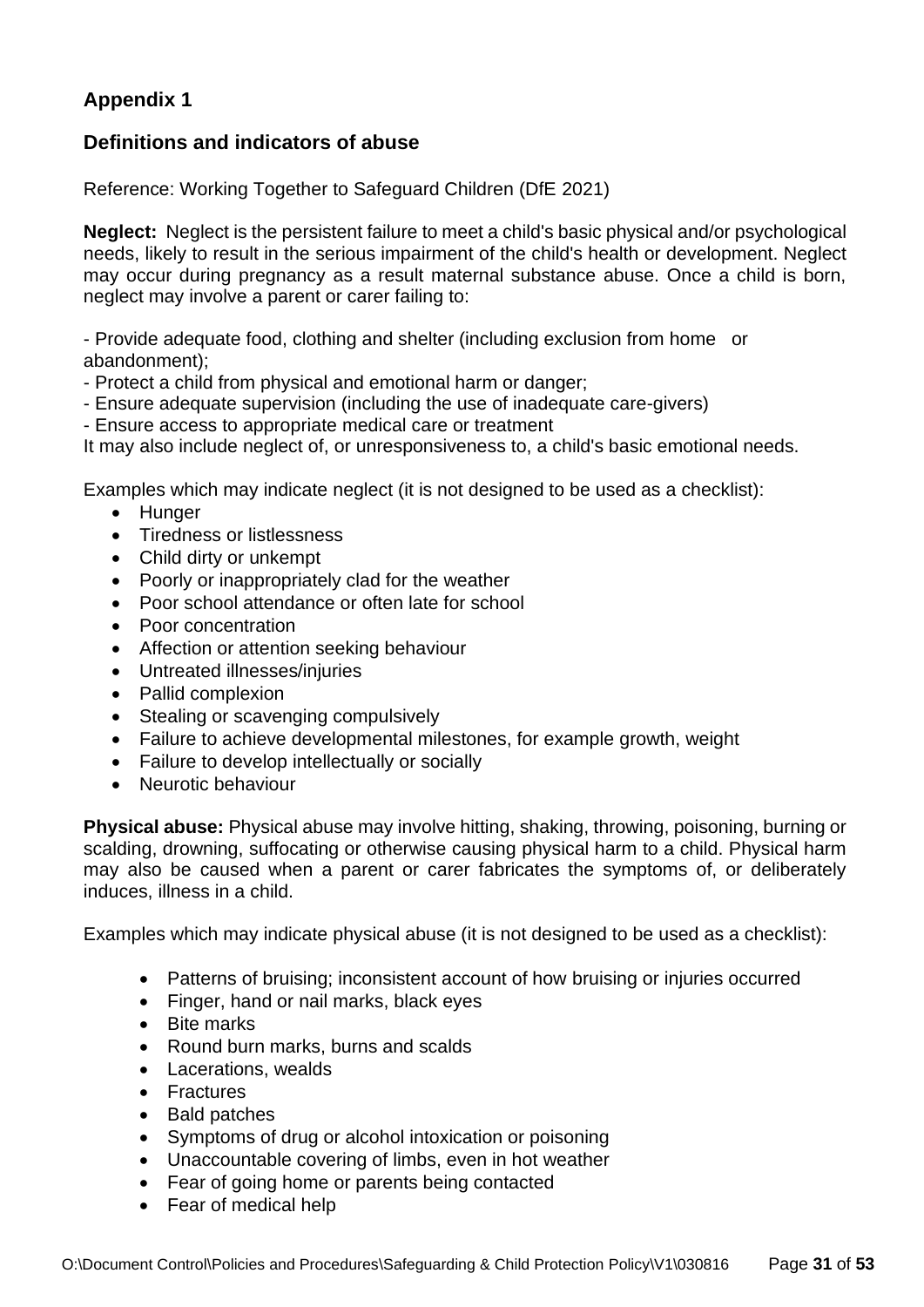- Fear of changing for PE
- Inexplicable fear of adults or over-compliance
- Violence or aggression towards others including bullying
- Isolation from peers

**Sexual abuse**: Sexual abuse involves forcing or enticing a child or young person to take part in sexual activities, not necessarily involving a high level of violence, whether or not the child is aware of what is happening. The activities may involve physical contact, including assault by penetration (for example, rape or oral sex) or non-penetrative acts such as masturbation, kissing, rubbing and touching outside of clothing. They may also include non-contact activities, such as involving children in looking at, or in the production of, sexual images, watching sexual activities, encouraging children to behave in sexually inappropriate ways, or grooming a child in preparation for abuse (including via the internet). Sexual abuse is not solely perpetrated by adult males. Women can also commit act of sexual abuse as can other children

Examples which may indicate sexual abuse (it is not designed to be used as a checklist):

- Sexually explicit play or behaviour or age-inappropriate knowledge
- Anal or vaginal discharge, soreness or scratching
- Reluctance to go home
- Inability to concentrate, tiredness
- Refusal to communicate.
- Thrush, Persistent complaints of stomach disorders or pains
- Eating disorders, for example anorexia nervosa and bulimia
- Attention seeking behaviour, self-mutilation, substance abuse
- Aggressive behaviour including sexual harassment or molestation
- Unusually compliant
- Regressive behaviour, Enuresis, soiling
- Frequent or open masturbation, touching others inappropriately
- Depression, withdrawal, isolation from peer group
- Reluctance to undress for PE or swimming
- Bruises, scratches in genital area

**Emotional abuse**: Emotional abuse is the persistent emotional maltreatment of a child such as to cause severe and persistent adverse effects on the child's emotional development. It may involve conveying to children that they are worthless or unloved, inadequate, or valued only insofar as they meet the needs of another person. It may include not giving the child opportunities to express their views, deliberately silencing them or 'making fun' of what they say or how they communicate. It may feature age or developmentally inappropriate expectations being imposed on children. These may include interactions that are beyond the child's developmental capability, as well as overprotection and limitation of exploration and learning, or preventing the child in participating in normal social interaction. It may also involve seeing or hearing the ill-treatment of another. It may involve serious bullying (including cyber bullying), causing children frequently to feel frightened or in danger, or the exploitation or corruption of children. Some level of emotional abuse is involved in all types of maltreatment

Examples which may indicate emotional abuse (it is not designed to be used as a checklist):

- Over-reaction to mistakes, continual self-deprecation
- Delayed physical, mental, emotional development
- Sudden speech or sensory disorders
- Inappropriate emotional responses, fantasies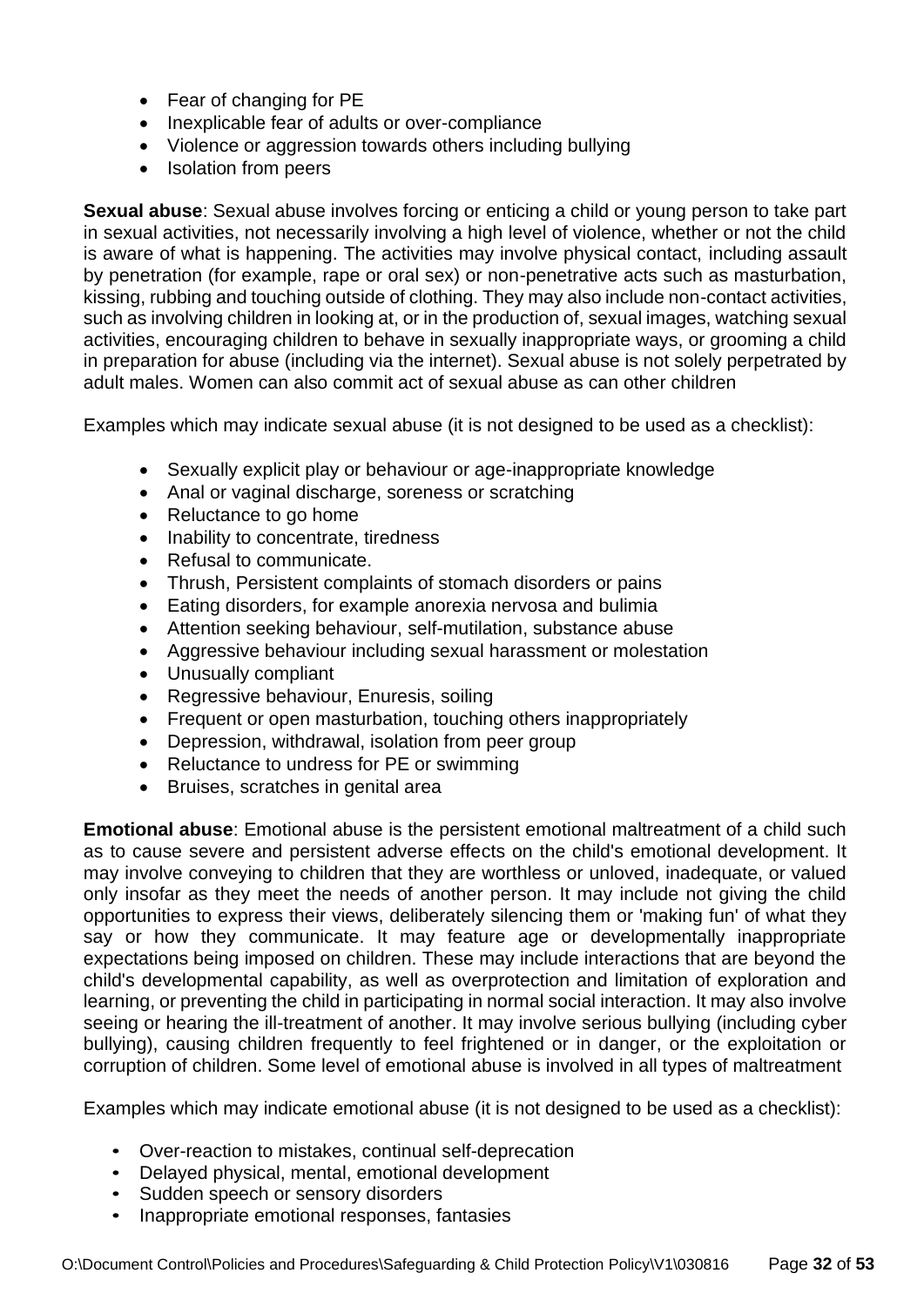- Neurotic behaviour: rocking, banging head, regression, tics and twitches
- Self-harming, drug or solvent abuse
- Fear of parents being contacted
- Running away / Going missing
- Compulsive stealing
- Masturbation, Appetite disorders anorexia nervosa, bulimia
- Soiling, smearing faeces, enuresis

N.B.: Some situations where children stop communication suddenly (known as "traumatic mutism") may indicate maltreatment.

Reference: What to do if you are worried a child is being abused (DfE 2015)

#### **Child Sexual Exploitation (CSE):**

The definition of child sexual exploitation is as follows:

Child sexual exploitation is a form of child sexual abuse. It occurs where an individual or group takes advantage of an imbalance of power to coerce, manipulate or deceive a child or young person under the age of 18 into sexual activity (a) in exchange for something the victim needs or wants, and/or (b) for the financial advantage or increased status of the perpetrator or facilitator. The victim may have been sexually exploited even if the sexual activity appears consensual. Child sexual exploitation does not always involve physical contact; it can also occur using technology.

The long-term consequences of any form of child abuse can be devastating and early identification and providing support as soon as problems emerge is critical.

Child sexual exploitation damages children and like any form of abuse it can have long lasting consequences that can impact on every part of a child's life and their future outcomes. Child sexual exploitation has been shown to affect:

- Physical (including sexual) and mental health and well-being;
- Education and training and therefore future employment prospects;
- Family relationships;
- Friends and social relationships, current and as adults; and
- Their relationship with their own children in the future.

Child sexual exploitation is complex, and children are often reluctant to disclose experiences of exploitation due to misplaced feelings of loyalty and shame. Many may not recognise what they are experiencing as abuse or that they require support or intervention, believing they are in control or in a healthy consensual relationship. It is important to remember that indicators of CCE/CSE can present differently for boys and girls.

#### **CSE/CCE Indicators**

Children rarely self-report child sexual exploitation so it is important that practitioners are aware of potential indicators of risk, including:

- Acquisition of money, clothes, mobile phones etc without plausible explanation;
- Gang-association and/or isolation from peers/social networks;
- Exclusion or unexplained absences from school, college or work;
- Leaving home/care without explanation and persistently going missing or returning late;
- Excessive receipt of texts/phone calls;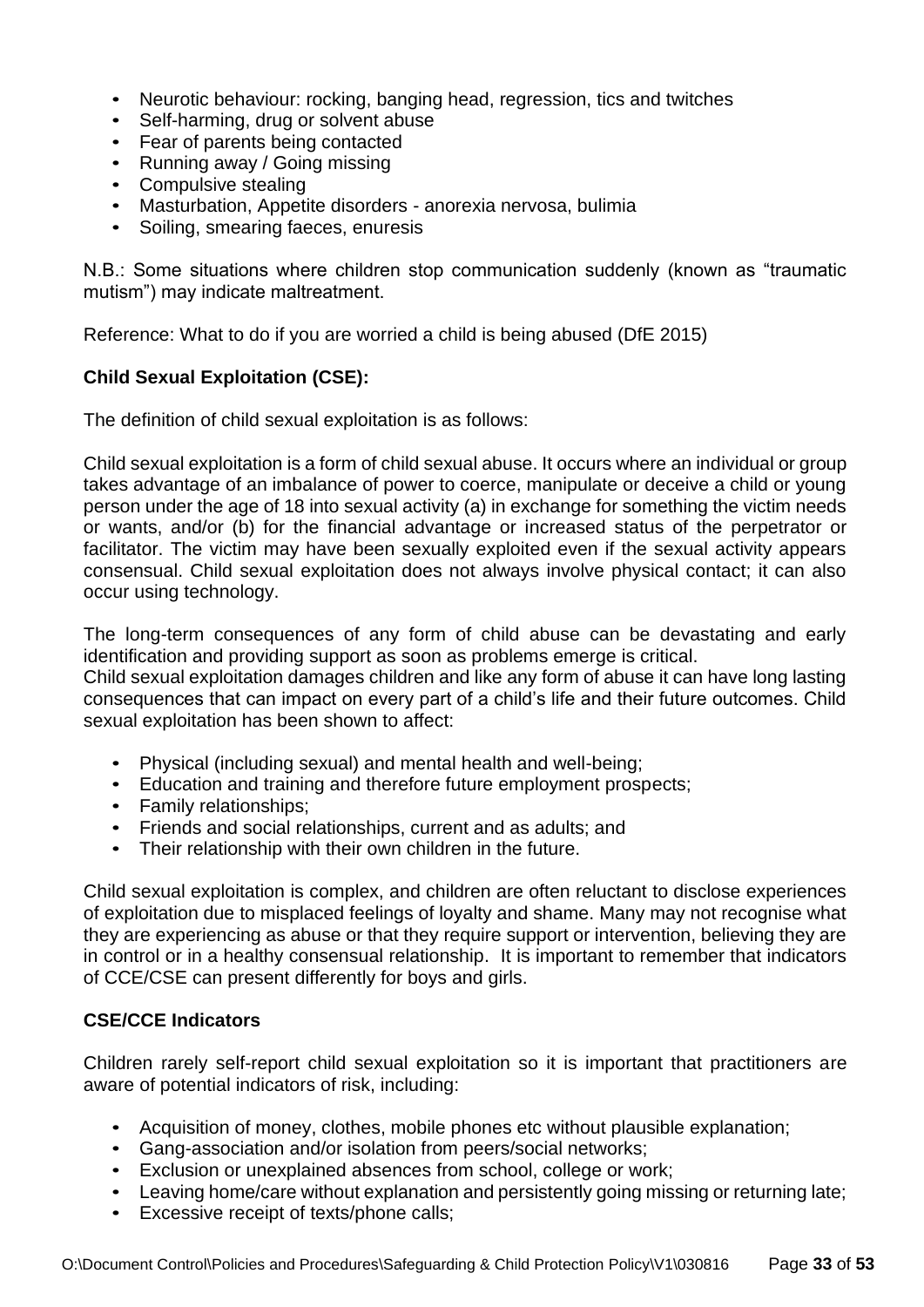- Returning home under the influence of drugs/alcohol:
- Inappropriate sexualised behaviour for age/sexually transmitted infections;
- Evidence of/suspicions of physical or sexual assault;
- Relationships with controlling or significantly older individuals or groups;
- Multiple callers (unknown adults or peers);
- Frequenting areas known for sex work;
- Concerning use of internet or other social media;
- Increasing secretiveness around behaviours; and
- Self-harm or significant changes in emotional well-being.

It is important to understand that indicators of CSE can present differently in boys and girls. Orchard School has a duty to report any concerns through appropriate channels. If the school feels that a young person may be at risk of CSE then referrals will be made.

School report directly to the NE Lincs Operational Vulnerabilities meeting and at a strategic level (M.A.C.E)

#### **Responses from parents**

Research and experience indicate that the following responses from parents may suggest a cause for concern across all four categories:

- An unexpected delay in seeking treatment that is obviously needed
- An unawareness or denial of any injury, pain or loss of function (for example, a fractured limb)
- Incompatible explanations offered, several different explanations or the child is said to have acted in a way that is inappropriate to her/his age and development
- Reluctance to give information or failure to mention other known relevant injuries
- Frequent presentation of minor injuries
- Unrealistic expectations or constant complaints about the child
- Alcohol misuse or other drug/substance misuse
- Parents request removal of the child from home
- Violence between adults in the household

#### **Disabled Children/ Children with SEND**

When working with children with disabilities, practitioners need to be aware that additional possible indicators of abuse and/or neglect may also include:

- A bruise in a site that might not be of concern on an ambulant child such as the shin, might be of concern on a non-mobile child
- Not getting enough help with feeding leading to malnourishment
- Poor toileting arrangements
- Lack of stimulation
- Uniustified and/or excessive use of restraint
- Rough handling, extreme behaviour modification e.g. deprivation of liquid medication, food or clothing, disabling wheelchair batteries
- Unwillingness to try to learn a child's means of communication
- Ill-fitting equipment e.g. callipers, sleep boards, inappropriate splinting;
- <span id="page-33-0"></span>• Misappropriation of a child's finance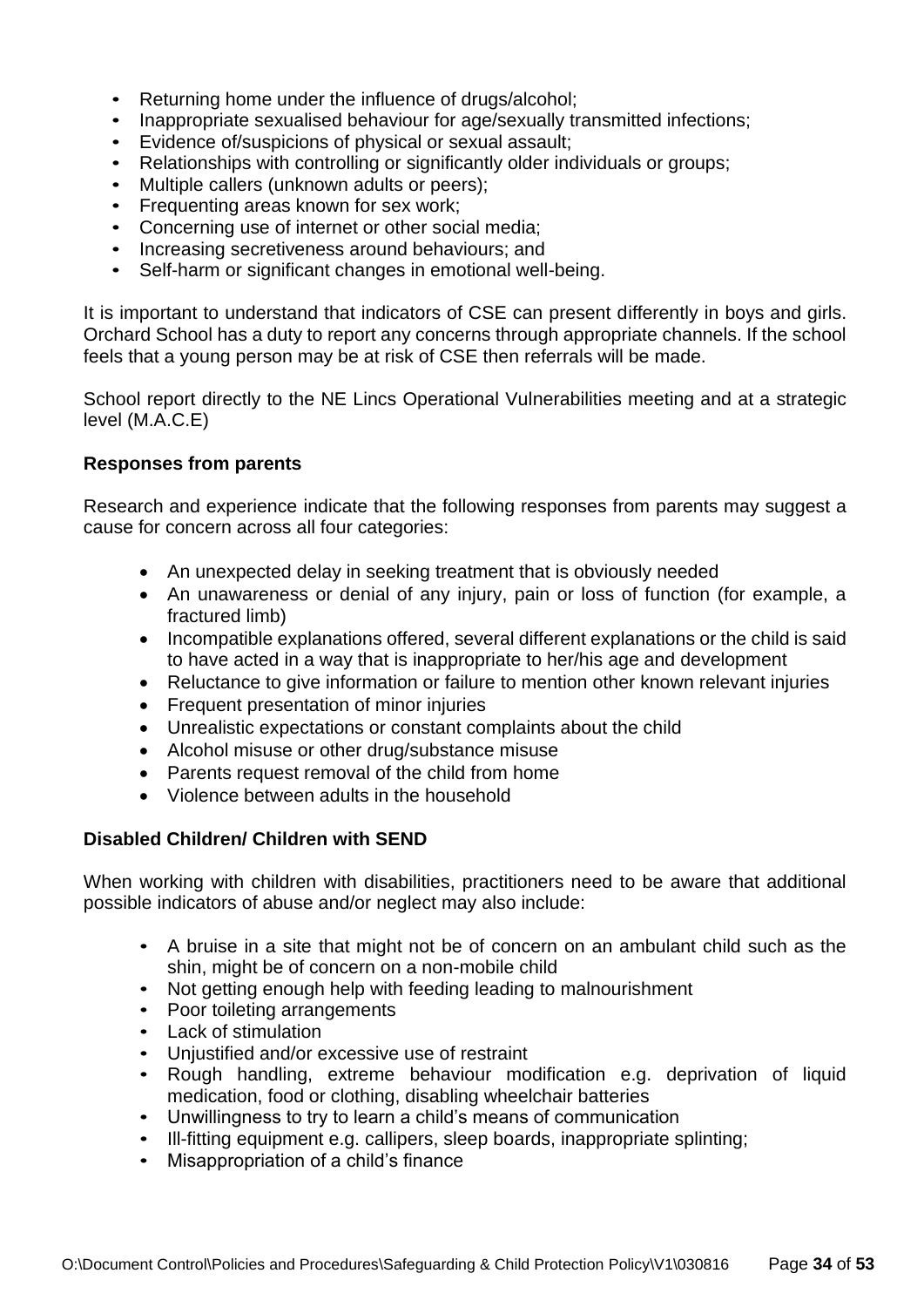# **Appendix 2 Dealing with a disclosure of abuse**

- When a child tells me about abuse s/he has suffered, what must I remember?
- Stay calm
- Do not transmit shock, anger or embarrassment.
- Reassure the child. Tell her/him you are pleased that s/he is speaking to you.
- Never enter into a pact of secrecy with the child. Assure her/him that you will try to help but let the child know that you will have to tell other people in order to do this. State who this will be and why.
- Tell her/him that you believe them. Children very rarely lie about abuse; but s/he may have tried to tell others and not been heard or believed.
- Tell the child that it is not her/his fault.
- Encourage the child to talk but do not ask "leading questions" or press for information.
- Listen and remember.
- Check that you have understood correctly what the child is trying to tell you.
- Praise the child for telling you. Communicate that s/he has a right to be safe and protected.
- Do not tell the child that what s/he experienced is dirty, naughty or bad.
- It is inappropriate to make any comments about the alleged offender.
- Be aware that the child may retract what s/he has told you. It is essential to record all you have heard.
- At the end of the conversation, tell the child again who you are going to tell and why that person or those people need to know.
- As soon as you can afterwards, make a detailed record of the conversation using the child's own language. Include any questions you may have asked. Do not add any opinions or interpretations.

NB It is not education staff's role to seek disclosures. Their role is to observe that something may be wrong, ask about it, listen, be available and try to make time to talk.

#### **Immediately afterwards**

<span id="page-34-0"></span>You must not deal with this yourself. Clear indications or disclosure of abuse must be reported to Children's Social Work Service without delay, by the Principal / Designated Safeguarding Lead/staff using the correct procedures as stated in the guidelines.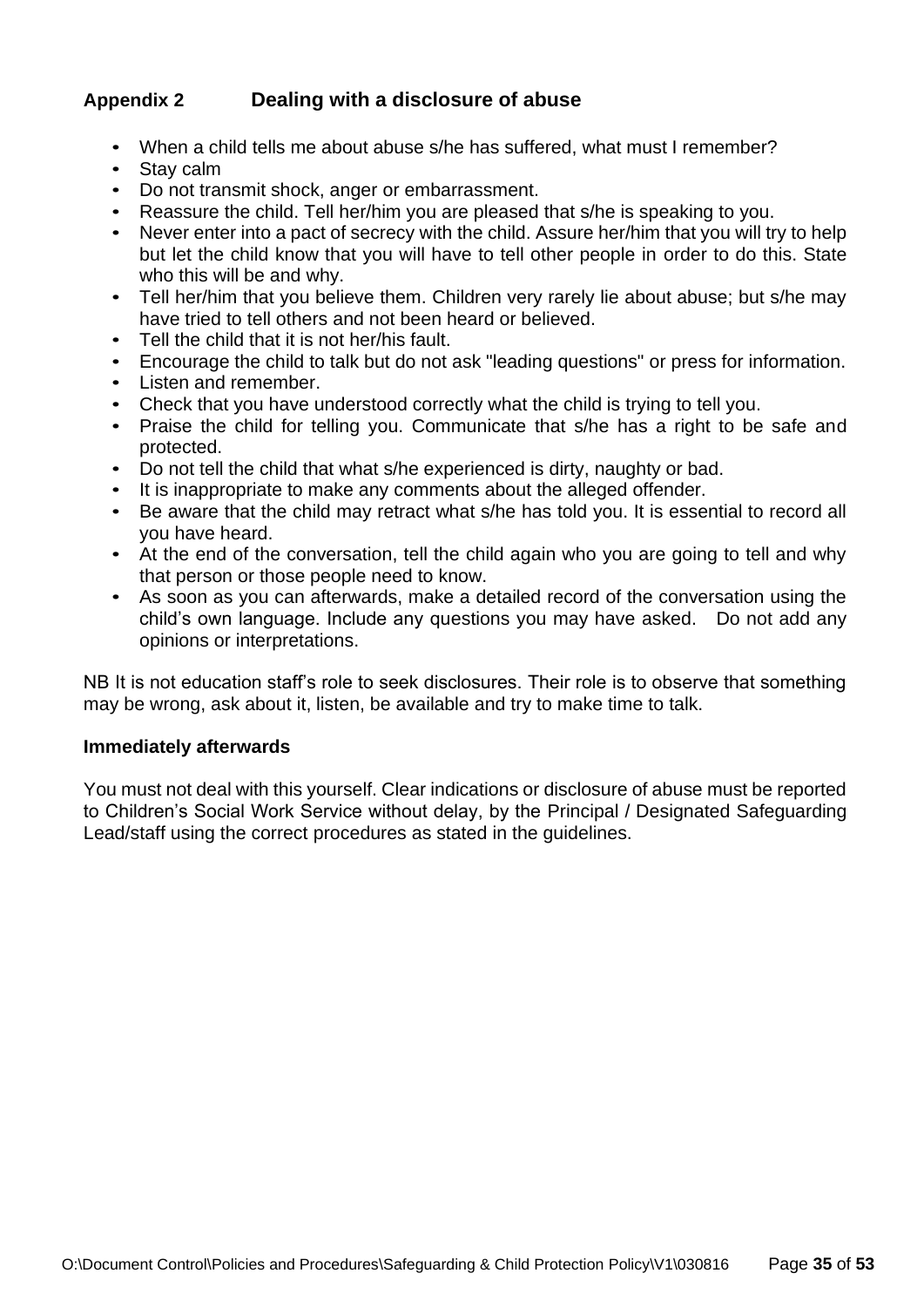# **Appendix 3 Online Safety**

Online Safety The use of technology has become a significant component of many safeguarding issues. Child sexual exploitation; radicalisation; sexual predation: technology often provides the platform that 22 facilitates harm. An effective approach to online safety empowers school to protect and educate the whole school in their use of technology and establishes mechanisms to identify, intervene in and escalate any incident where appropriate. The breadth of issues classified within online safety is considerable, but can be categorised into three areas of risk:

- content: being exposed to illegal, inappropriate or harmful material;
- contact: being subjected to harmful online interaction with other users; and
- conduct: personal online behaviour that increases the likelihood of, or causes, harm.

Orchard implement Online safety lessons to its children via ICT and PSHE lessons. Where a concern is reported about the appropriate use of the internet via internal disclosure or parental concerns our welfare team will provide individualised support suited to the child to ensure they understand the dangers and who to speak to should they need help. More information can be found in our Online Safety/ Social media Policies.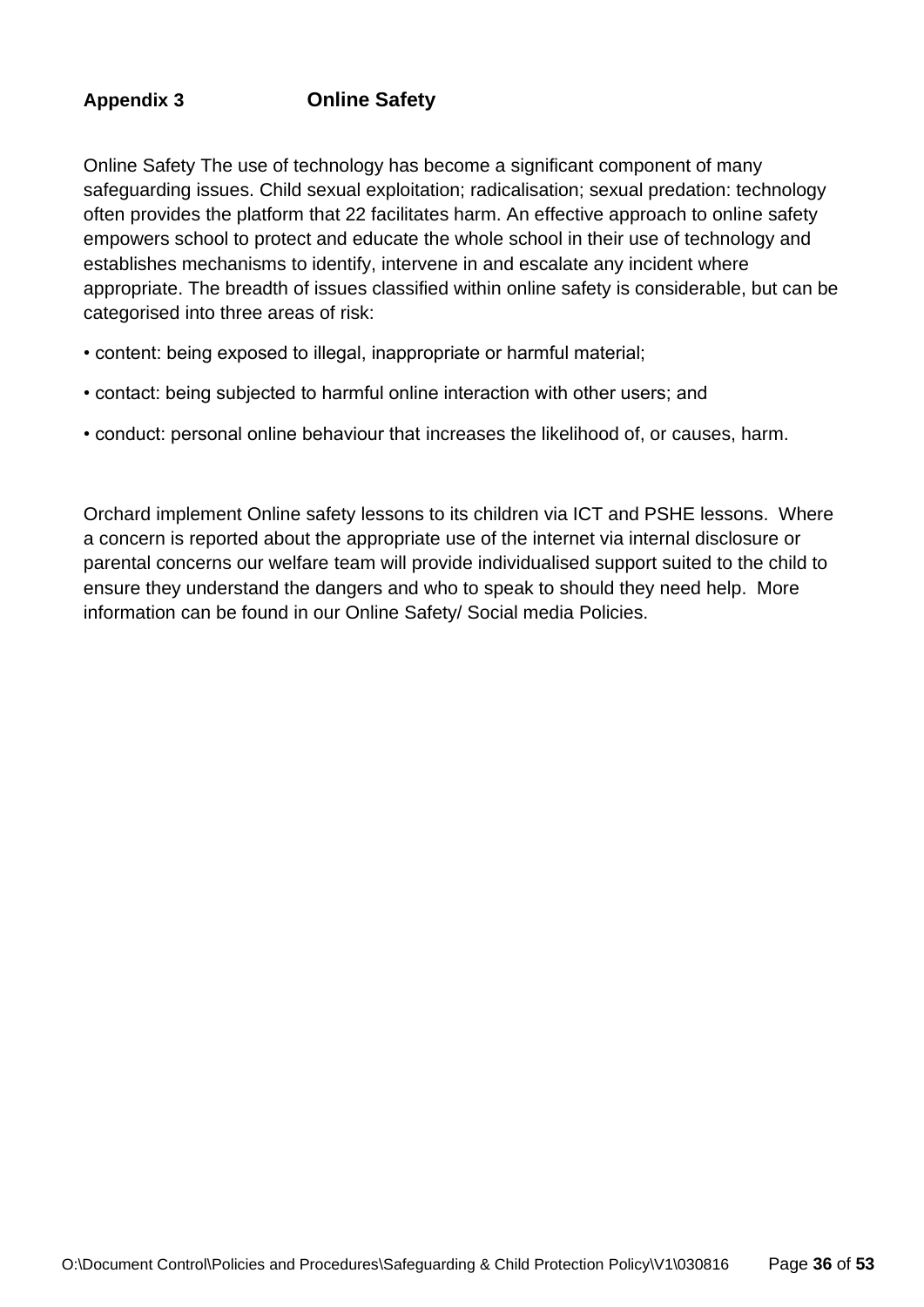# **Appendix 4**

# **SAFER RECRUITMENT CHECKLIST**

| <b>Full Name</b>                                                          |                                                                         |                                                |
|---------------------------------------------------------------------------|-------------------------------------------------------------------------|------------------------------------------------|
| <b>D.O.B.</b>                                                             |                                                                         |                                                |
| <b>N.I.N.O.</b>                                                           |                                                                         |                                                |
| <b>DBS Number &amp; Date</b>                                              |                                                                         | Original certificate seen YES / NO<br>Seen by: |
| <b>DBS Barred List Check</b>                                              | Date checked and by whom:                                               |                                                |
| <b>Teacher Prohibition List</b><br><b>Checked</b>                         | Date checked and by whom:                                               |                                                |
| <b>Section 128 Check</b><br><b>Completed</b>                              | Date checked and by whom:                                               |                                                |
| <b>Identification Seen</b>                                                | Please include serial numbers and<br>take photocopy<br>ID 1:<br>$ID2$ : | Date checked:<br>Checked by:                   |
| <b>Keeping Children Safe In</b><br><b>Education Handbook</b><br>(emailed) |                                                                         | Date checked:<br>Checked by:                   |
| <b>Work Permit / Visa</b><br><b>Required?</b>                             | Include date of expiry if applicable<br>Exp. date:                      | Date checked:<br>Checked by:                   |
| <b>Foreign National?</b>                                                  | Proof of no convictions in home<br>country required. Take photocopy     | Date checked:<br>Checked by:                   |
| <b>Worked Abroad In The Last</b><br>5 Years?                              | Proof of no convictions on leaving<br>country required. Take photocopy  | Date checked:<br>Checked by:                   |
| <b>Teacher Number</b>                                                     |                                                                         | Date checked:<br>Checked by:                   |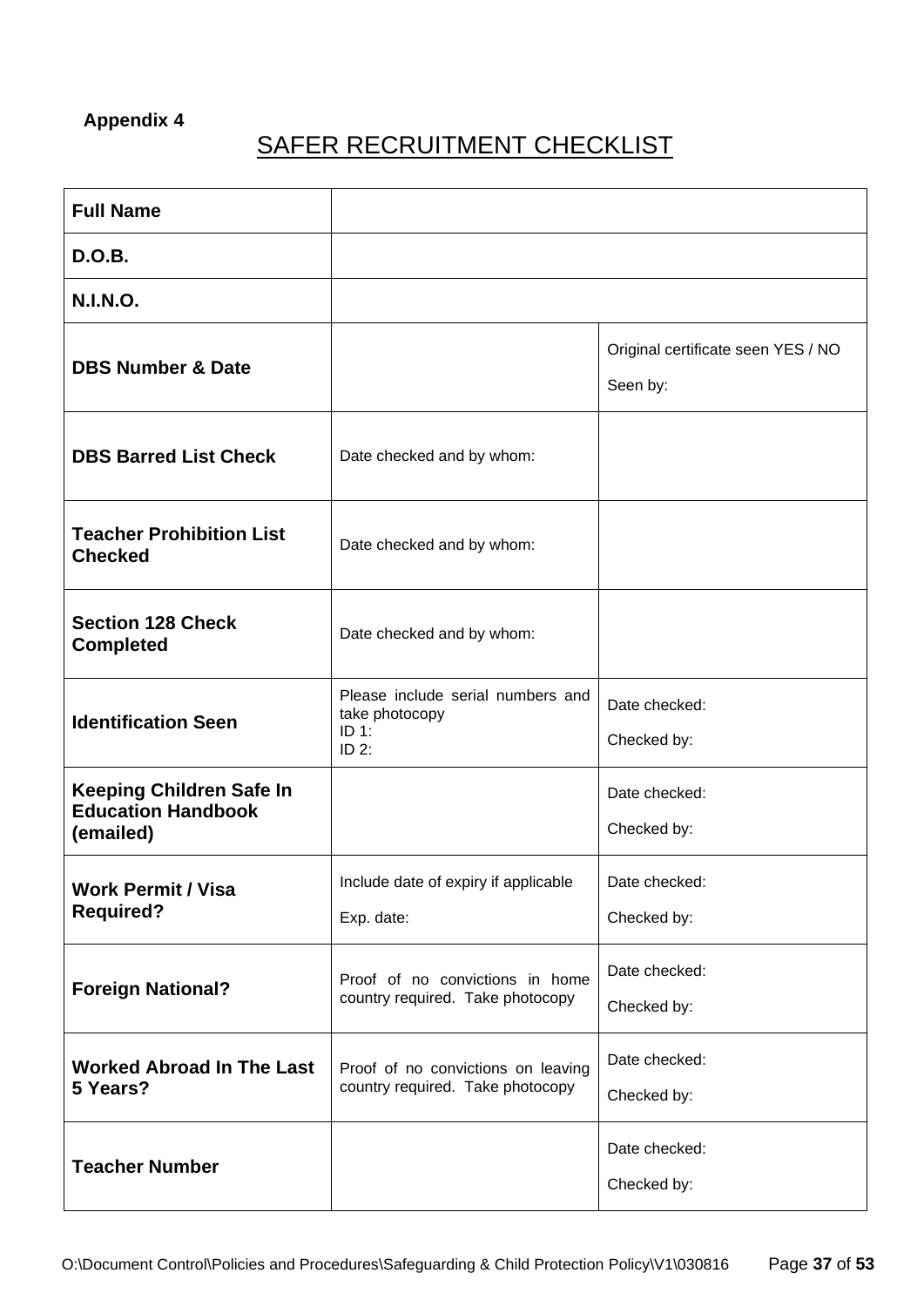| <b>Qualification Evidence</b>   | Details of relevant qualifications.<br>Take photocopy of certificates. | Date checked:<br>Checked by: |
|---------------------------------|------------------------------------------------------------------------|------------------------------|
| <b>References Received From</b> |                                                                        |                              |
| <b>Employment Start Date</b>    |                                                                        |                              |
| <b>Position</b>                 |                                                                        |                              |
| <b>Personnel Record Created</b> |                                                                        |                              |
| S.C.R. Updated                  | Updated by:                                                            |                              |
|                                 |                                                                        |                              |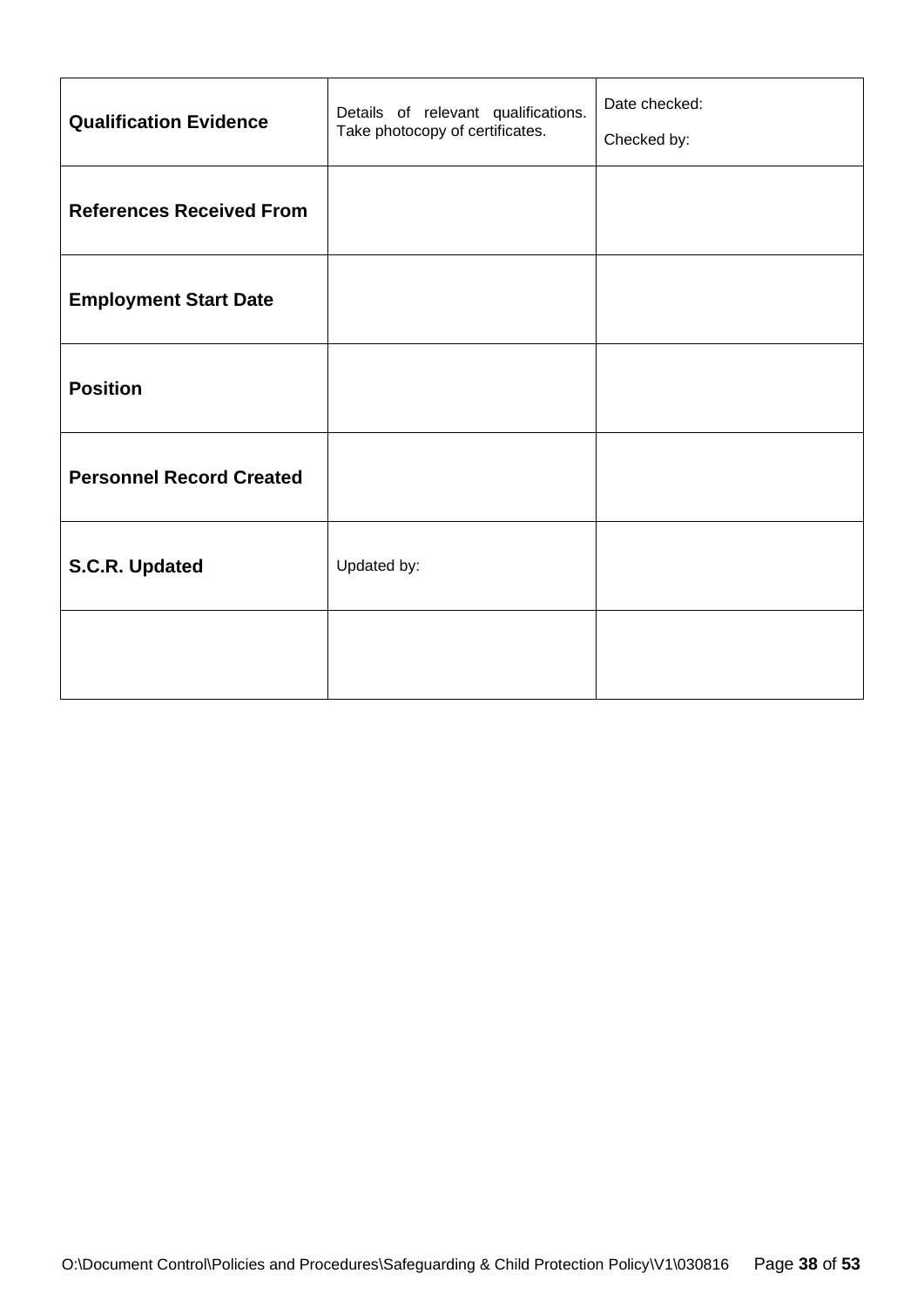# **Appendix 5 M.A.C.E Risk Assessment and Management Tool**





| Child/Young Person's Name / Alias<br>/ Known As          |                                                        | Date of Risk Assessment                                                                                             |  |
|----------------------------------------------------------|--------------------------------------------------------|---------------------------------------------------------------------------------------------------------------------|--|
| Case open to LA                                          | Universal<br><b>CAF</b><br><b>CASS</b><br>Through Care | Age / DOB<br>Address                                                                                                |  |
| <b>Lead Professional</b>                                 |                                                        | <b>Looked After</b>                                                                                                 |  |
| <b>Regular Missing Person?</b>                           |                                                        | Reported or not reported?                                                                                           |  |
| Person/s of PR                                           |                                                        | Legal status                                                                                                        |  |
| Ethnicity                                                |                                                        | Gender                                                                                                              |  |
| Language Spoken                                          |                                                        | <b>Physical/Learning Disabilities</b>                                                                               |  |
| If other agencies are involved,<br>please list them here |                                                        | Has sexual exploitation previously<br>been identified as a specific issue<br>for this child? Please provide details |  |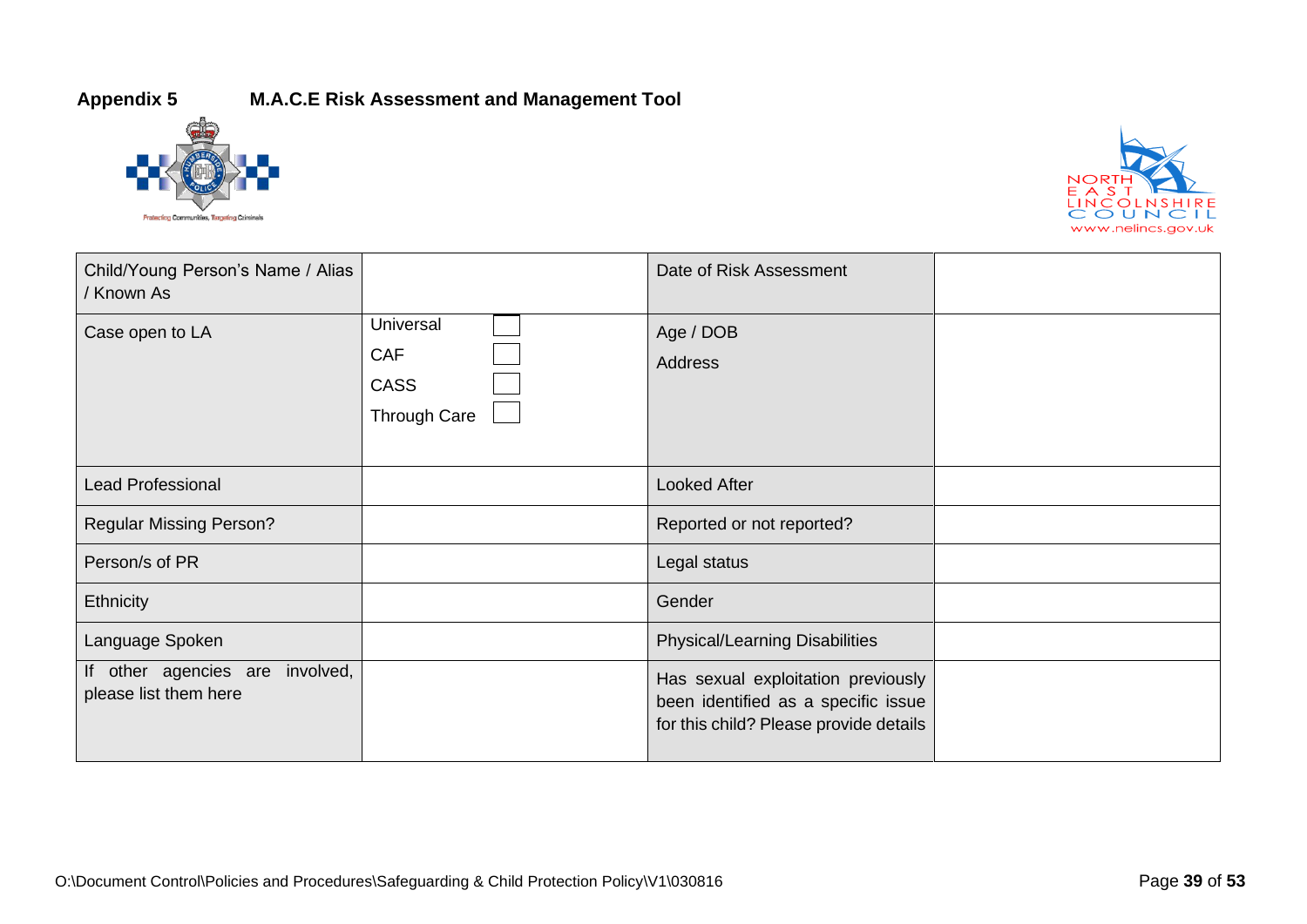| <b>Vulnerabilities</b><br>(consider protective<br>factors and<br>resilience) | Please score 1 for each relevant statement,<br>identifying as much detail as known and<br>source of information | <b>Vulnerabilities</b>                             | Please score 1 for each relevant statement,<br>identifying as much detail as known and<br>source of information |
|------------------------------------------------------------------------------|-----------------------------------------------------------------------------------------------------------------|----------------------------------------------------|-----------------------------------------------------------------------------------------------------------------|
| Emotional neglect by<br>parent/carer/family<br>member                        |                                                                                                                 | Family history of<br>domestic abuse                |                                                                                                                 |
| Physical abuse by<br>parent/carer/family<br>member                           |                                                                                                                 | Family history of<br>substance misuse              |                                                                                                                 |
| Sexual abuse                                                                 |                                                                                                                 | Family history of<br>mental health<br>difficulties |                                                                                                                 |
| Breakdown of family<br>relationships -<br>Rationale for decision             |                                                                                                                 | Low self-esteem -<br>Rationale for decision        |                                                                                                                 |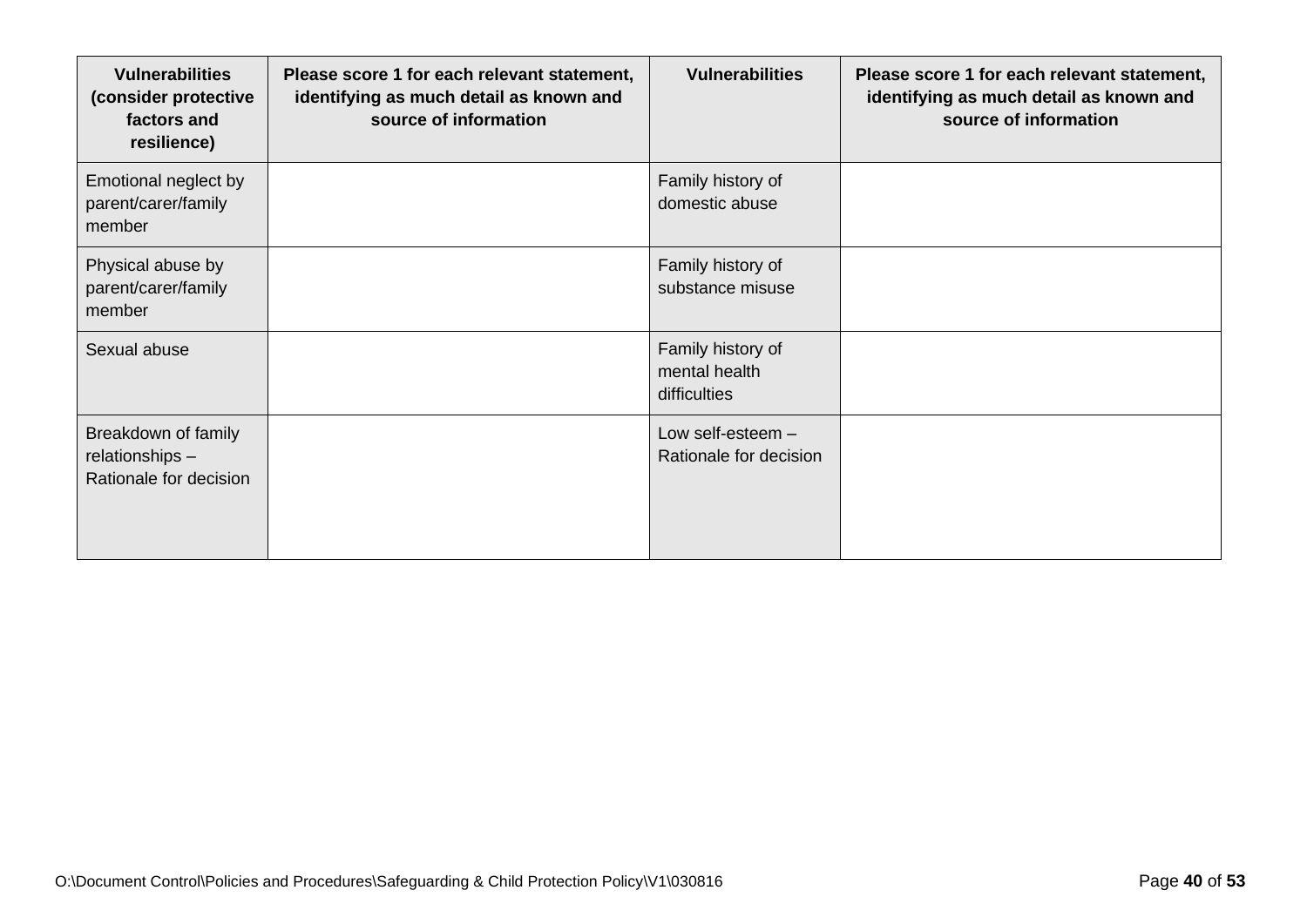| <b>Vulnerabilities</b>                                                                         | Score 1 if present on date of assessment or within a month of the last assessment |
|------------------------------------------------------------------------------------------------|-----------------------------------------------------------------------------------|
| Unsuitable/inappropriate<br>accommodation - Rationale for<br>decision                          |                                                                                   |
| Isolated from peers/social networks<br>- Rationale for decision                                |                                                                                   |
| Lack of positive relationship with a<br>protective/nurturing adult -<br>Rationale for decision |                                                                                   |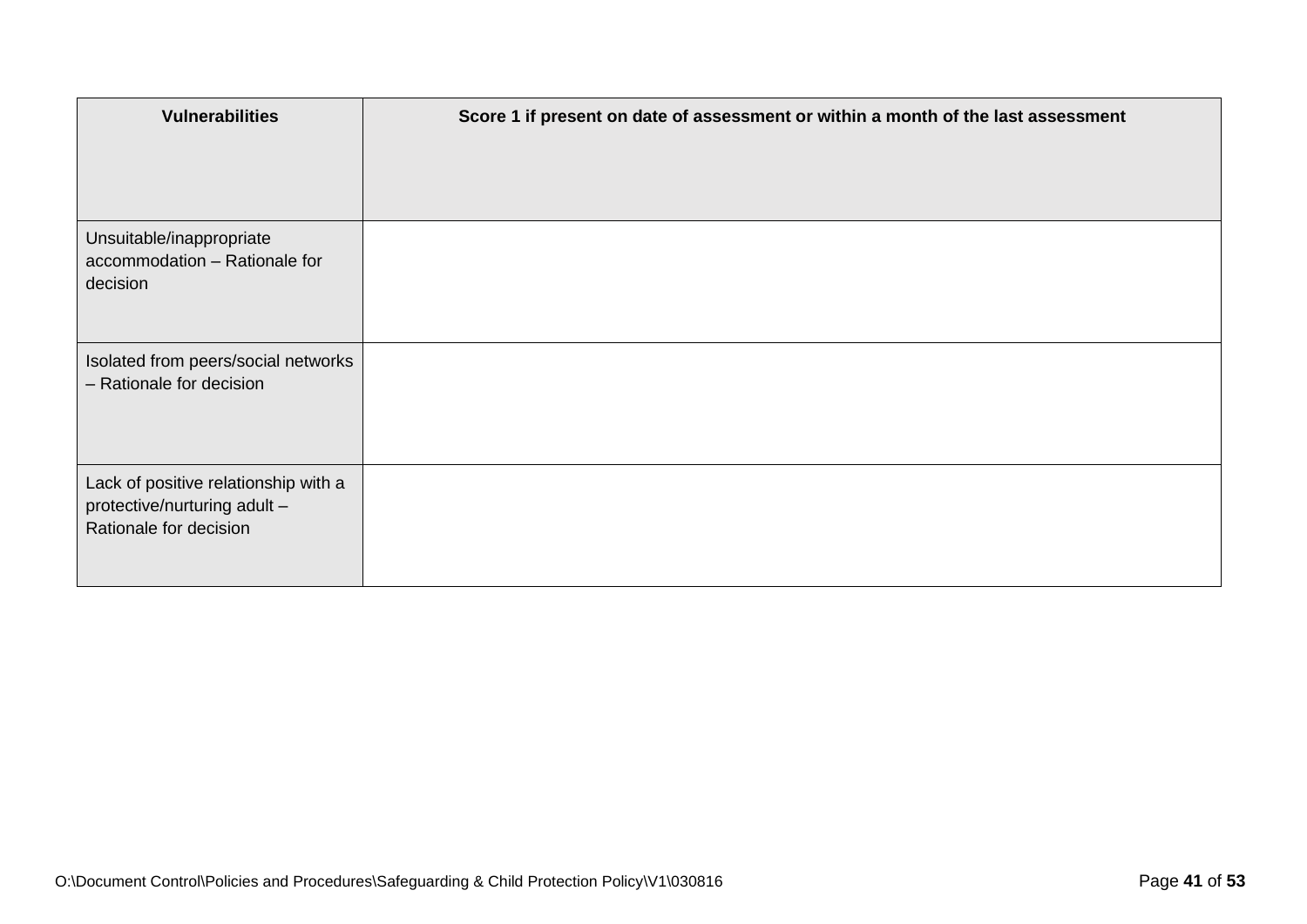| Moderate risk indicators - Rationale for decision making and<br>sources of information to be given for all scores.               | Score 1 if present on date of assessment or within a month of the<br>last assessment |
|----------------------------------------------------------------------------------------------------------------------------------|--------------------------------------------------------------------------------------|
| Staying out later than expected or agreed                                                                                        |                                                                                      |
| Multiple callers (unknown adults/older young people) - (record details i.e.<br>description/names etc) (refer to information log) |                                                                                      |
| Unusual or increased use of a mobile phone that causes concern                                                                   |                                                                                      |
| Expressions of despair (self-harm, overdose, eating disorder, challenging<br>behaviour, aggression)                              |                                                                                      |
| Exclusion/suspension from school or unexplained absences from or not<br>engaged in school/college/training/work                  |                                                                                      |
| Disclosure of sexual/physical assault followed by withdrawal of allegation                                                       |                                                                                      |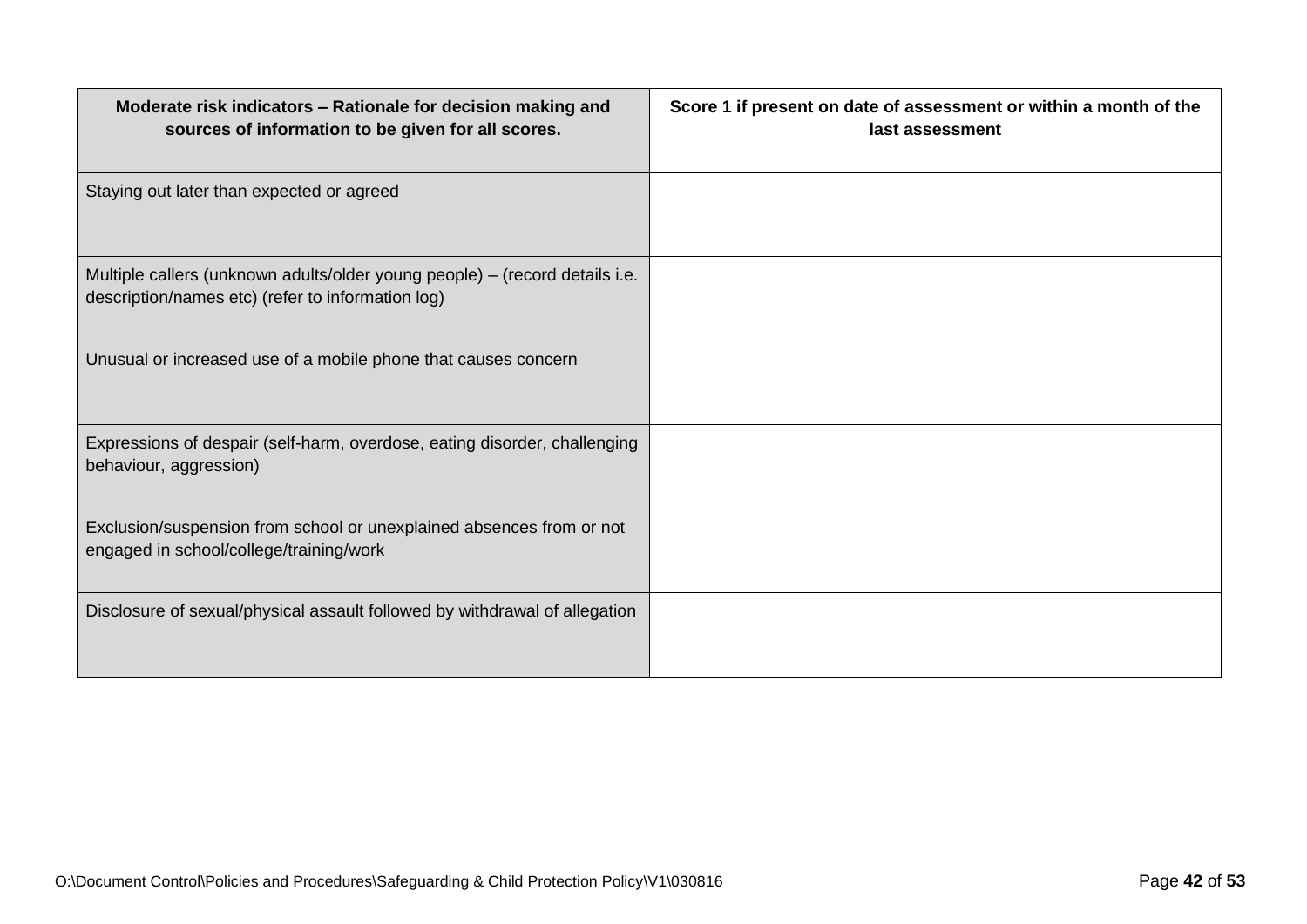| Sexually Transmitted Infections (STI's) and request for contraception      |  |
|----------------------------------------------------------------------------|--|
|                                                                            |  |
|                                                                            |  |
| Pregnancy Terminations (How many, when and name of suspected father)       |  |
|                                                                            |  |
|                                                                            |  |
| Peers involved in sexual exploitation/ Perpetrators linked to the child    |  |
|                                                                            |  |
|                                                                            |  |
| Drugs misuse                                                               |  |
|                                                                            |  |
|                                                                            |  |
| Alcohol misuse                                                             |  |
|                                                                            |  |
|                                                                            |  |
| Unusual or increased use of the internet that causes concern               |  |
|                                                                            |  |
|                                                                            |  |
| Offending behaviour that could be directly linked to CSE - direct examples |  |
| of links must be provided                                                  |  |
|                                                                            |  |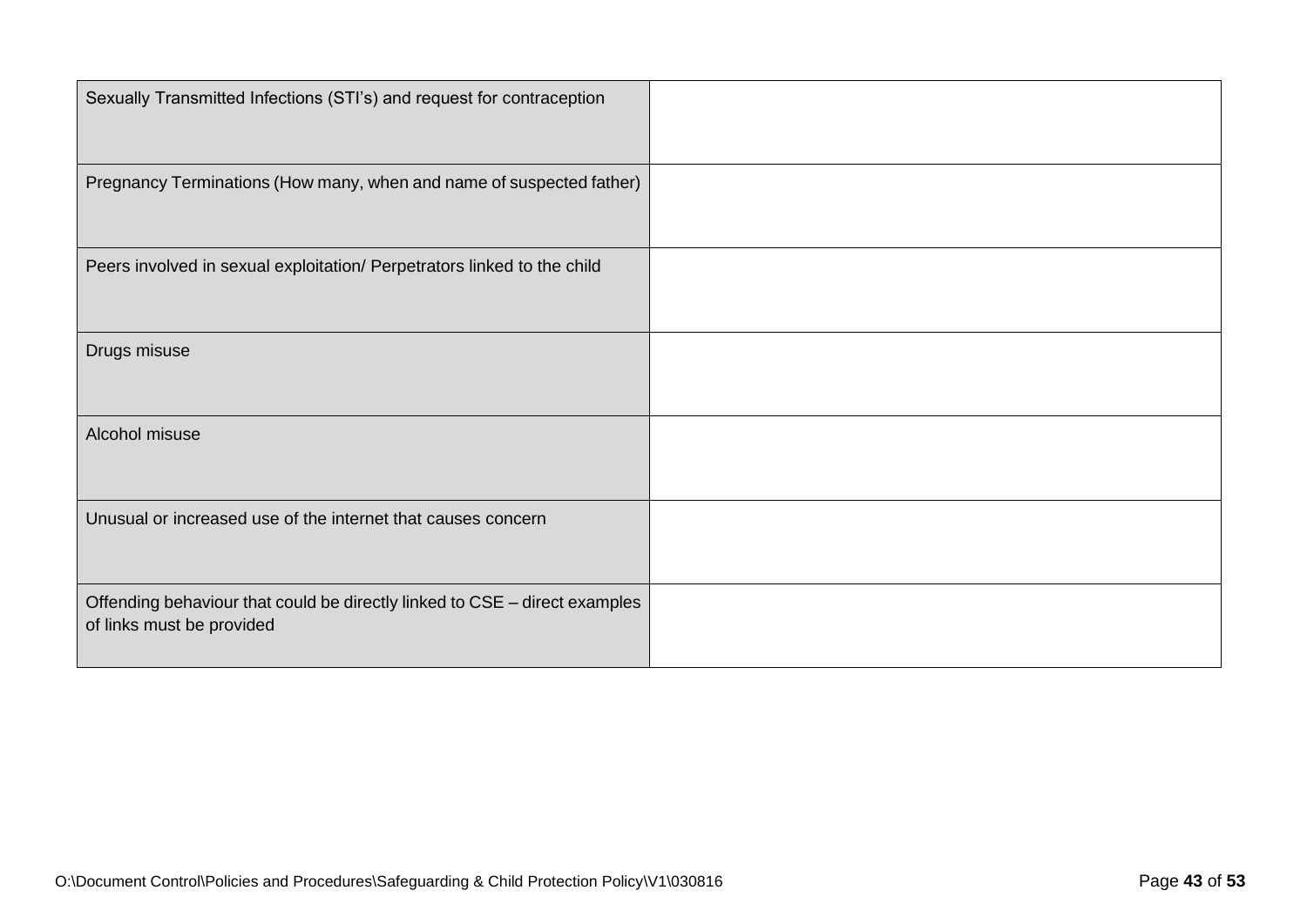| <b>Significant Risk Indicators - Rationale for</b><br>decision making and sources of information<br>to be given for all scores.                              | Score 1 if present between 3 and 6 months<br>ago | Score 5 if present on date of referral or<br>during past 3 months |
|--------------------------------------------------------------------------------------------------------------------------------------------------------------|--------------------------------------------------|-------------------------------------------------------------------|
| Periods of going missing overnight or longer                                                                                                                 |                                                  |                                                                   |
| Has on older boyfriend and/or relationship with<br>controlling adult that is CSE related (record<br>details i.e. name, dates, occupation/description<br>etc) |                                                  |                                                                   |
| Physical abuse by a controlling adult or older<br>boyfriend including sexual acts                                                                            |                                                  |                                                                   |
| Emotional abuse by a controlling adult or older<br>boyfriend                                                                                                 |                                                  |                                                                   |
| Entering/leaving vehicles driven by unknown<br>adults - record details i.e. reg no./description<br>etc                                                       |                                                  |                                                                   |
| Unexplained amounts of money, expensive<br>clothing or other items                                                                                           |                                                  |                                                                   |
| Frequenting areas known for on/off street sex<br>work                                                                                                        |                                                  |                                                                   |
| Living independently and failing to respond to<br>attempts by worker to keep in touch                                                                        |                                                  |                                                                   |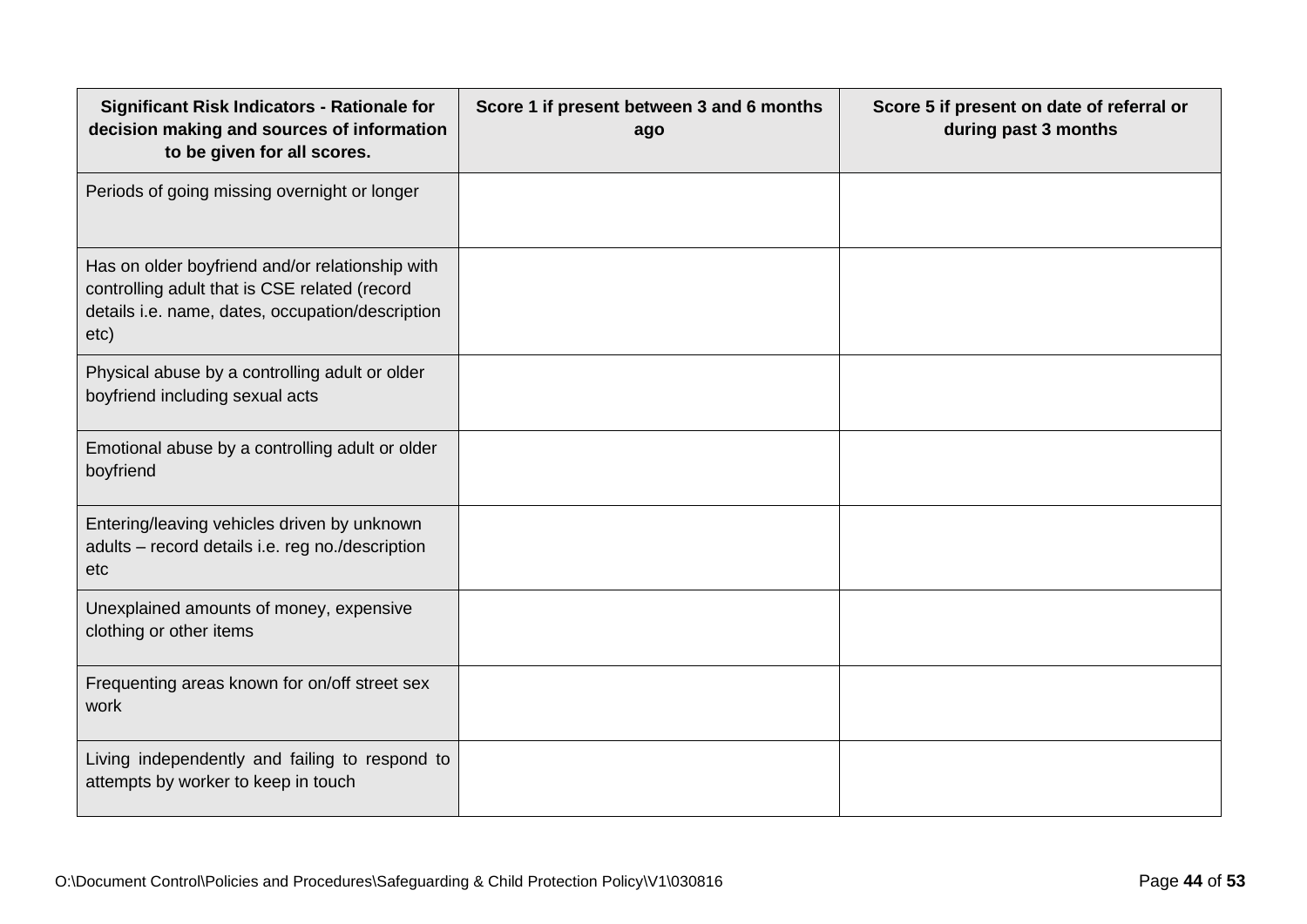#### **Please include a rationale for what you have scored, and any additional information not scored**

#### **Pre-MACE decision making**

| <b>Risk Assessment score</b>            | <b>Risk Category</b>                       |  |
|-----------------------------------------|--------------------------------------------|--|
| Is the score above 35                   | Date escalated to MACE Operational Meeting |  |
| Name of worker completing<br>assessment | Agency and contact details                 |  |

**THIS RISK ASSESSMENT WITH TASK AND ACTIONS IS NOT TO REPLACE THE CHILDS EXISTING STATUTORY PLAN. THIS MACE PROCESS HAS BEEN INSTIGATED TO UTILISE RESOURCES AND LEGISLATION FROM PARTNER AGENCIES TO HELP ENHANCE THE CHILDS STATUTORY PLAN TO SAFEGUARD THE CHILD FROM CSE PERPETRATORS. PLEASE REFER TO THE CHILDS STATUTORY PLAN WHICH TAKES IN TO CONSIDERATION THE VIEWS OF THE CHILD, DIVERSITY AND CULTURAL NEEDS.**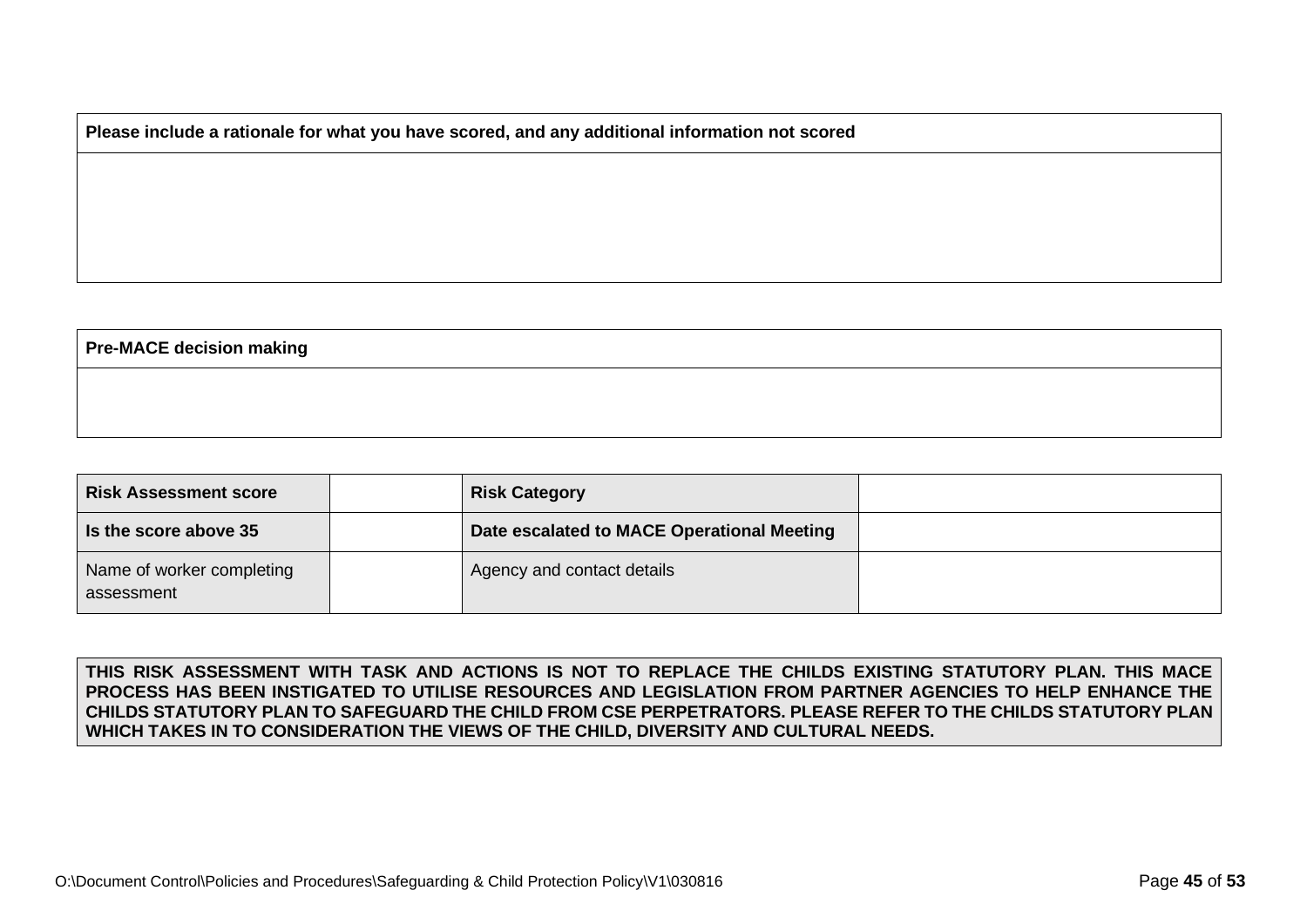#### **THE BELOW TABLE SHOULD INCLUDE TASKS, ACTIONS AND UPDATES FROM MACE PANEL ONLY AGENCIES SHOULD NOT RECORD DETAILS OF THE CHILD'S CARE PLAN IN THIS SECTION.**

| <b>ACTION</b> | <b>NAME ALLOCATED TO</b> | <b>DATE COMPLETED</b> | <b>OUTCOME</b> |  |
|---------------|--------------------------|-----------------------|----------------|--|
|               |                          |                       |                |  |
|               |                          |                       |                |  |
|               |                          |                       |                |  |
|               |                          |                       |                |  |
|               |                          |                       |                |  |
|               |                          |                       |                |  |
|               |                          |                       |                |  |
|               |                          |                       |                |  |
|               |                          |                       |                |  |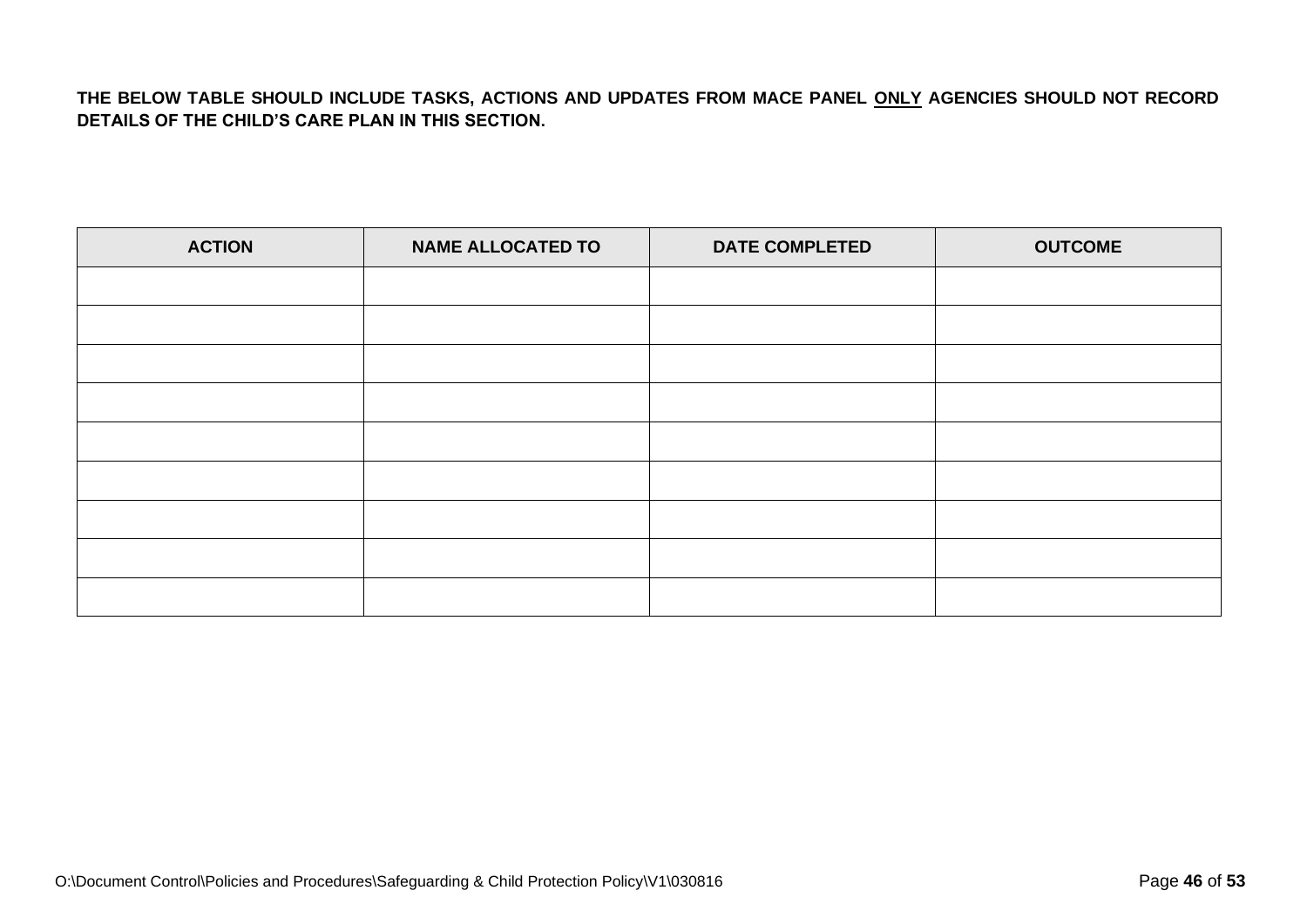**Category 1 – Low risk of sexual exploitation (score 0-10)**

Contact YPSS Young & Safe Vulnerability Team with regards to information and support on 01472 325252

**Category 2 – Medium risk of sexual exploitation (score 11-19)**

Contact CAF team with regards to advice, information and support 01472 326422.

**Category 3 – High risk of sexual exploitation (score 20+)**

Contact MASH with regards to information, make a referral 01472 325555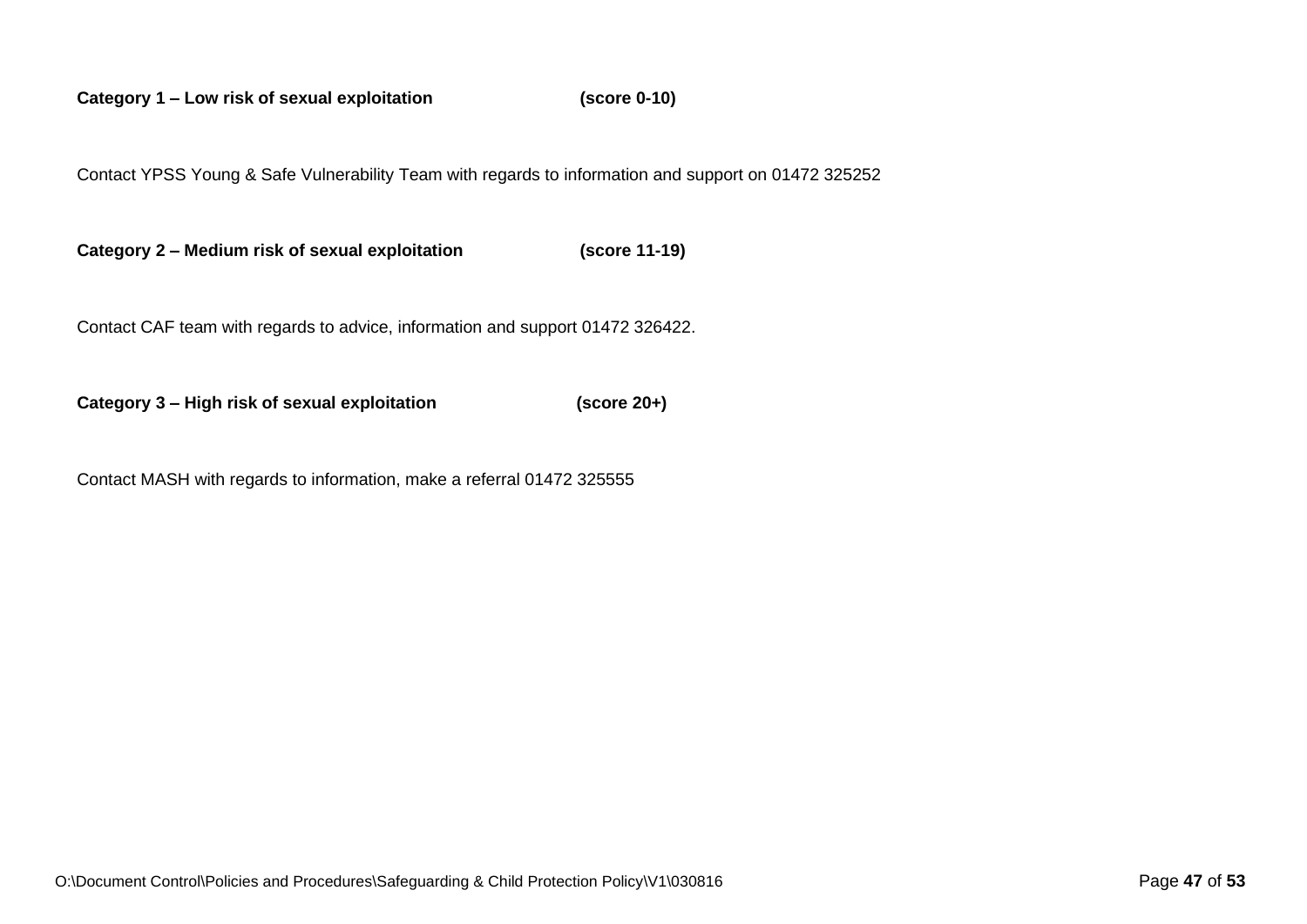#### Practice Guidance for working with CSE

The following guidance is to be used when completing the MACE Risk Assessment & Management Tool. The tool is designed to identify, assess and manage levels of risk for children and young people. It should be a multi-agency tool that is reviewed at least monthly.

Any identified risk must always be evidenced with the source of information, date received and descriptive narrative of the impact this risk has on the child or young person. Information should be child specific and relate directly to the individual needs of the subject.

The outcome of the tool should be a needs led protection plan that identifies all areas of need and specific tasks to manage and reduce such risk, tasks need to be accountable to individuals with realistic timescales attached. This plan should **NOT** be a stand-alone plan and should be integral to any CAF, Child in Need or Child Protection Plan.

MACE Risk Assessment and Management Tools will be presented to the MACE Risk Assessment and Management Meeting on the last Friday of each month, these will be completed by the lead professional and sent electronically to [MACEpanel@nelincs.gcsx.gov.uk](mailto:MACEpanel@nelincs.gcsx.gov.uk) All risk assessments will be updated, endorsed and actioned within the meeting. They will then be distributed to be added to the child or young person's electronic record by the designated professional.

Any child or young person who scores 35 and above will be escalated to be discussed at the next MACE Operational Group for senior management oversight and decision making.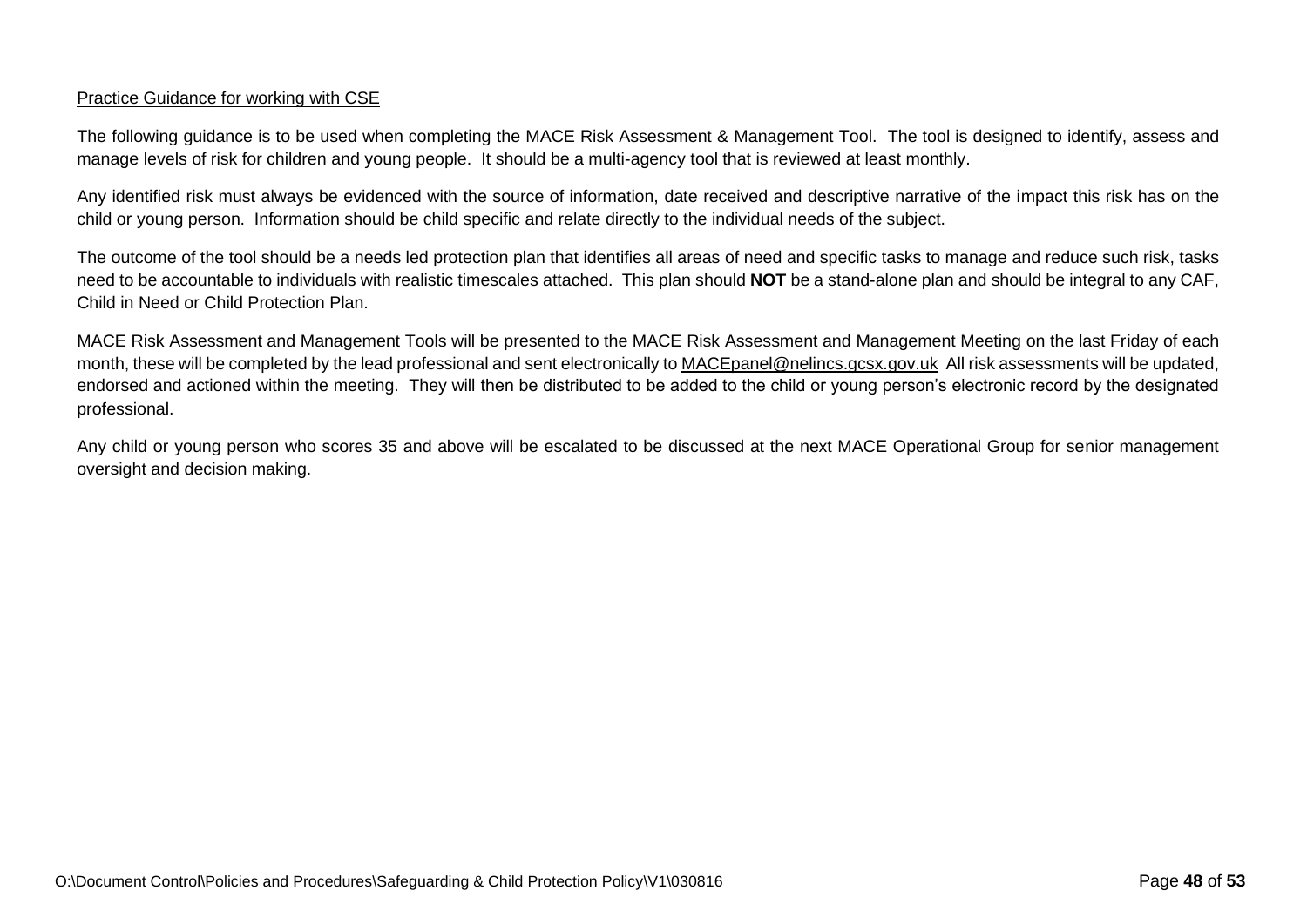# *Concern Route (HSB)*

# **Concern Route Criteria**

These behaviours tend to go beyond normal exploration and experimentation generating a concern that indicates a problematic or harmful sexualised behaviour. The examples given are not exhaustive and any sexual behaviour that is considered inappropriate, after discussion with the line manager should be considered for referral to the HSB Panel. Professionals should use the Harmful Sexualised Behaviour Traffic Light Tool to aid identification of need.

Where concerns are around a child or young person who is below the age of criminal responsibility (under 10 years) the question of prosecution will not arise. Nevertheless, when an allegation is made, it is still important that the behaviour is reported and decisions made as to whether it is appropriate for an AIM assessment to be undertaken and/or the most appropriate course of intervention for the child and any alleged victim.

Where a child or young person displays sexually inappropriate behaviour but where there is no actual complaint or specific incident, HSB referral route should be followed. . A multi-agency decision will be taken as to whether an AIM assessment (Concern Route) should be completed.

Where a decision has been made through the Criminal Justice Route that No Further Action should be taken, the Concern Route should be followed.

#### **Concern Route Process**

If any worker from any agency considers that the behaviour of any young person (of any age) is a cause for concern (in terms of sexually harmful behaviour) the Harmful Sexualised Behaviour Traffic Light Tool to aid assessment will be completed by the agency concerned. Whilst this tool supports assessment, it is not exhaustive and there needs to be a level of professional judgement when undertaking the Traffic Light Tool. Practitioners are advised to discuss assessment outcomes with line managers in supporting professional decision making.

If the traffic light tool indicates a Red concern professionals should speak to their line manager, record the incident and seek advice and guidance from HSB panel or follow safeguarding procedures and refer through to MASH for further advice and guidance..

MASH or HSB Panel will determine if the child or young person is (a) **not** currently receiving a service and (b) meets the criteria for consideration for an assessment or intervention. .

MASH or HSB referral route will ensure that the referrer is made aware of the AIM process and will, using the "Criteria for Referral" agree whether the case is appropriate to be taken to HSB Panel for consideration for assessment or intervention. . HSB panel meets monthly and considers referrals and pathways. If professionals have safeguarding concerns in relation to a case they should seek advice and guidance through MASH in relation to immediate safeguarding concerns.

The purpose of the HSB panel meeting will be for all agencies to share relevant information and to develop an interim risk management plan / care plan. In addition, the meeting will decide whether a full AIM assessment is considered appropriate or appropriate level of support offered through intervention services and review cases to ensure outcomes are achieved and risk is reduced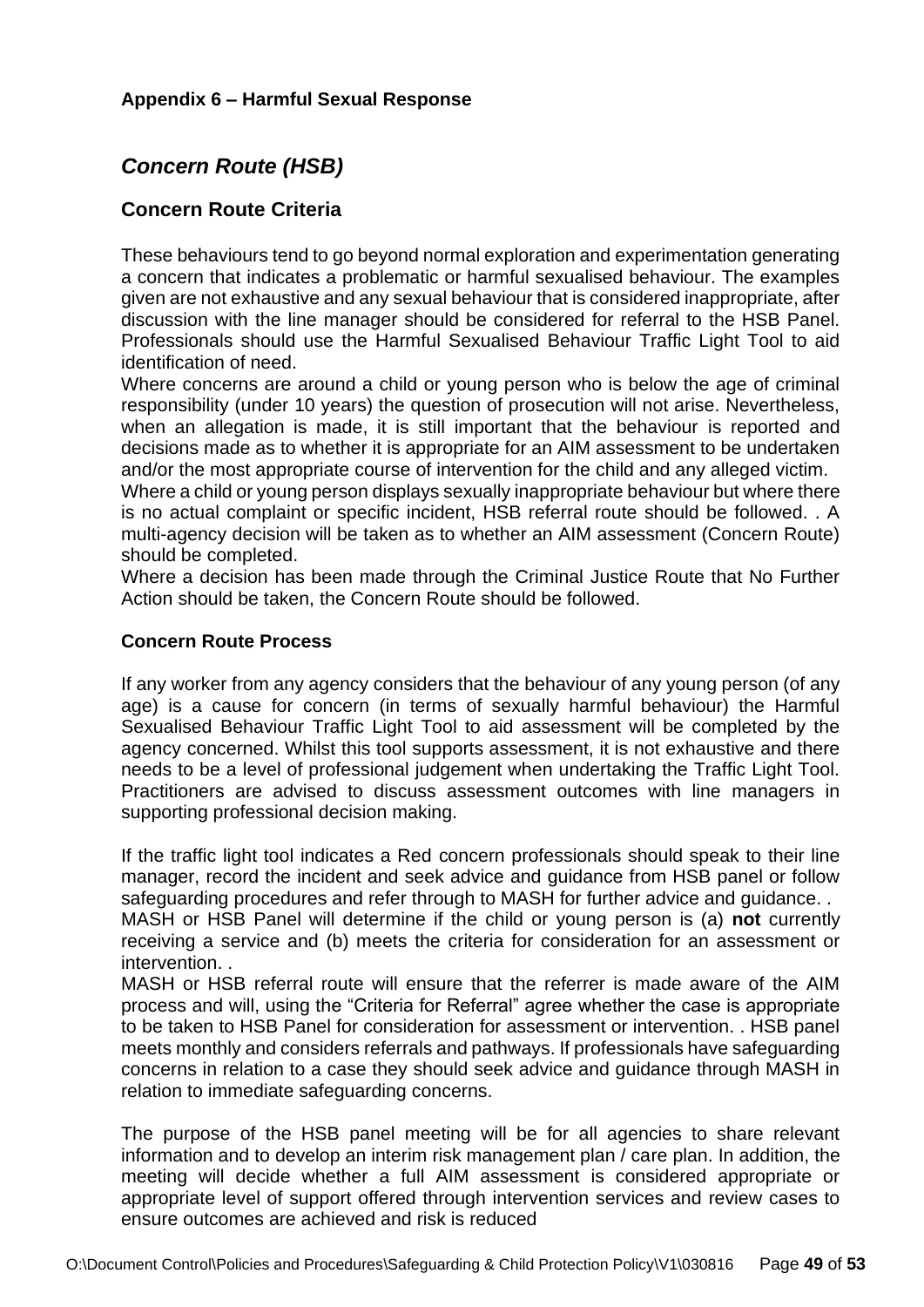Where the AIM assessment criteria, has not been met, the child / young person and family will be supported through universal / multi-agency The Single Assessment and Plan.

Should an AIM assessment be considered appropriate then the lead agency for completion of the assessment will be determined at the HSB panel and workers allocated to complete the assessment. The assessment will be completed within agreed timescales and will report back to HSB panel for multi-agency decision to be made regarding next steps. .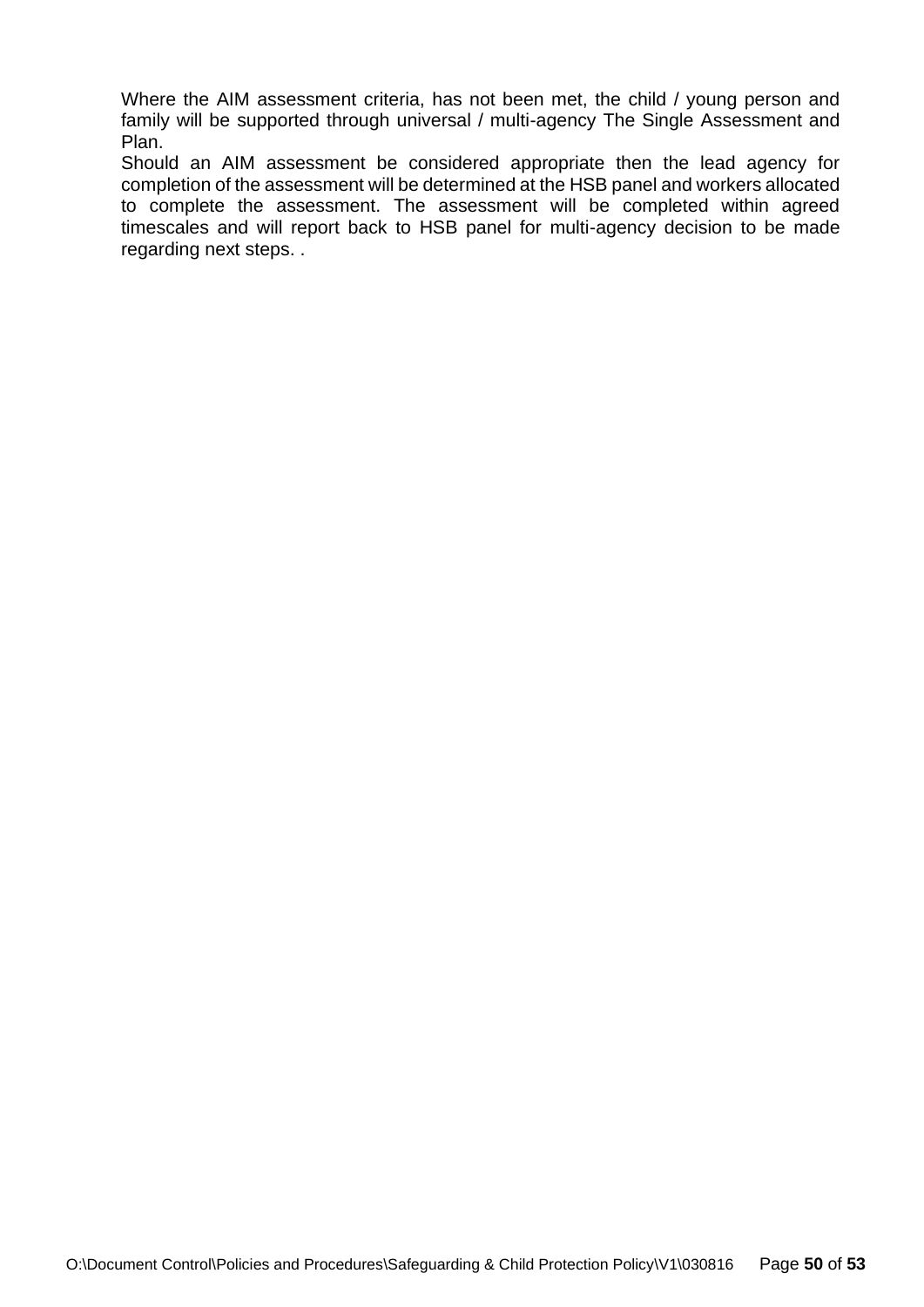# **Appendix 7 Radicalisation Response Checklist**

Summary of in-school procedures to follow where there are potential radicalisation concerns about a child/member of staff

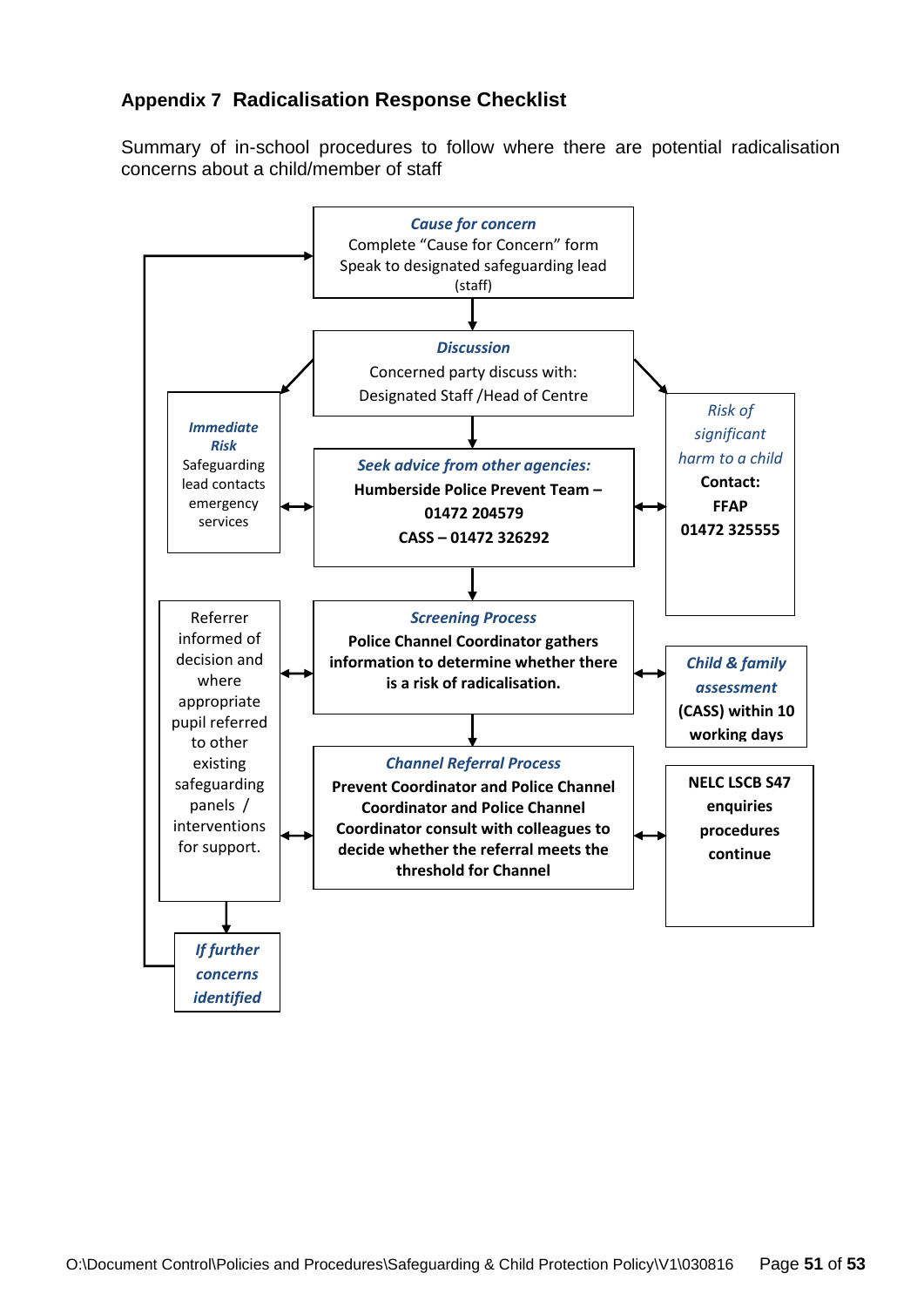# **Appendix 8** Missing from School Response Checklist

Referral pathway for reporting children and young people missing /absconded during the school day. For further guidance see ;